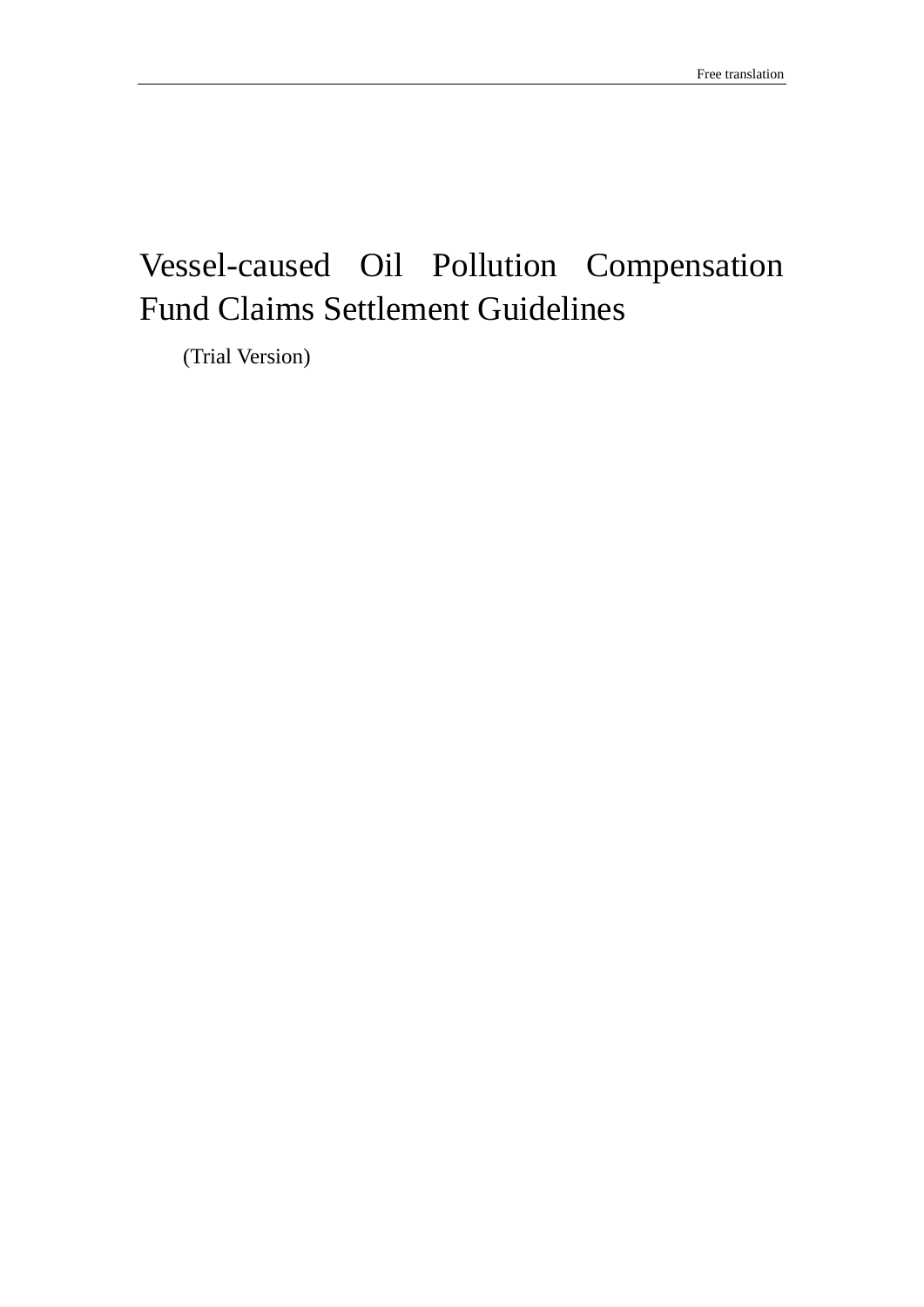## <span id="page-1-0"></span>**Introduction**

These Guidelines are formulated in accordance with relevant provisions such as the Marine Environment Protection Law of the People's Republic of China, the Regulations on Administration of the Prevention and Control of Environment Pollution Caused by Vessels, the Administrative Measures for the Collection and Use of Vessel-caused Oil Pollution Compensation Fund (hereinafter referred to as "Administrative Measures") and the Detailed Rules on Implementation of the Administrative Measures for the Collection and Use of Vessel-caused Oil Pollution Compensation Fund (hereinafter referred to as "Detailed Rules"), and with reference to international common practices as well as in combination with actual situations of China, for the purpose of guiding and regulating claims settlement work of Vessel-caused Oil Pollution Compensation Fund (hereinafter referred to as "Fund").

These Guidelines are main regulations for the China Vessel-caused Oil Pollution Damages Claims Settlement Center (hereinafter referred to as "Claims Settlement Center") to conduct work of claims settlement for the Fund, which are divided into five chapters. Chapter I is the general rules for claims settlement, setting forth the scope of application of these Guidelines, the principles for claims settlement as well as general procedures of claims settlement. Chapter II to Chapter V are sub-provisions for claims settlement, respectively setting forth specific provisions for claims settlement in respect of emergency response costs, costs incurred for controlling or eliminating the pollution, direct economic losses caused to fisheries and tourism sectors as well as costs of measures taken to reinstate the marine ecosystem and natural fishery resources, etc.

The standard in these Guidelines for verification on costs of various items for which compensation or recompense is lodged against the Fund shall adhere to the principle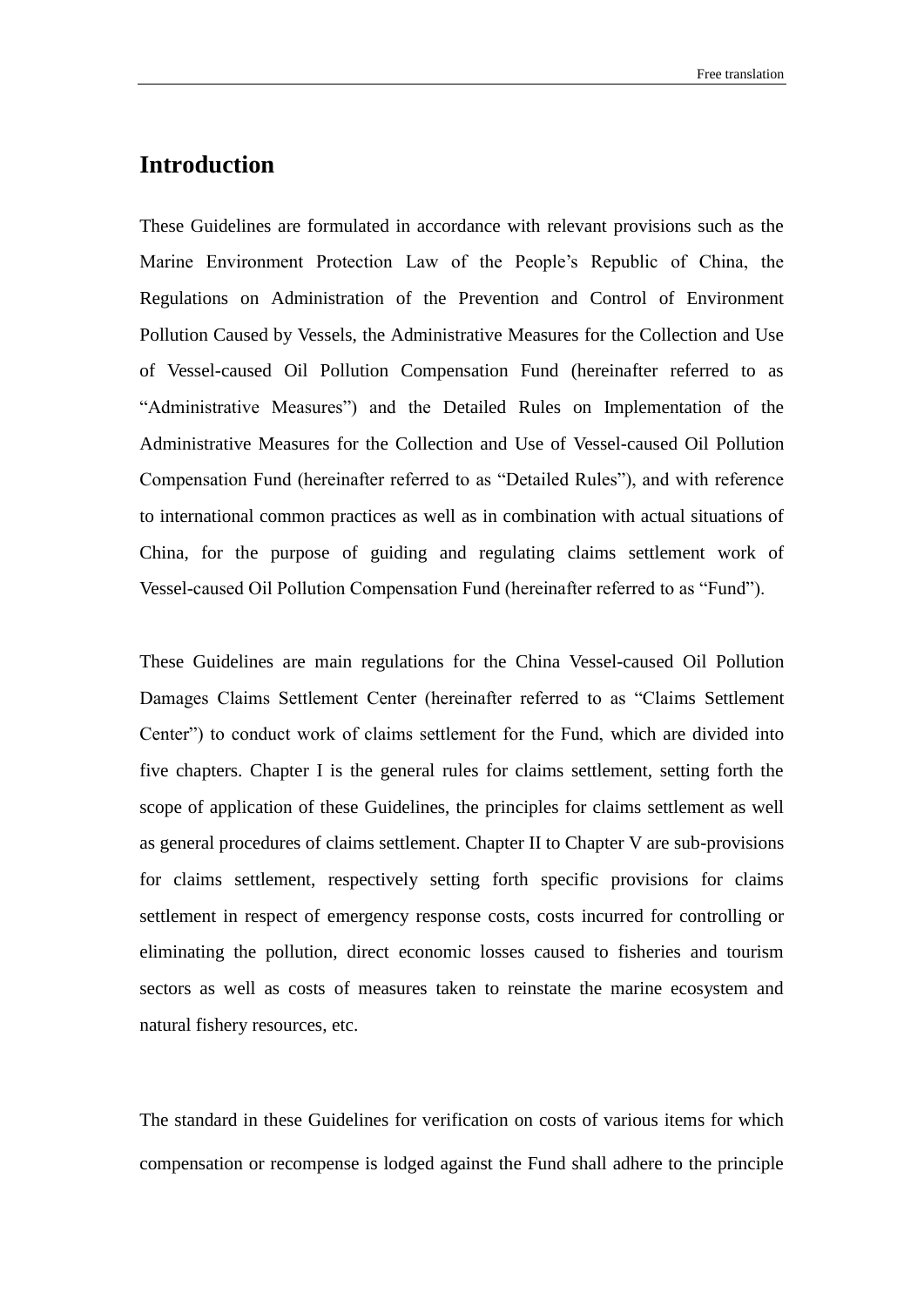of compensating or recompensing actual loss, having direct causation relationship with vessel-caused oil pollution accident, without considering compensation or recompense for indirect economic loss.

These Guidelines will be revised in due course in accordance with variation of laws and claims settlement practice, with interval in principle not exceeding two years.

These Guidelines are promulgated by the Maritime Safety Administration of the Ministry of Transport, and the Maritime Safety Administration of the Ministry of Transport shall be responsible for interpreting the same.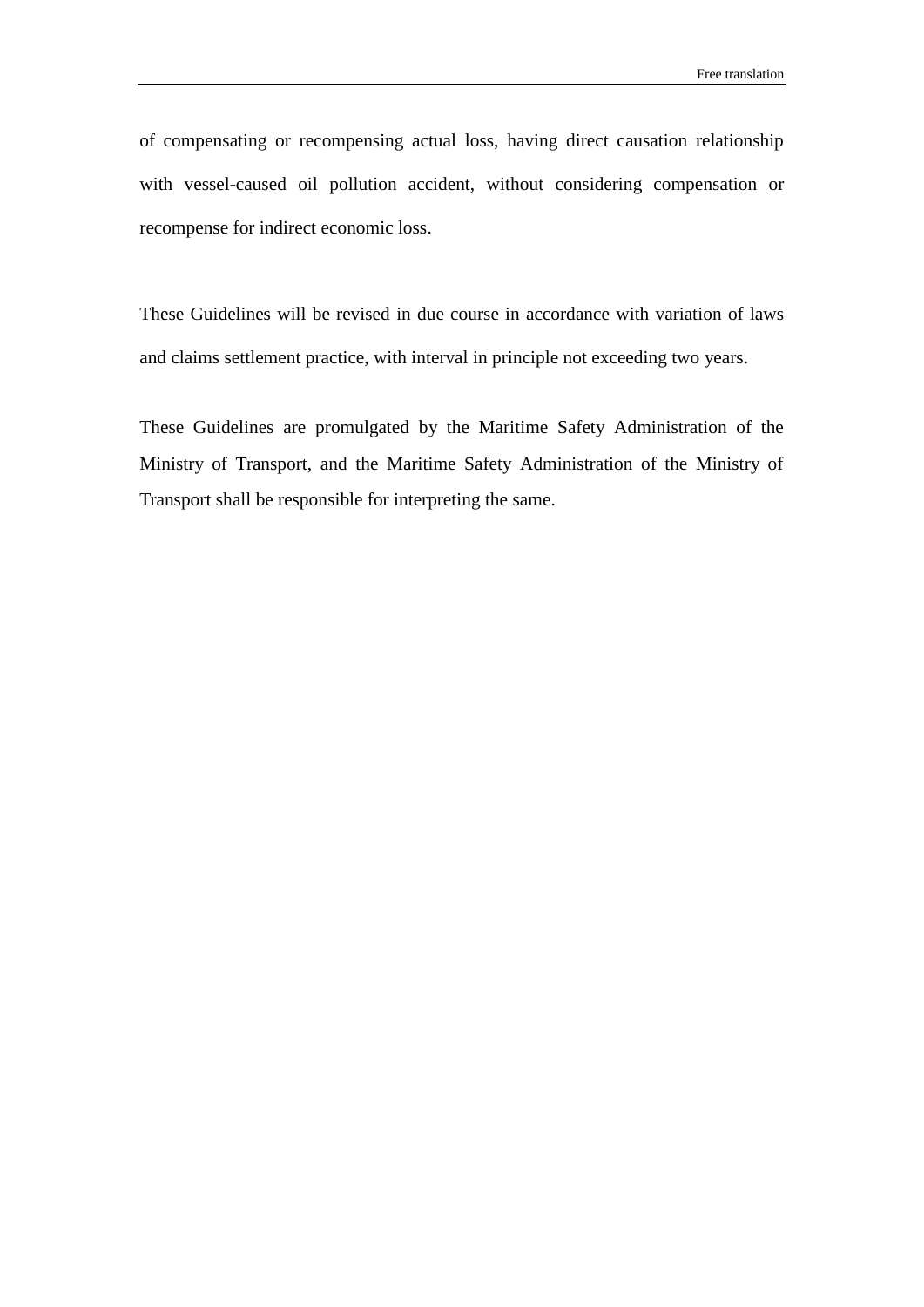## **Content**

| Reception and registration of materials for claim application  13<br>(I) |  |
|--------------------------------------------------------------------------|--|
| (II)                                                                     |  |
| Publication of Claims Settlement Registration Announcement 16<br>(III)   |  |
| (IV)                                                                     |  |
| (V)                                                                      |  |
| (VI)                                                                     |  |
| (VII)                                                                    |  |
| (VIII)                                                                   |  |
| (IX)                                                                     |  |
| (X)                                                                      |  |
| (XI)                                                                     |  |
|                                                                          |  |
| Chapter II Sub-provisions for Claim Settlement of Costs for              |  |
|                                                                          |  |
|                                                                          |  |
|                                                                          |  |
|                                                                          |  |
| (I)                                                                      |  |
| (II)                                                                     |  |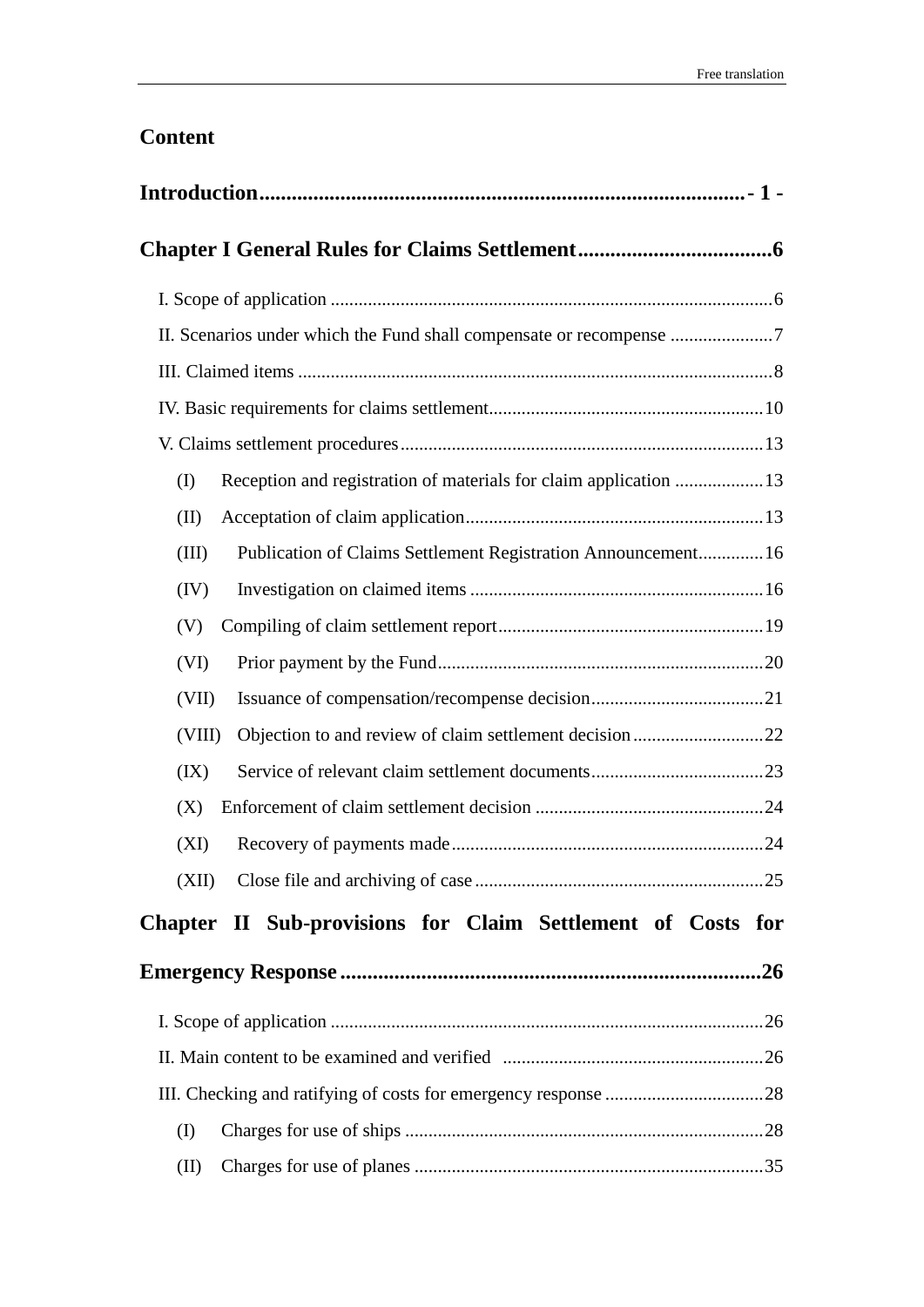| (III)  |                                                                                      |
|--------|--------------------------------------------------------------------------------------|
| (IV)   |                                                                                      |
| (V)    |                                                                                      |
| (VI)   |                                                                                      |
| (VII)  |                                                                                      |
| (VIII) |                                                                                      |
| (IX)   |                                                                                      |
| (X)    |                                                                                      |
| (XI)   |                                                                                      |
|        | Chapter III Sub-provisions for Claim Settlement of Costs for                         |
|        |                                                                                      |
|        |                                                                                      |
|        | II. Main content for examination and verification as well as check and ratification  |
|        |                                                                                      |
|        | <b>Chapter IV Sub-provisions for Claim Settlement of Direct Economic</b>             |
|        |                                                                                      |
|        |                                                                                      |
|        | II. Settlement of claims for damages to properties such as facilities and equipments |
|        |                                                                                      |
| (I)    |                                                                                      |
|        |                                                                                      |
| (II)   |                                                                                      |
|        | III. Settlement of claims for actual value reduction of properties such as aquatic   |
|        |                                                                                      |
| (I)    |                                                                                      |
| (II)   |                                                                                      |
|        |                                                                                      |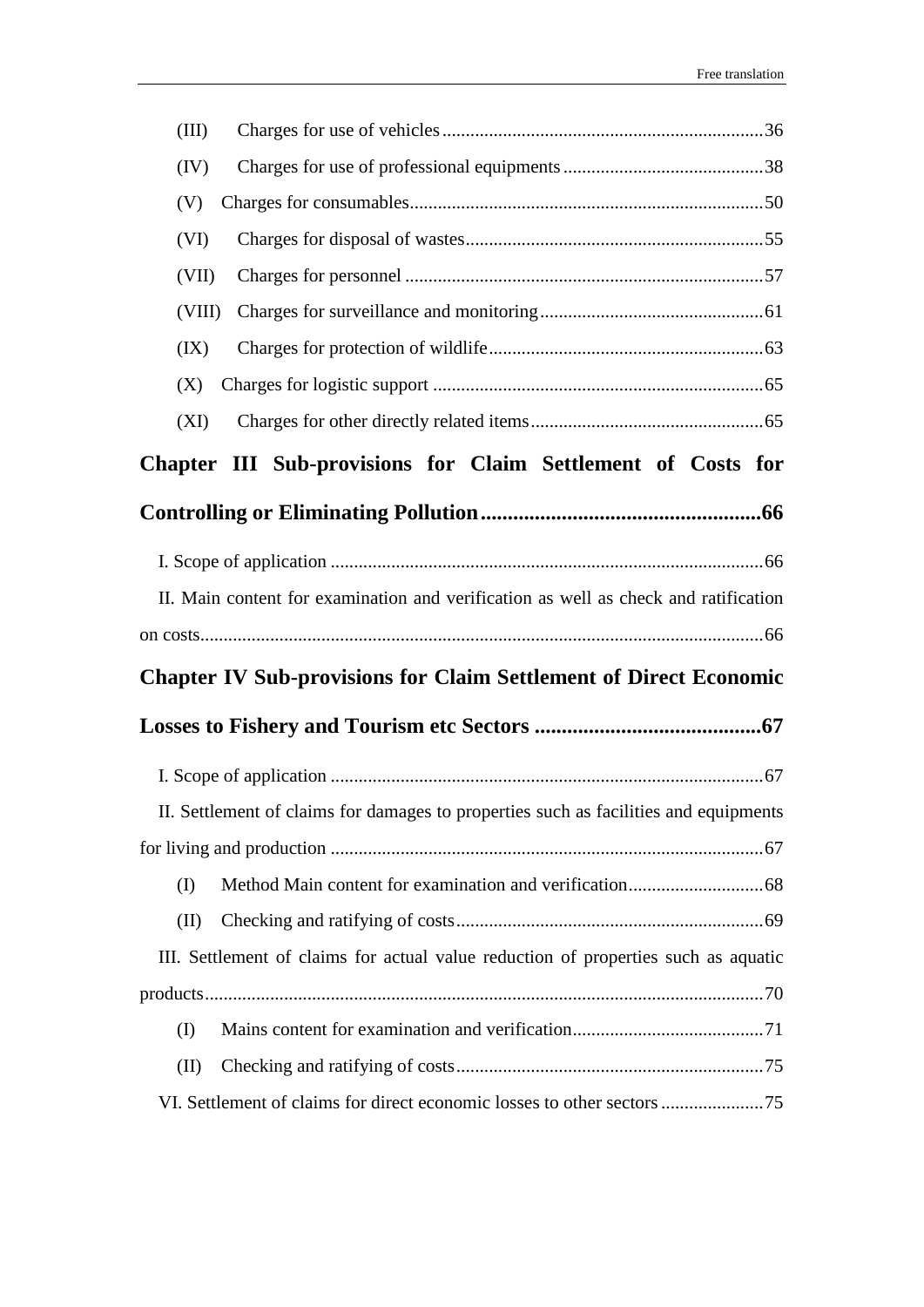# **[Chapter V Sub-provisions for Claim Settlement of Costs for Marine](#page-77-0)  [Ecosystem and Natural Fishery Resources Reinstatement Measures](#page-77-0) [...................................................................................................................77](#page-77-0)** I. Scope of application [.............................................................................................77](#page-77-1) [II. Claim settlement of costs for marine ecological environment reinstatement](#page-77-2)  [measures.......................................................................................................................77](#page-77-2) (I) [Main content for examination and verification](#page-78-0) .......................................78 (II) [Checking and ratifying of costs..................................................................79](#page-79-0) [III. Claim settlement of costs for natural fishery resources reinstatement measure](#page-80-0) 80 (I) [Main content for examination and verification](#page-80-1) ..........................................80 (II) [Checking and ratifying of costs..................................................................82](#page-82-0)

## **[Appendixes of the Vessel-caused Oil Pollution Compensation Fund](#page-84-0)**

## **[Claims Settlement Guidelines................................................................84](#page-84-0)**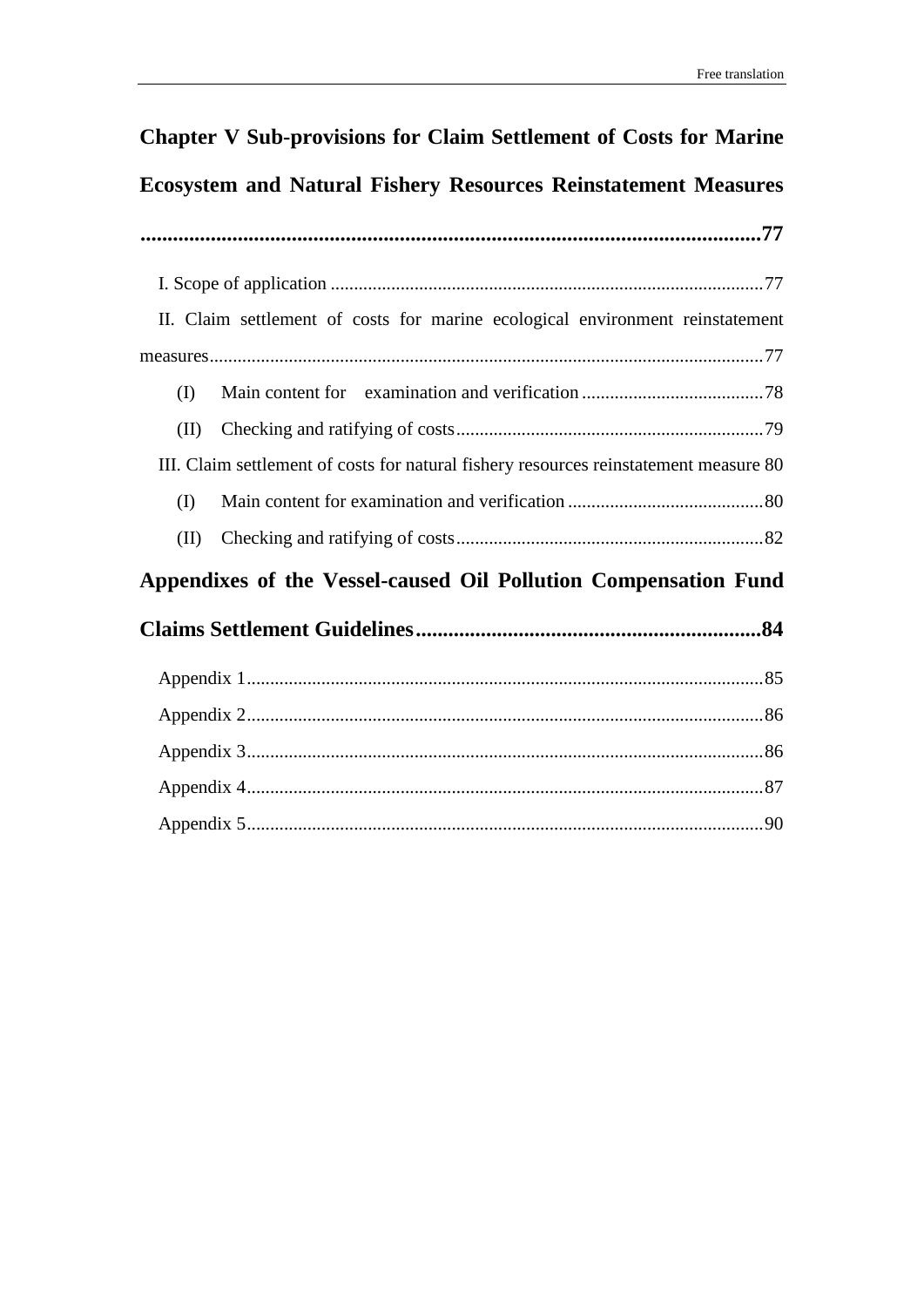## <span id="page-6-0"></span>**Chapter I General Rules for Claims Settlement**

## <span id="page-6-1"></span>**I. Scope of application**

These Guidelines are applicable to specific claims settlement work in respect of compensation or recompense for oil pollution damages and relevant costs in relation to marine environment pollution within the sea areas under the jurisdiction of the People's Republic of China caused or likely to be caused by a vessel-caused oil pollution accident occurred within or beyond the sea areas under the jurisdiction of the People's Republic of China.

These Guidelines are applicable to compensation or recompense for oil pollution damages caused by vessel-caused oil pollution accidents which occurred after 0000hrs on July 1, 2012 Beijing time.

Geographical scope to which these Guidelines are applicable is the internal waters, territorial seas, contiguous zones, exclusive economic zones and continental shelves of the People's Republic of China and all other sea areas under the jurisdiction of the People's Republic of China. Amongst which, "internal waters" means all sea areas on the land-ward side of the baseline of the territorial seas of the People's Republic of China, and it shall include coastal ports waters.

The "vessel-caused oil pollution accident" to which these Guidelines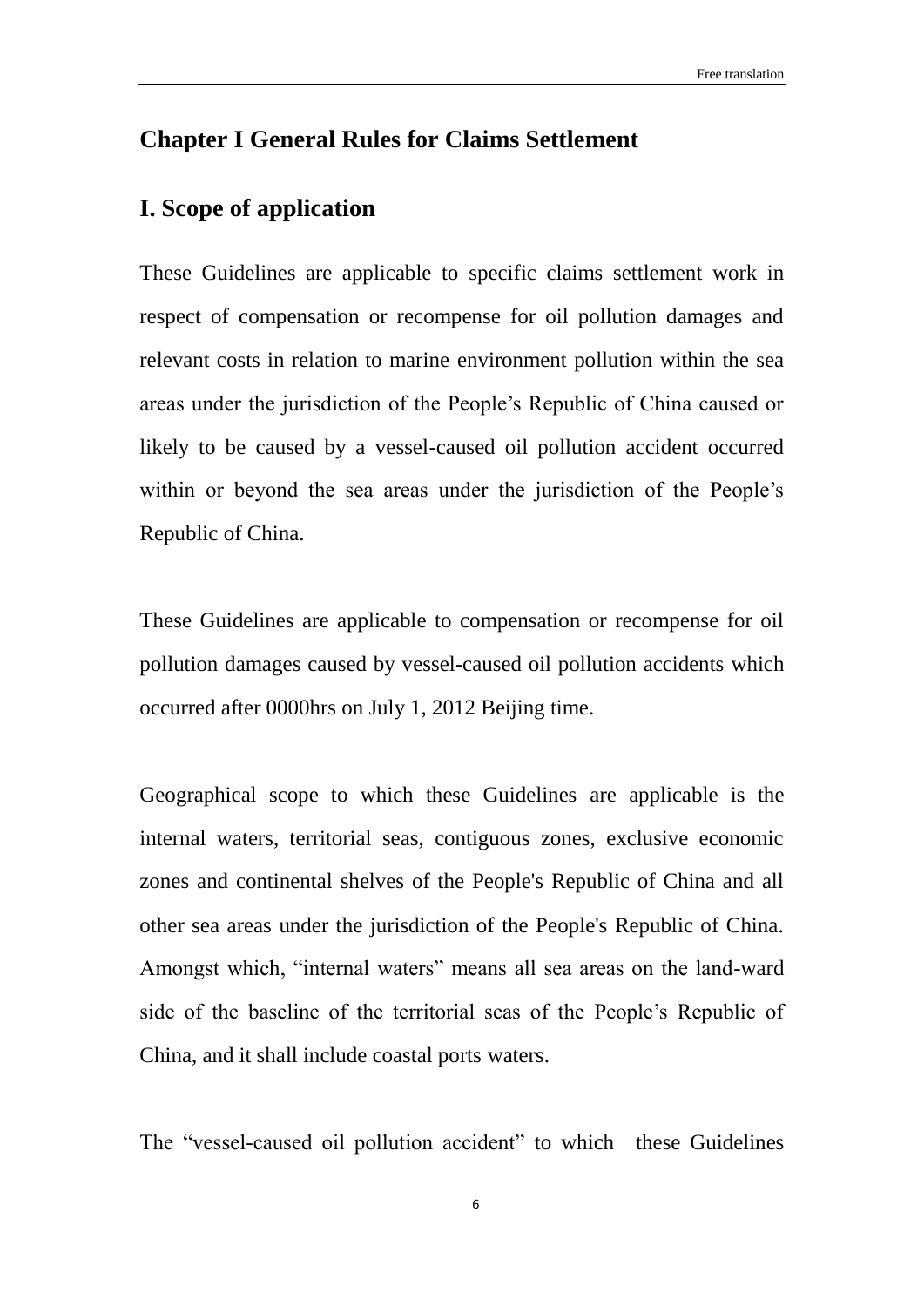are applicable means one or a series of events in which the vessel leaks persistent or non-persistent oil cargo, fuel oil or their residuals and causes oil pollution damage, or the vessel constitutes serious and urgent oil pollution damage threat although it does not leak oil. If the series of events occur due to one same reason, such series of events shall be deemed as one same accident.

Vessel to which these Guidelines are applicable means a vessel of any type other than government's vessels engaging in non-commercial purposes, military vessels, fishing vessels, offshore oil platforms and floating storages.

## <span id="page-7-0"></span>**II. Scenarios under which the Fund shall compensate or recompense**

The Fund shall be used to compensate or recompense vessel-caused oil pollution damages and relevant costs in any of the following situations:

- (1) upon decision by the court or arbitration institute, the total amount of vessel-caused oil pollution damages and relevant costs caused by a same accident exceeds the limitation of liability as provided for in the Regulations on Administration of the Prevention and Control of Marine Environment Pollution Caused by Vessels;
- (2) upon decision by the court or the arbitration institute, the shipowner is exempted from liability of compensation in accordance with the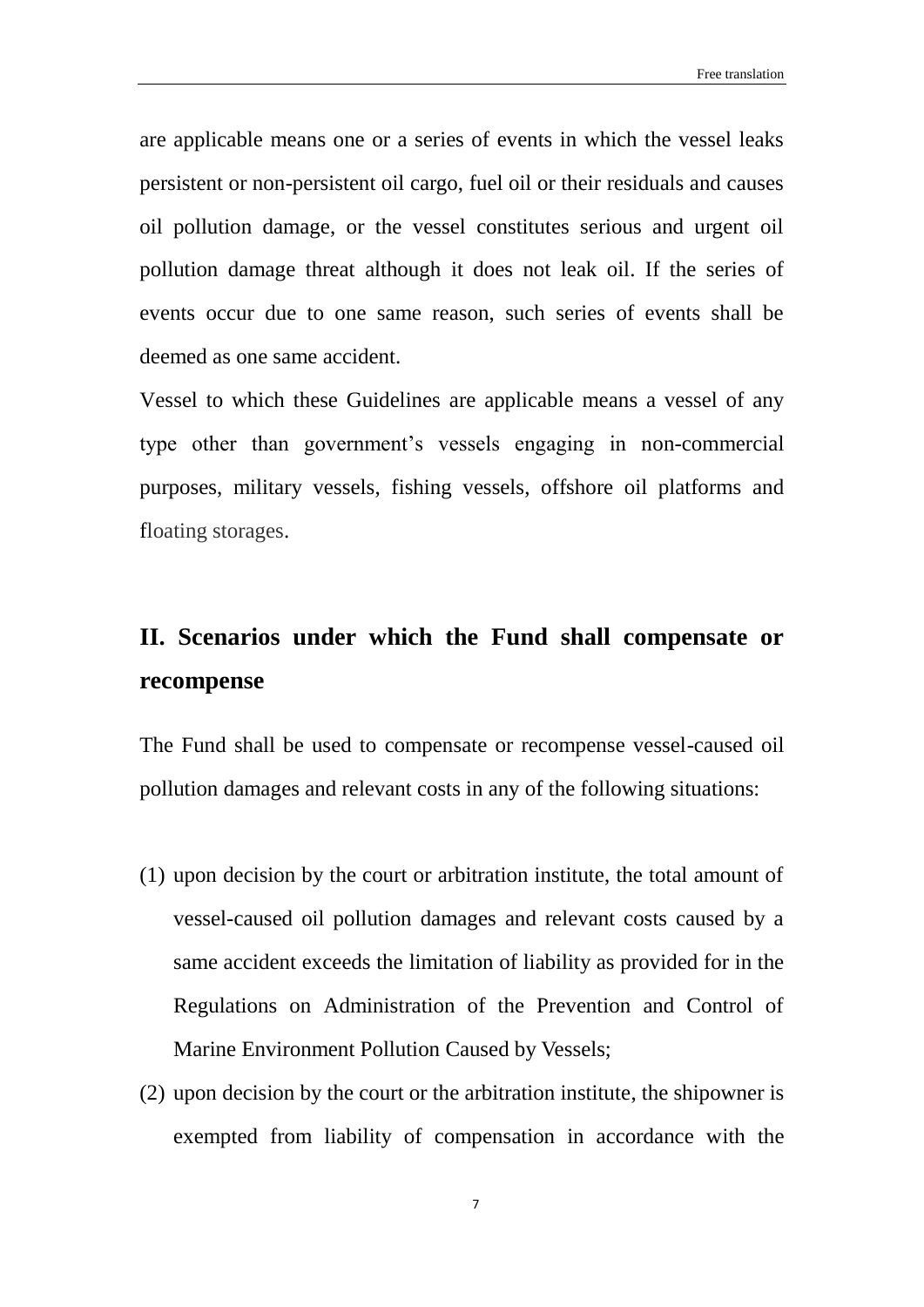Marine Environment Protection Law of the People's Republic of China, the International Convention on Civil Liability for Oil Pollution Damage, 1992 as well as the Regulations on Administration of the Prevention and Control of Marine Environment Pollution Caused by Vessels, which shall not fall within the scenarios of exemptions as provided for in the Administrative Measures.

- (3) upon decision by the court, the shipowner and its oil pollution liability insurer or financial guarantor (hereinafter collectively referred to as "shipowner and insurer of vessel") is unable, in financial capability, to fulfill its obligations in part or in whole, or, the solvency of the shipowner and insurer of vessel is insufficient in fulfilling its obligations in part or in whole;
- (4) the maritime administration agency directly under the China MSA or the ship pollution investigation and handling agency above the level of province confirms that the oil pollution damage is caused by vessel but the polluting vessel cannot be identified.

For determination of any of the above four scenarios, the claimant is required to submit document or proof document issued by the above relevant department.

## <span id="page-8-0"></span>**III. Claimed items**

Claimed vessel-caused oil pollution damages and relevant costs to be accepted and paid by the Fund include: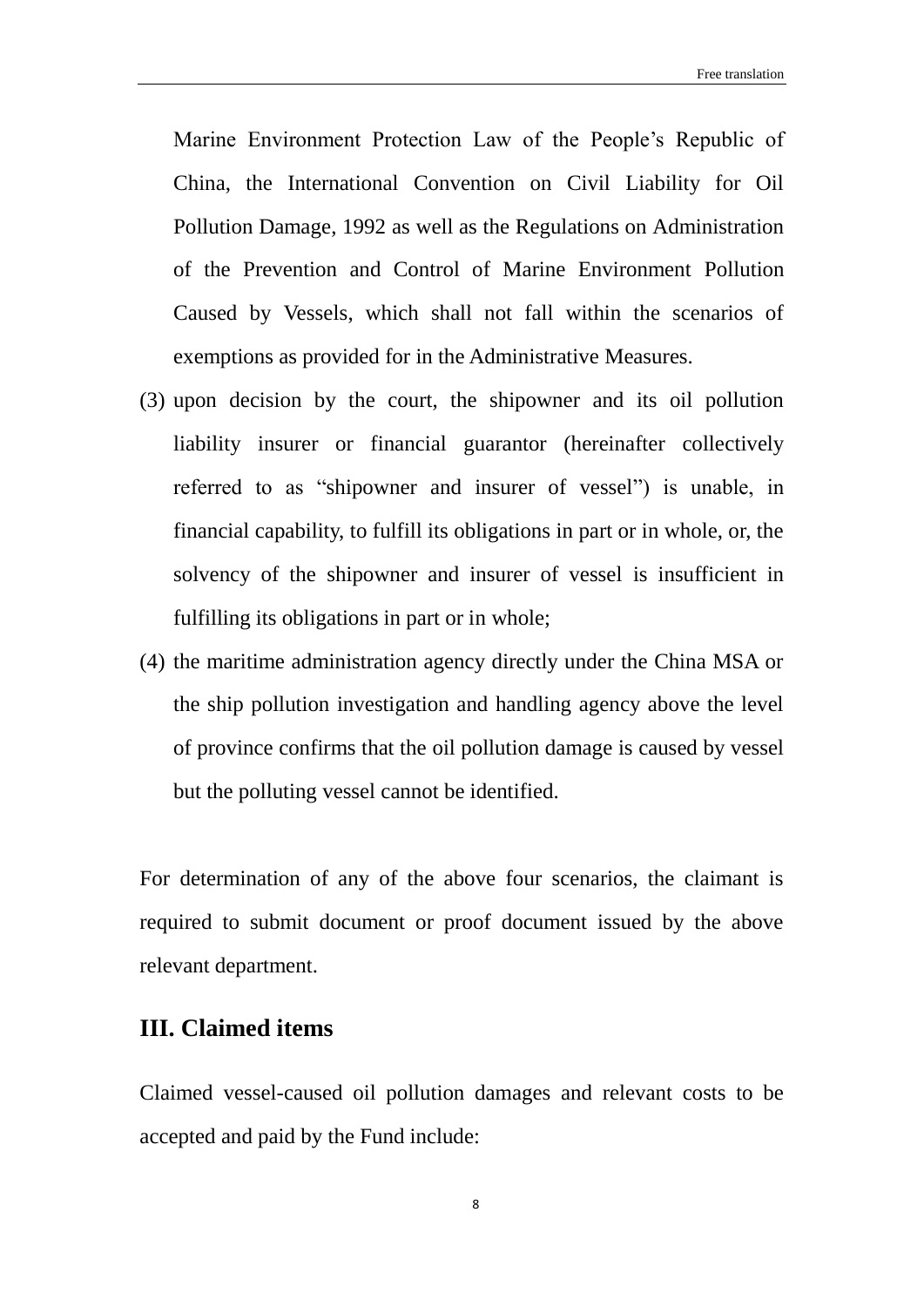- (1) Costs incurred for emergency response action: costs incurred for emergency response measures taken for implementing orders from the ship pollution investigation and handling agency for the purpose of mitigating or preventing vessel-caused oil pollution damages;
- (2) Costs incurred for measures for controlling or eliminate the pollution: costs incurred for reasonable measures taken to prevent, control and eliminate the pollution, for the purpose of mitigating or preventing vessel-caused oil pollution damages;
- (3) Direct economic losses to fishery and tourism sectors etc: direct economic losses, having direct causation relation with the vessel-caused oil pollution accident, sustained by fishery and tourism units and individuals, such as property damages or reduction of actual value;
- (4) Costs incurred for measures to reinstate the marine ecosystem and natural fishery resources: costs incurred for measures that have already been taken to reasonably reinstate the marine ecosystem and natural fishery resources, etc.;
- (5) Costs incurred for work of surveillance and monitoring vessel-caused oil pollution carried out by the China Vessel-caused Oil Pollution Compensation Fund Management Committee (hereinafter referred to as "Management Committee") and its secretariat or by unit(s) or institute(s) under the entrustment of the Management Committee and its secretariat; and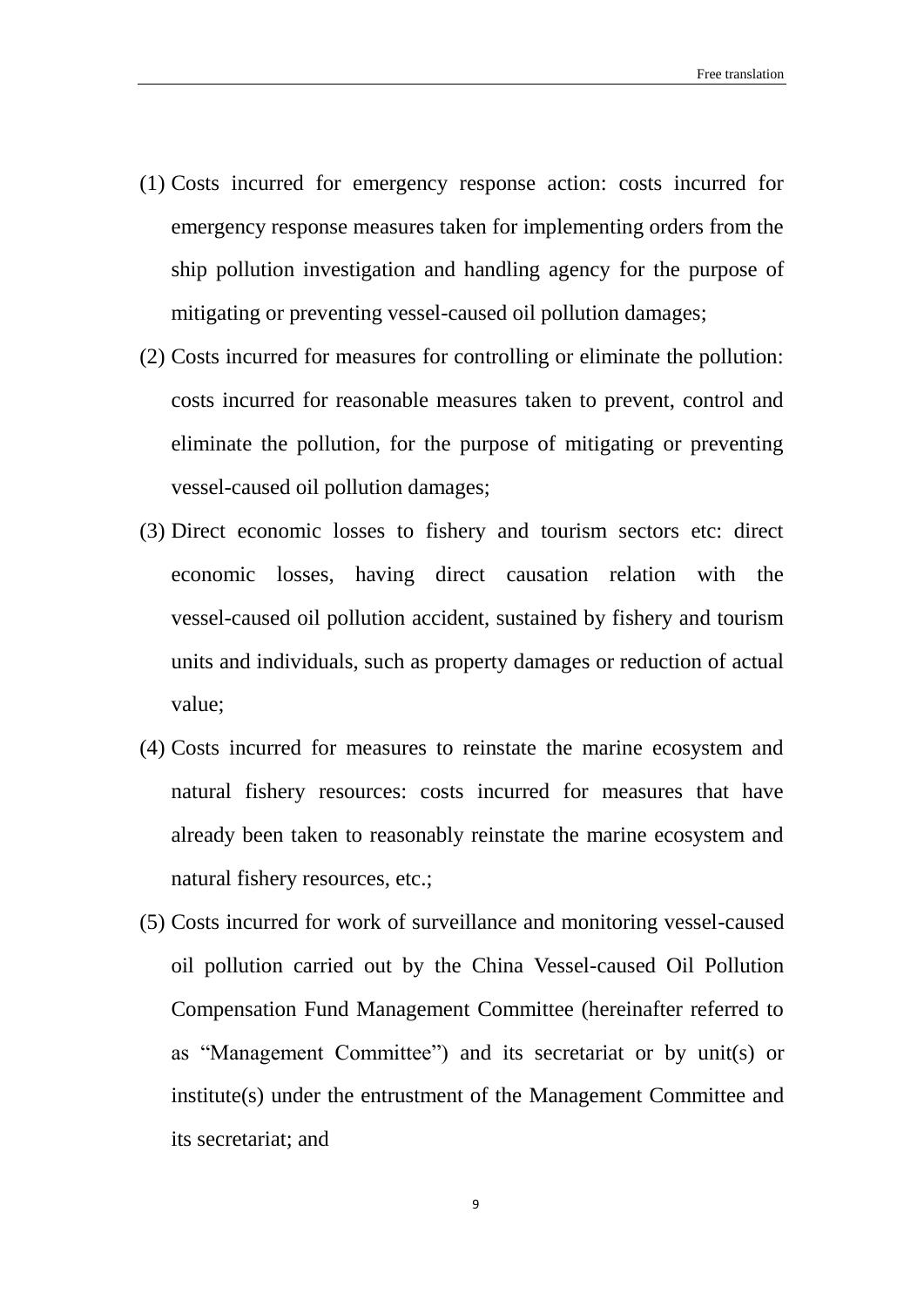(6) Other costs as approved by the State Council.

The amount compensated or recompensed by the Fund against any one vessel-caused oil pollution accident shall not exceed RMB30,000,000. Compensation for items under a same accident shall follow the above sequence, and where items under a same sequence could not be compensated or recompensed sufficiently from the Fund, such items shall be compensated or recompensed in proportion.

### <span id="page-10-0"></span>**IV. Basic requirements for claims settlement**

Claims settlement of the Fund shall observe the following basic requirements:

- (1) the claimant shall be a unit or individual who has sustained oil pollution damages, and shall satisfy the situations and principles of compensation or recompense as provided for in the Administrative Measures;
- (2) the claim shall fall within the scope of compensation or recompense by the Fund;
- (3) the oil pollution damage shall be resulted from vessel-caused oil pollution accident, and the claimed item(s) shall have direct causation relation with the vessel-caused oil pollution accident;
- (4) emergency response measure(s), measure(s) for controlling and eliminating pollution, measure(s) for reinstating the marine ecosystem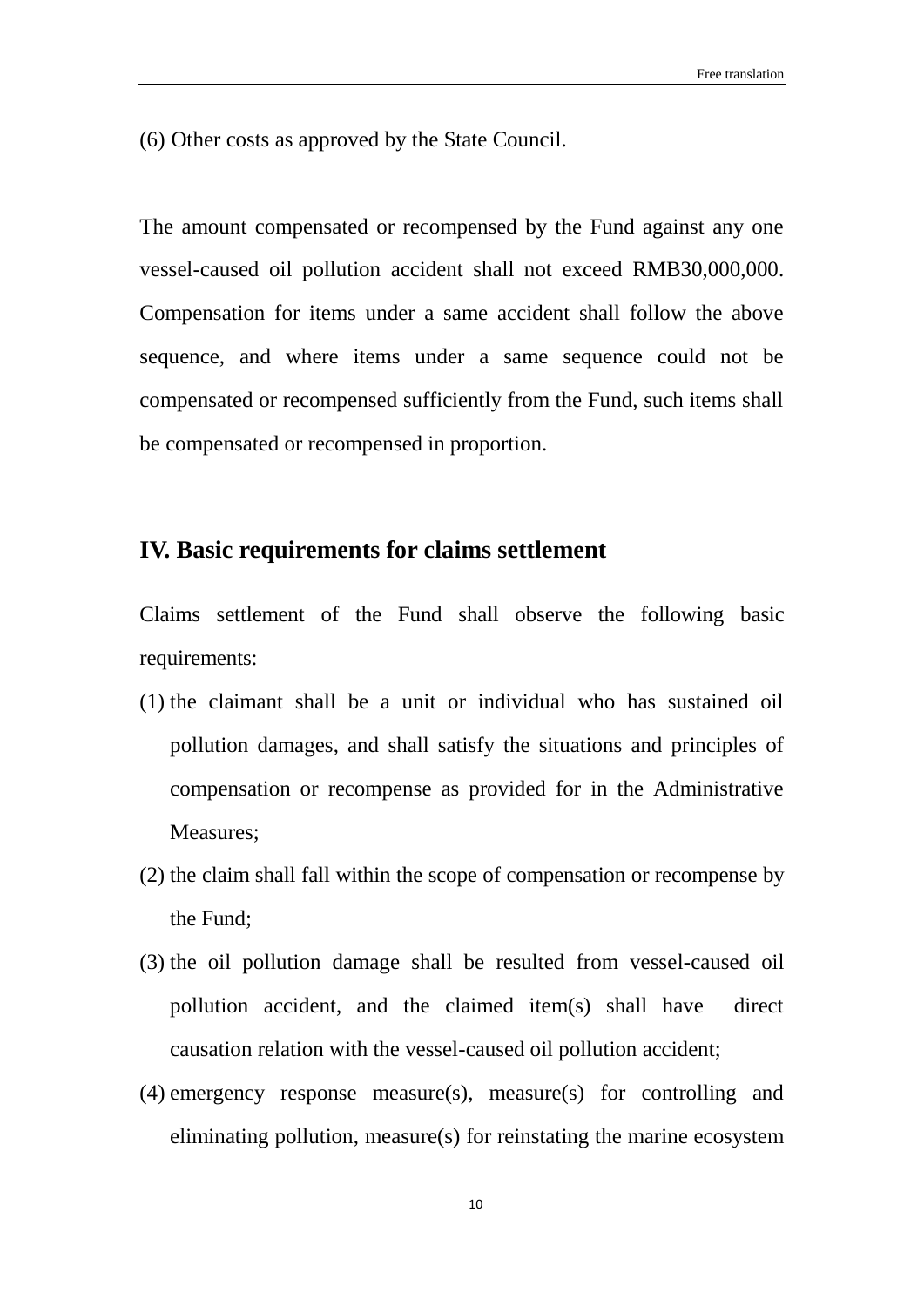and natural fishery resources, etc. shall be appropriate, reasonable and effective, such measure(s) have already been taken, and the claimed costs and losses shall have been incurred already;

- (5) losses claimed and damages sustained shall be economic losses that may be quantified;
- (6) in the circumstance that the shipowner and insurer of vessel have been determined, after relevant shipowner and insurer of vessel have undertaken the liability of compensation in accordance with law, the Fund will recompense for the claimant in respect of the part that has not been compensated;
- (7) where the oil pollution source cannot be confirmed, the claimant shall submit proof document, issued by the maritime administration agency directly under the China MSA or the ship pollution investigation and handling agency above the level of province, which identifies that the oil pollution came from vessel(s);
- (8) Upon occurrence of a vessel-caused oil pollution accident, the aggrieved party of oil pollution damages is obliged to take necessary measure(s) to prevent or mitigate pollution damages, and the Fund will not compensate or recompense for the loss(s) caused as a result that the aggrieved party of oil pollution damages failed to perform the aforesaid obligation; ;
- (9) Where the oil pollution damages were caused in part or in whole due to fault of the aggrieved party of oil pollution damages, the Fund will not compensate or recompense for the same; ;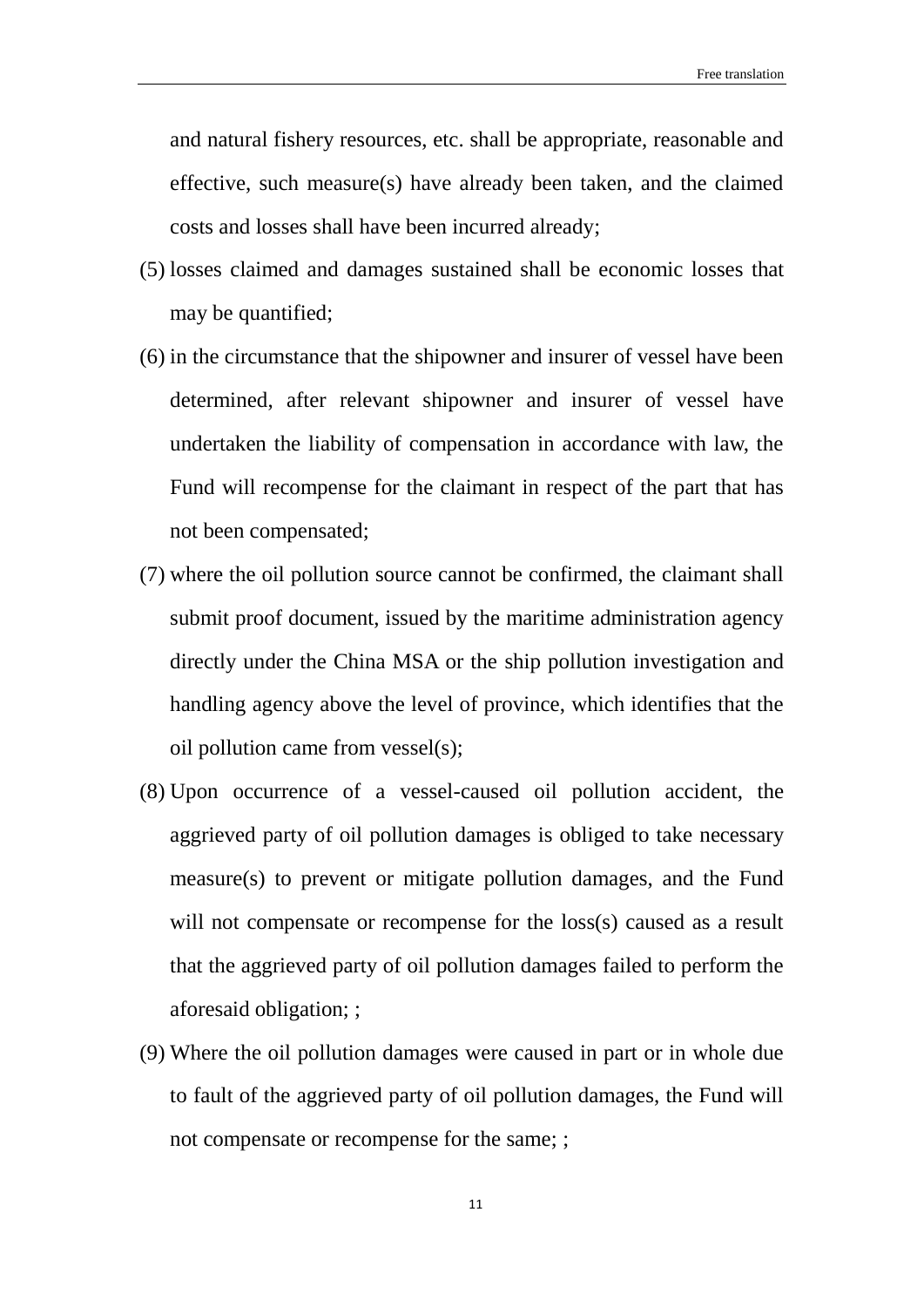- (10) Claims settlement by the Fund shall not be subject to any settlement agreement in respect of damage compensation concluded between the aggrieved party and shipowner and insurer of polluting vessel; effective judgments or orders and conciliation statements of courts, may serve as basis and reference to claims settlement by the Fund; effective arbitral awards and mediation statements by arbitration institutes in respect of vessel-caused oil pollution damages compensation, may serve as reference to claims settlement by the Fund; ;
- (11) Governmental relief, commercial insurance indemnity and other incomes obtained by the aggrieved party due to vessel-caused oil pollution accident shall be deducted from the amount compensated or recompensed by the Fund; .
- (12) Scope of compensation or recompense by the Fund shall not include indirect economic loss, cost for reasonable reinstatement of environment to be implemented, litigation cost and taxes, etc. that are brought about by oil pollution and the claimant can usually claim against the shipowner and insurer of vessel; ;
- (13) Where the claimant has submitted to court or arbitration institute in respect of vessel-caused oil pollution damage dispute and such submission has been accepted, the limitation of period for the claimant to apply with the Fund for compensation or recompense shall be deemed as being suspended from the day when such submission was accepted by court or arbitration institute, and the limitation of period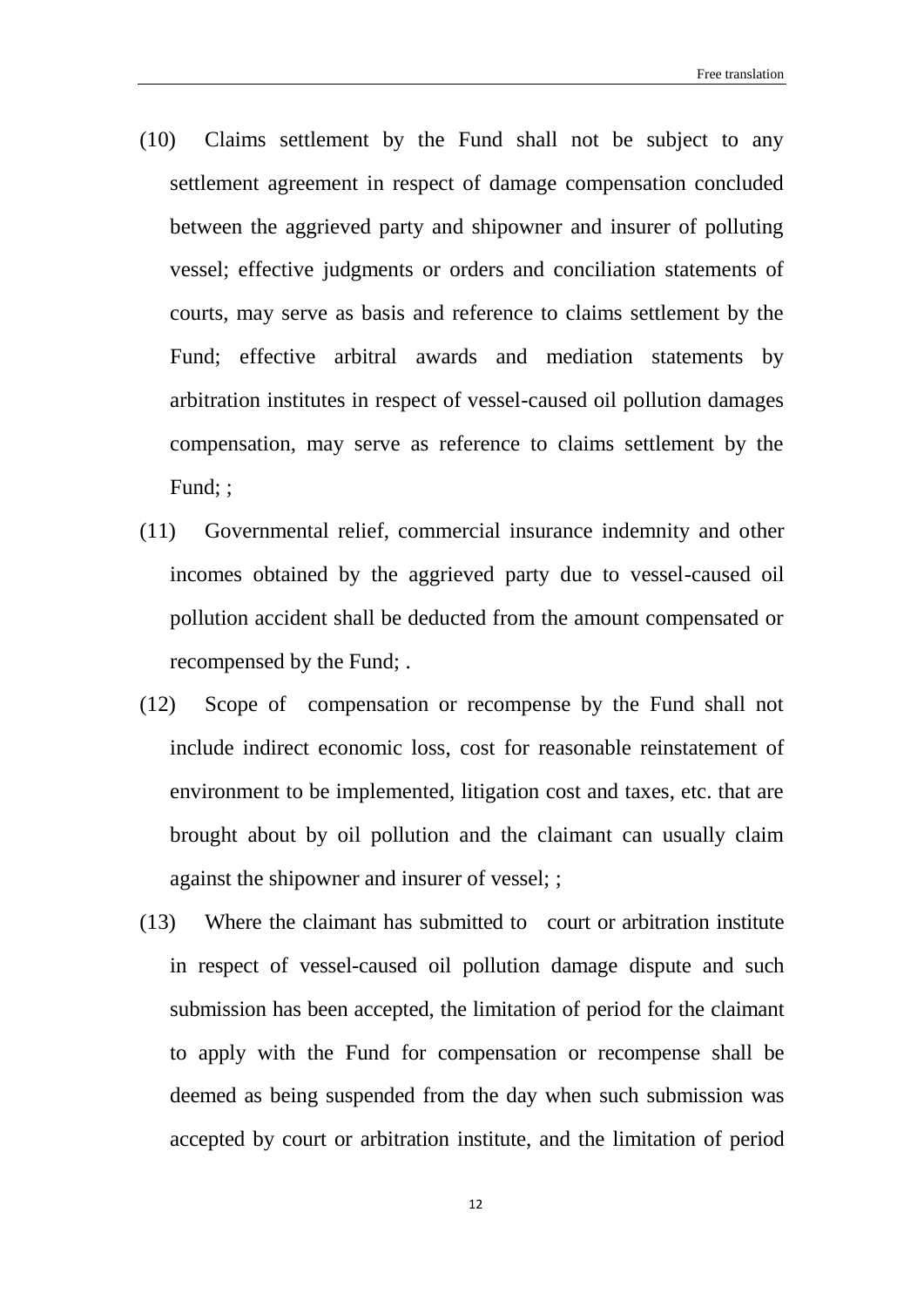for the claimant to apply with the Fund for compensation or recompense shall continue from the day when judgment by the court or award by the arbitration institute becomes effective..

(14) The claimant shall submit written claim application, proof documents or other evidential materials for the damages and losses sustained within the specified time bar period, the written claim application shall be filled in normatively, proof documents or other evidential materials so provided must be true and sufficient. .

### <span id="page-13-0"></span>**V. Claims settlement procedures**

#### <span id="page-13-1"></span>**(I) Reception and registration of materials for claim application**

Upon receipt of claim application of the claimant, the China vessel-caused oil pollution damages claims settlement center (hereinafter referred to as "Claims Settlement Center") shall, verify the statement of application and relevant proof documents or other evidential materials, and register the same.

#### <span id="page-13-2"></span>**(II)Acceptation of claim application**

When accepting claim application, the Claims Settlement Center shall conduct formality examination on the statement of application and relevant proof documents or other evidential materials submitted by the claimant, content to be examined shall include:

1. Whether or not the statement of application and relevant proof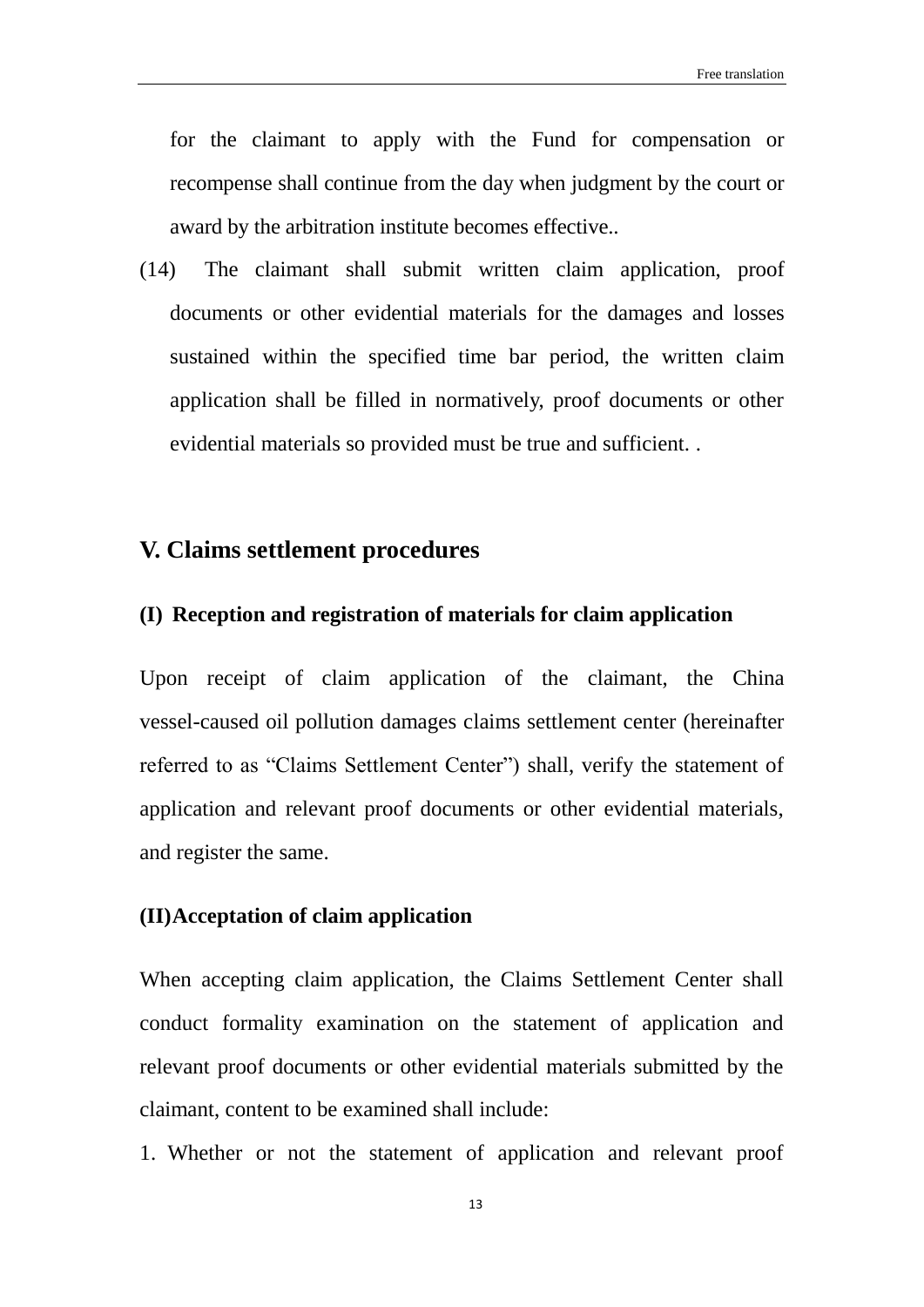documents or other evidential materials submitted by the claimant are normative and complete;

- 2. Whether or not the claimant submitted effective judgments or orders and conciliation statements of court, effective arbitral award or mediation statements by arbitration institute, or proof documents issued by the maritime administration agency directly under the China MSA or the ship pollution investigation and handling agency above the level of province;
- 3. Whether or not the claim application submitted by the claimant conforms to the stipulated time period.
- 4. Whether or not the claimant submitted effective their identification materials. Where the claimant entrusts agent to handle the claim application affairs, the letter of authorization issued by the claimant and the identification certification of such agent shall be examined.
- 5. Whether or not the oil pollution damages and relevant costs that the claimant applied for compensation or recompense fall within the scope of compensation or recompense as provided for in the Administrative Measures;
- 6. Whether or not the oil pollution damages and relevant costs that the claimant applied for compensation or recompense were direct economic losses caused by a vessel-caused oil pollution accident as provided for in the Detailed Rules;
- 7. Whether or not the oil pollution damages and relevant costs that the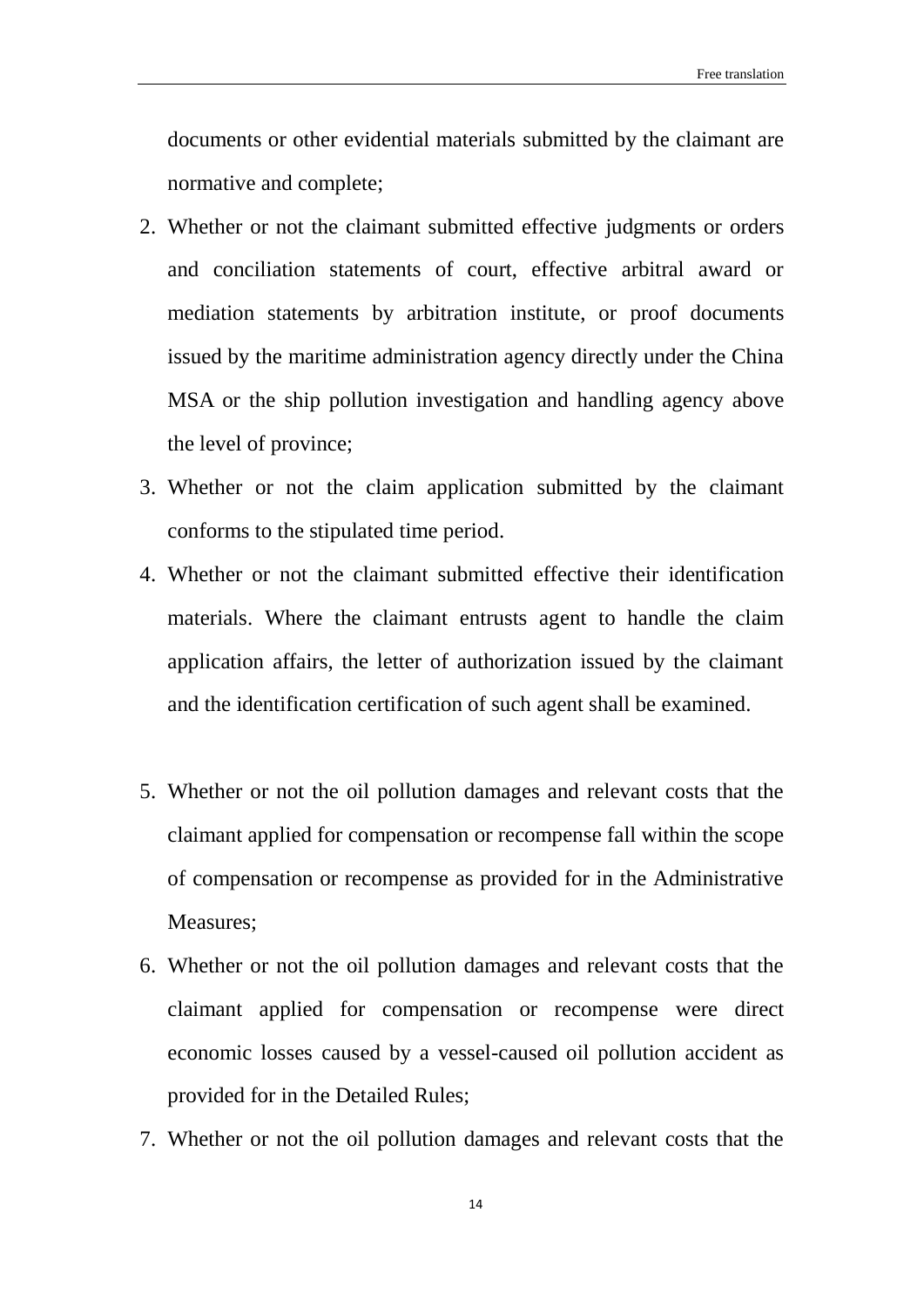claimant applied for compensation or recompense have a specific amount and corresponding proof documents or evidential materials.

8. Where claim application meets provisions in Item (3) and (4) of Art.15 of the Administrative Measures, examine on whether or not the claimant signed the Subrogation Form/Letter of Authorization as attached in the Vessel-caused Oil Pollution Compensation Fund Claims Manual, transferring, to the extent it obtained the compensation or recompense from the Form, its right of claiming against the shipowner and insurer of vessel who did not fulfill statutory obligation to the Claims Settlement Center.

During formality examination on the claim application, the Claims Settlement Center may provide necessary help and guidance to the claimant in preparing evidential materials. The Claims Settlement Center shall finish the examination and verification within 15 working days after receipt of the application materials submitted by the claimant. Where it holds that such application materials meet the conditions of acceptance, it shall issue and serve the Notice of Acceptance of Vessel-caused Oil Pollution Compensation Fund for Claim Application (Appendix 1); where it holds that the claimant needs to supplement the application materials, it shall issue and serve the Notice of Supplementation of Vessel-caused Oil Pollution Compensation Fund for Claim Application (Appendix 2). The claimant shall supplement application materials within the stipulated time period, and the time when the claimant submits supplemental materials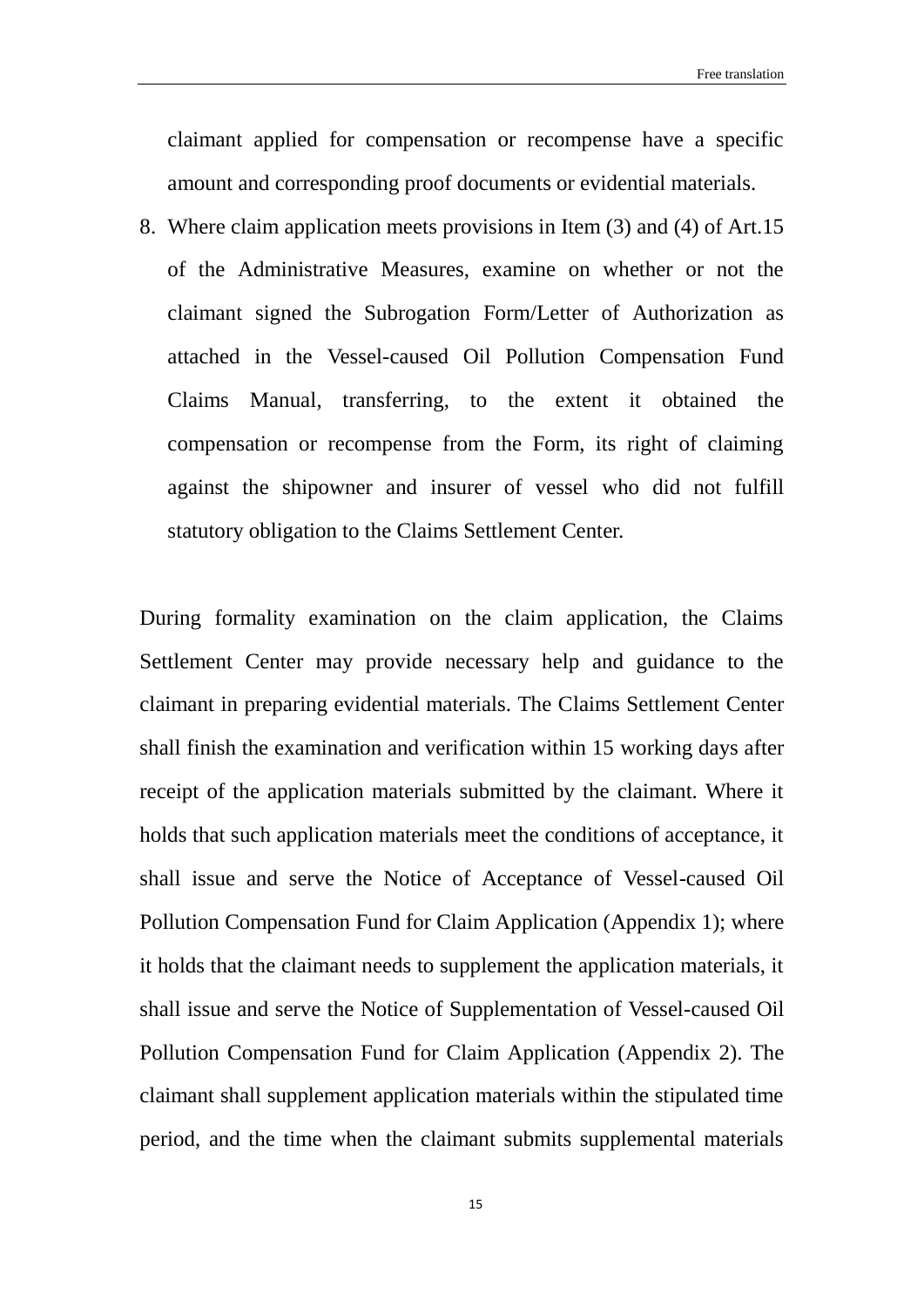shall be the time of submission of claim; where it holds that such application materials do not meet the conditions of acceptance, it shall issue and serve the Notice of Dismissal of Vessel-caused Oil Pollution Compensation Fund for Claim Application (Appendix 1) and explain the reason; Appendix

#### <span id="page-16-0"></span>**(III) Publication of Claims Settlement Registration Announcement**

The Claims Settlement Center shall, within 15 working days after accepting the first claim application in respect of one same vessel-caused oil pollution accident, publish Vessel-caused Oil Pollution Compensation Fund Claim Registration Announcement (Appendix 3) through website of the Fund, newspapers or other news media, urging all aggrieved parties of oil pollution to handle claim registration as soon as possible and submit application materials in written form.

As to claim applications for a same vessel-cause oil pollution accident, the Claims Settlement Center shall accept the same successively in accordance with the sequence of the time when the claimants submitted their claim applications.

#### <span id="page-16-1"></span>**(IV) Investigation on claimed items**

After accepting a claim application, the Claims Settlement Center may,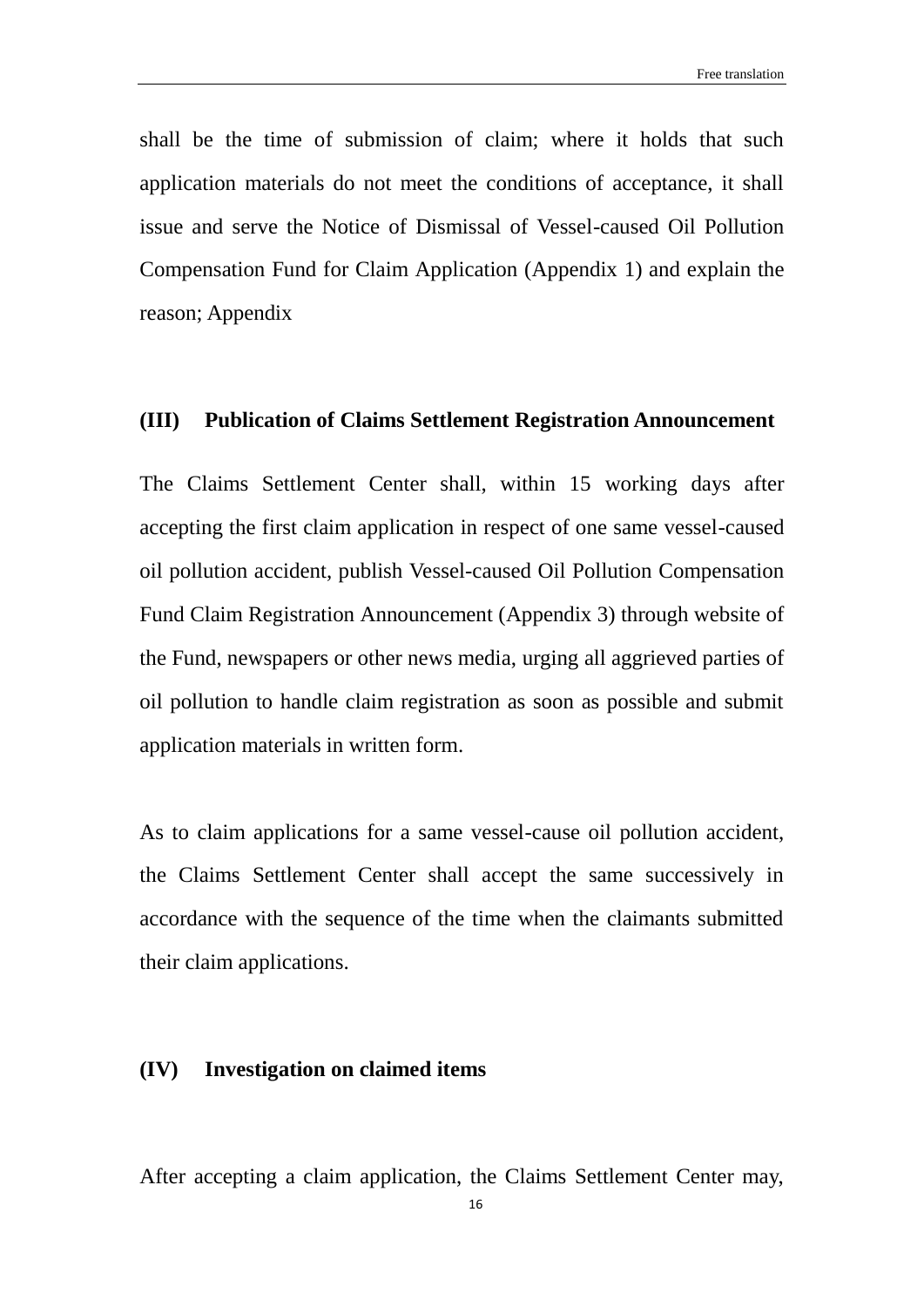by its own or entrust vessel-caused oil pollution damages assessment experts or assessment institute to, carry out investigation, verification and assessment for the authenticity, compliance and reasonability of the claim application, confirm the oil pollution damage facts, and compile investigation report. The Claims Settlement Center may organize experts to examine and review the investigation report if necessary.

As to vessel-caused oil pollution accidents in which the Fund might be used, the Claims Settlement Center may, , intervene in advance to conduct investigation work although there has not been any claim application lodged by claimant.

- 1. Main methods for investigation
- (1) Examine and verify the authenticity, legality, reasonability and relevancy of the statement of application, relevant proof documents and other evidences;
- (2) Verify the situation with the claimants and relevant units or personnel by written message, phone call recordings, emails, faxes and on-site investigations. On-site investigation shall be participated by at least two claim settlement personnel, and shall make investigation record; such record shall be signed or sealed by the person(s) investigated, where they refuse to sign or seal, the claim settlement personnel shall make notes for the situation on such record accordingly;
- (3) Verify specific situation of oil pollution damages by making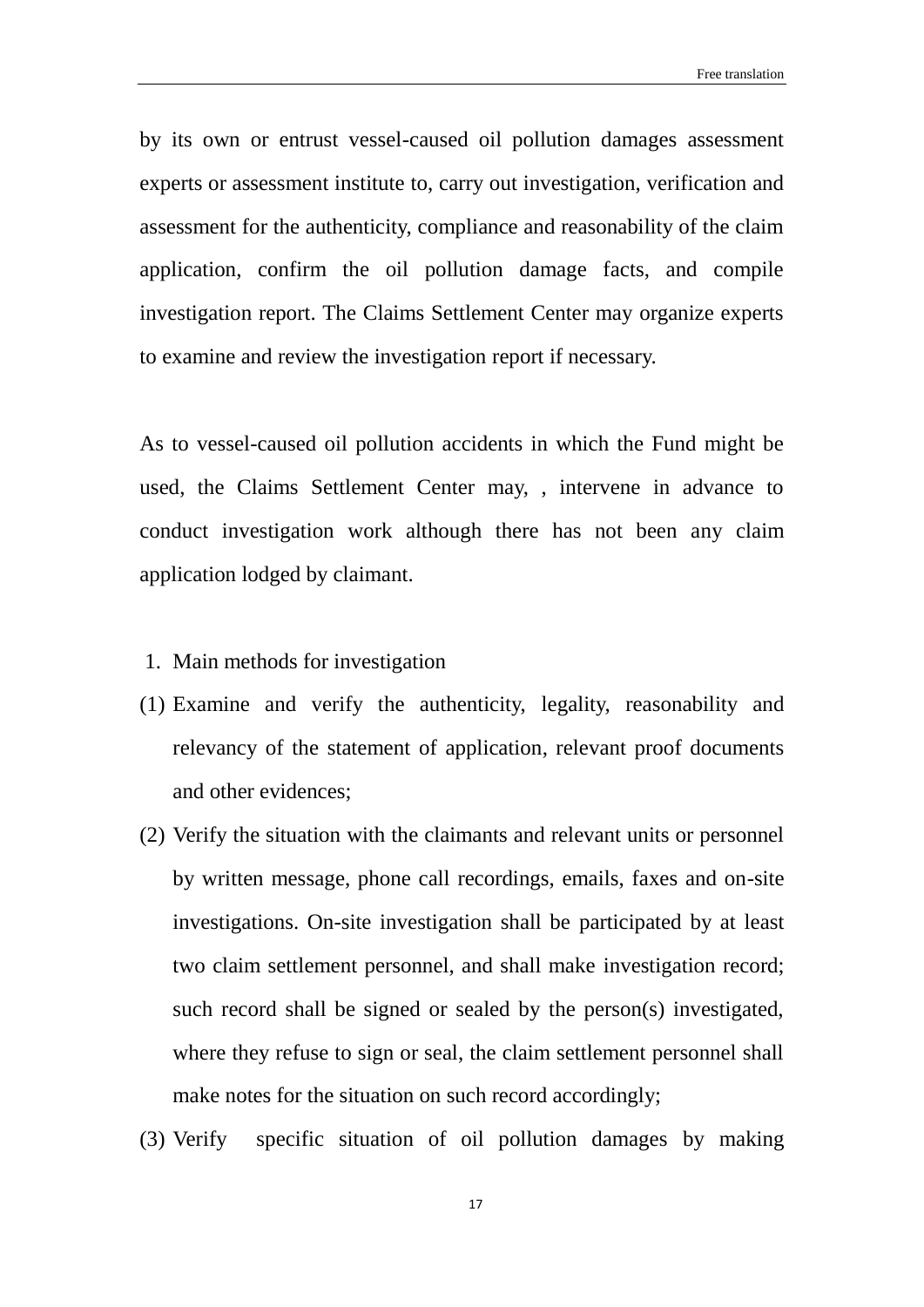inquiries to and collecting relevant materials from the vessel-caused pollution accident emergency commanding organization, government departments, courts, arbitration institutions, appraisal institutions and related shipowner and insurer of vessel;

- (4) Entrust specialized institute(s) to conduct monitoring, surveillance and technical appraisal, etc..
- 2. Compiling of investigation report

The Claims Settlement Center may compile investigation report respectively based on claimants and claim projects;

The investigation report shall contain the following main content:

- (1) Overview of the vessel-caused oil pollution accident, including basic information of the vessel, time and place of the accident, situation of pollution damages, situation of emergency response and the satiation of certificate of civil liability insurance for ship oil pollution as well as limitation of liability, etc;
- (2) Overview of the claim projects, including the basic situation and claim requests of the claimant, and the situation of trials, arbitrations or investigation and handling by courts, arbitration institutes or the ship pollution investigation and handling agency;
- (3) The investigation, verification and assessment process and conclusion for the claimed items, including the qualification of the claimant, the causation relation between the claimed items and the vessel-caused oil pollution accident, the authenticity of the damage facts, the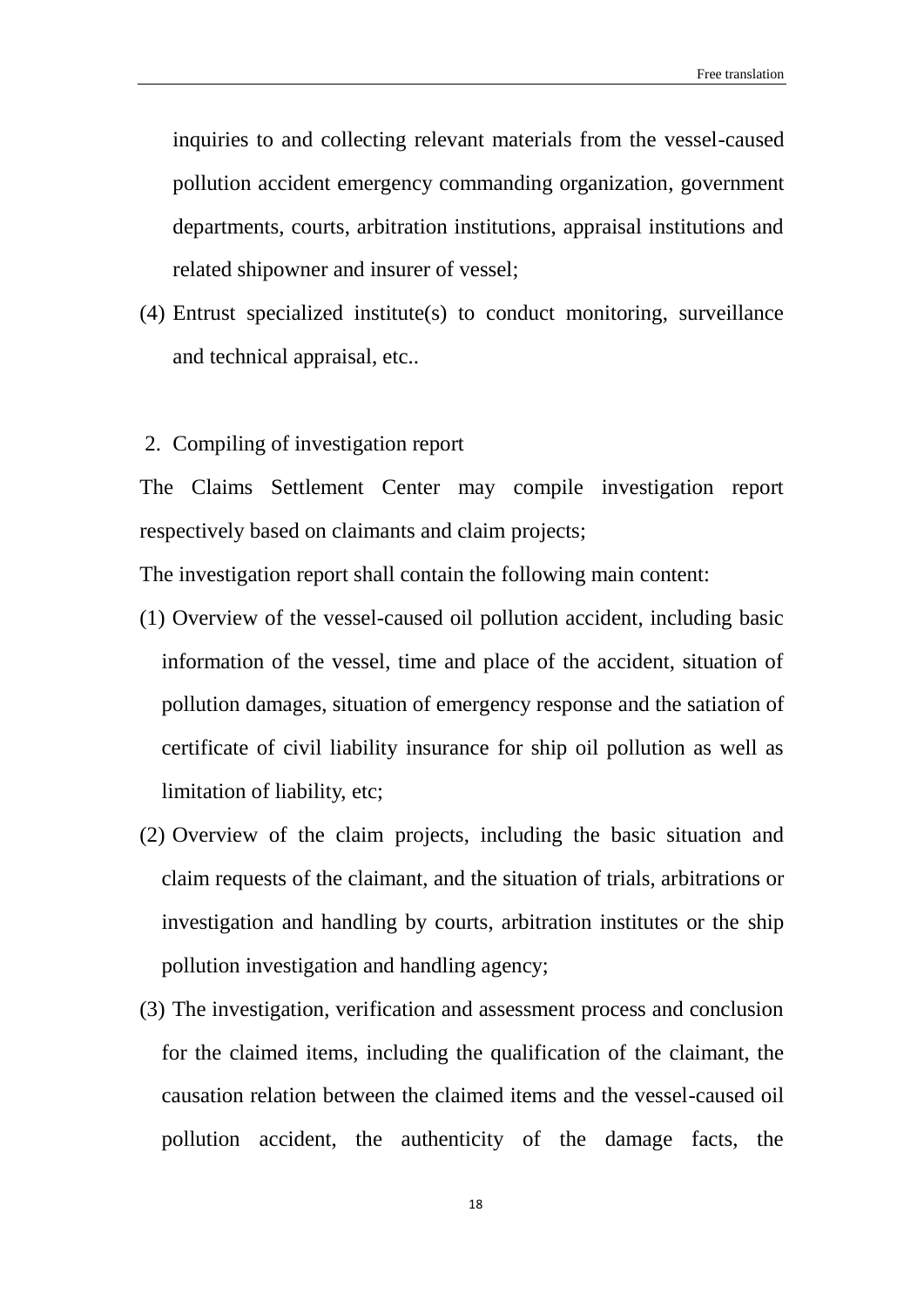reasonability of the measures adopted and the claimed amount, etc;

(4) Conclusions and suggestions, including determinations for the damage facts and relevant suggestions

#### <span id="page-19-0"></span>**(V)Compiling of claim settlement report**

The Claims Settlement Center shall, based on the investigation report, as well as relevant proof documents or other evidences of the claimant, compile Vessel-caused Oil Pollution Compensation Fund Claim Settlement Report (hereinafter referred to as "Claim Settlement Report"), and draw up the plan of compensation or recompense by the Fund.

Compiling of Claim Settlement Report shall, in principal, be finished within 6 months commencing from the expiration day of the term of announcement of the claim registration. Where extension is necessary, such time period may be extended for 3 months after approval by the head of the Claims Settlement Center; further extension, if needed under special circumstance, shall be reported to the general secretary or standing deputy general secretary of the secretariat of the Management Committee for approval.

A Claim Settlement Report shall contain the following main content:

- 1. Description of the vessel-caused oil pollution accident;
- 2. Situation of the claimant, claimed items and claimed amount;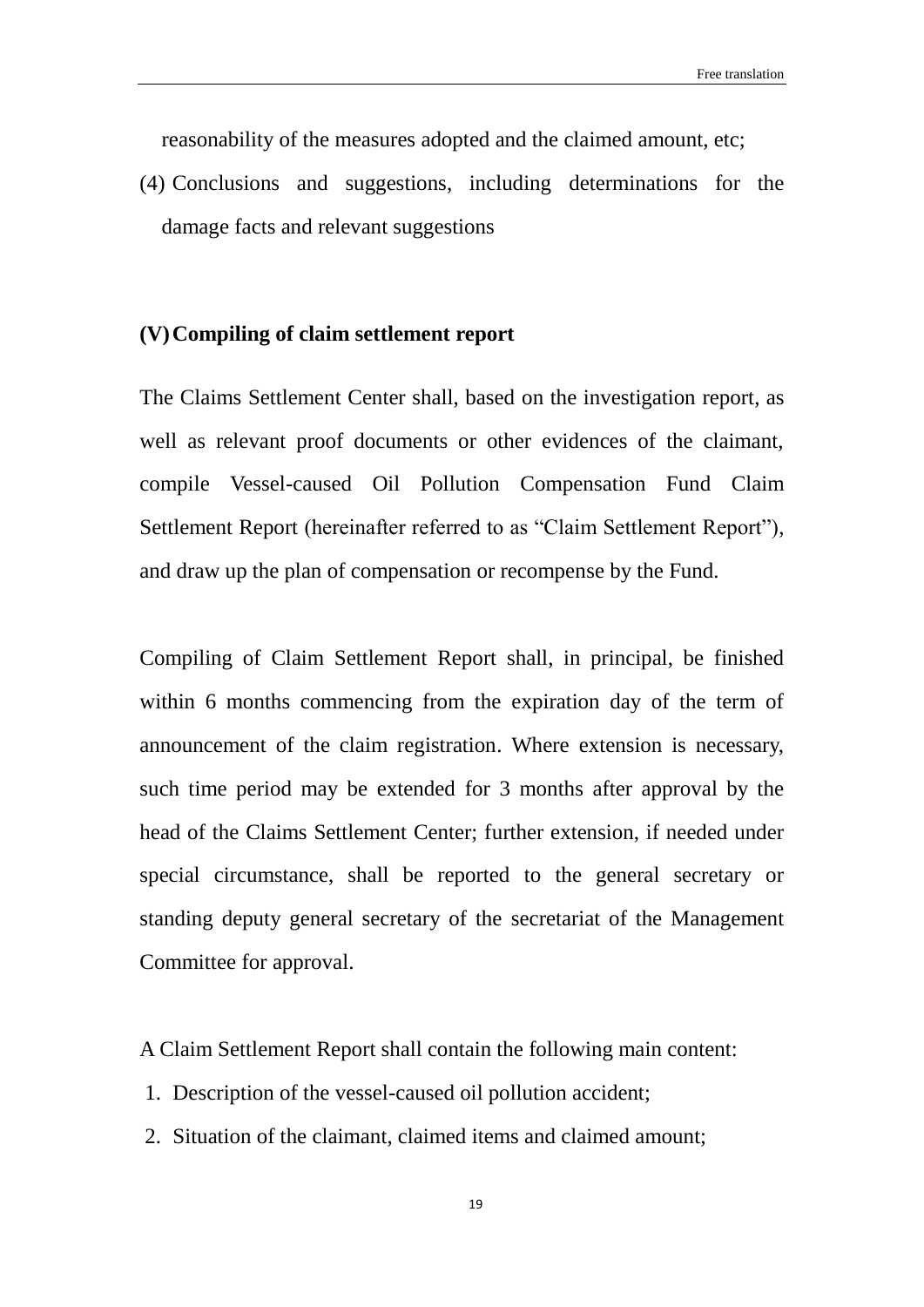- 3. Limitation of liability of the shipowner and insurer of vessel and the situation of compensation that the claimant has obtained;
- 4. Situation of the application materials received, the claim applications accepted and the claims registration announcement made by the Claims Settlement Center;
- 5. Situation of investigation for the claimed items;
- 6. Situation of actual losses and amount that, recognized by the Claims Settlement Center, may obtain compensation or recompense from the Fund, including the process of accounting the amount of actual pollution damage and conclusions thereon;
- 7. Situation of plans drawn up for compensation or recompense from the Fund;
- 8. Conclusions and suggestions, including the plan of compensation or recompense from the Fund and suggestions to the management work of the Fund.

#### <span id="page-20-0"></span>**(VI) Prior payment by the Fund**

In the circumstance in which it is unclear whether or not all aggrieved parties of oil pollution of a same vessel-caused oil pollution accident have applied with the Fund for compensation or recompense, the Claims Settlement Center may, after finishing investigation on those aggrieved parties of oil pollution who have lodged claims against the Fund, compile the Claim Settlement Report, upon deliberation at the meeting of the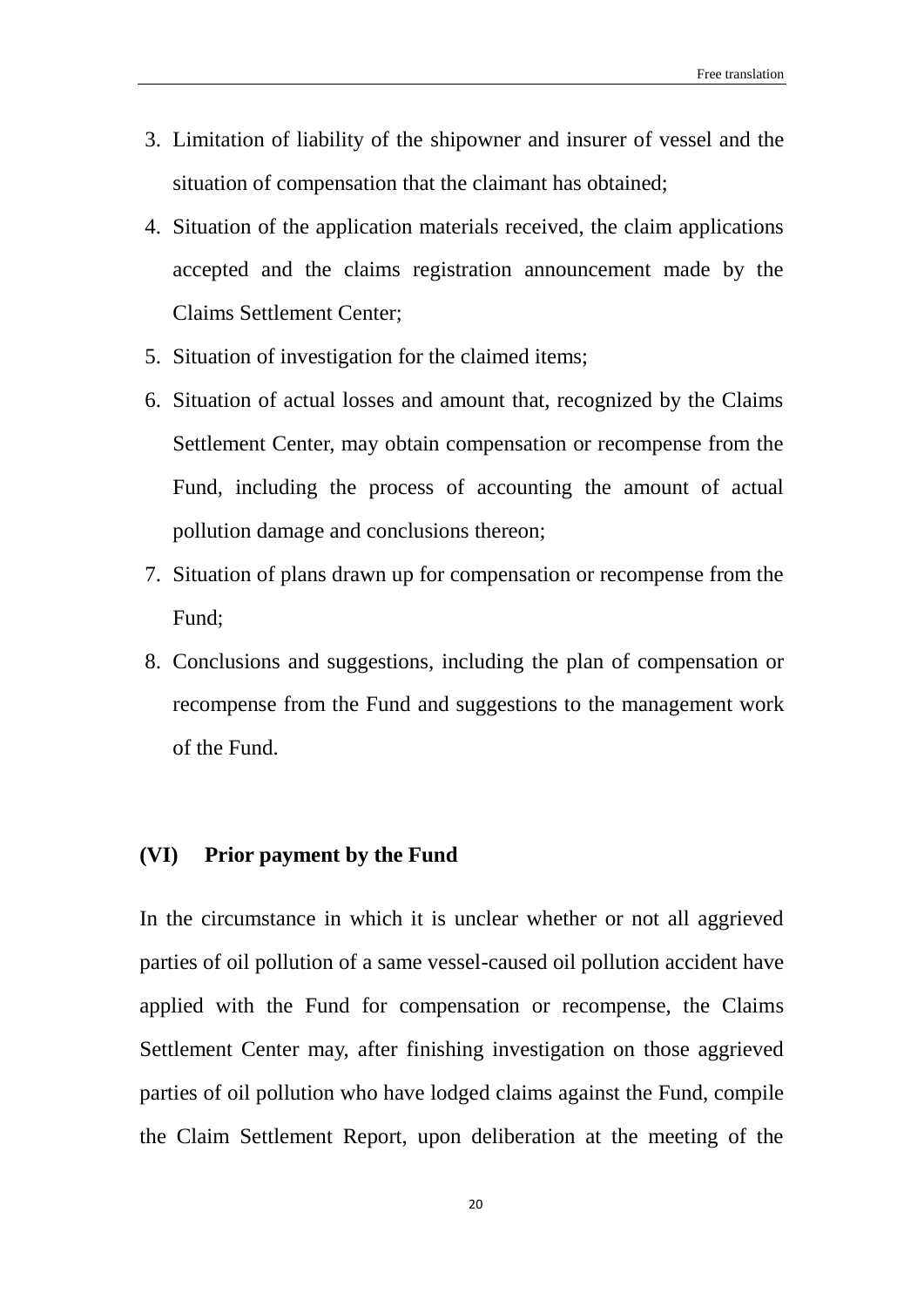Management Committee, the Fund may, in advance, make a certain proportion of payment to such aggrieved parties of oil pollution.

When drawing the compensation or recompense plan of the Fund, the Claims Settlement Center shall give full consideration to factors such as the limit and sequence of compensation from the Fund, the situation of losses of the vessel-caused oil pollution accident, as well as the possibility that there might be aggrieved parties of oil pollution who did not handle claims registration within the term of announcement, propose suggestion for the proportion of prior payment or postponed payment to various claimants of a same vessel-caused oil pollution accident and give explanations thereon, submit such plan to the secretariat of the Fund for review, and report the same the same to the meeting of the Management Committee for confirmation for deliberation.

The Fund will complete full payment for limit of amount of compensation or recompense to any vessel-caused oil pollution accident after expiration of limitation of period for claims.

#### <span id="page-21-0"></span>**(VII) Issuance of compensation/recompense decision**

The Claims Settlement Center shall, within 15 working days from the day when the meeting of the management committee passed the claim settlement decision, issue Vessel-caused Oil Pollution Compensation Fund Notice of Claim Settlement Decision (Appendix 4) to claimant.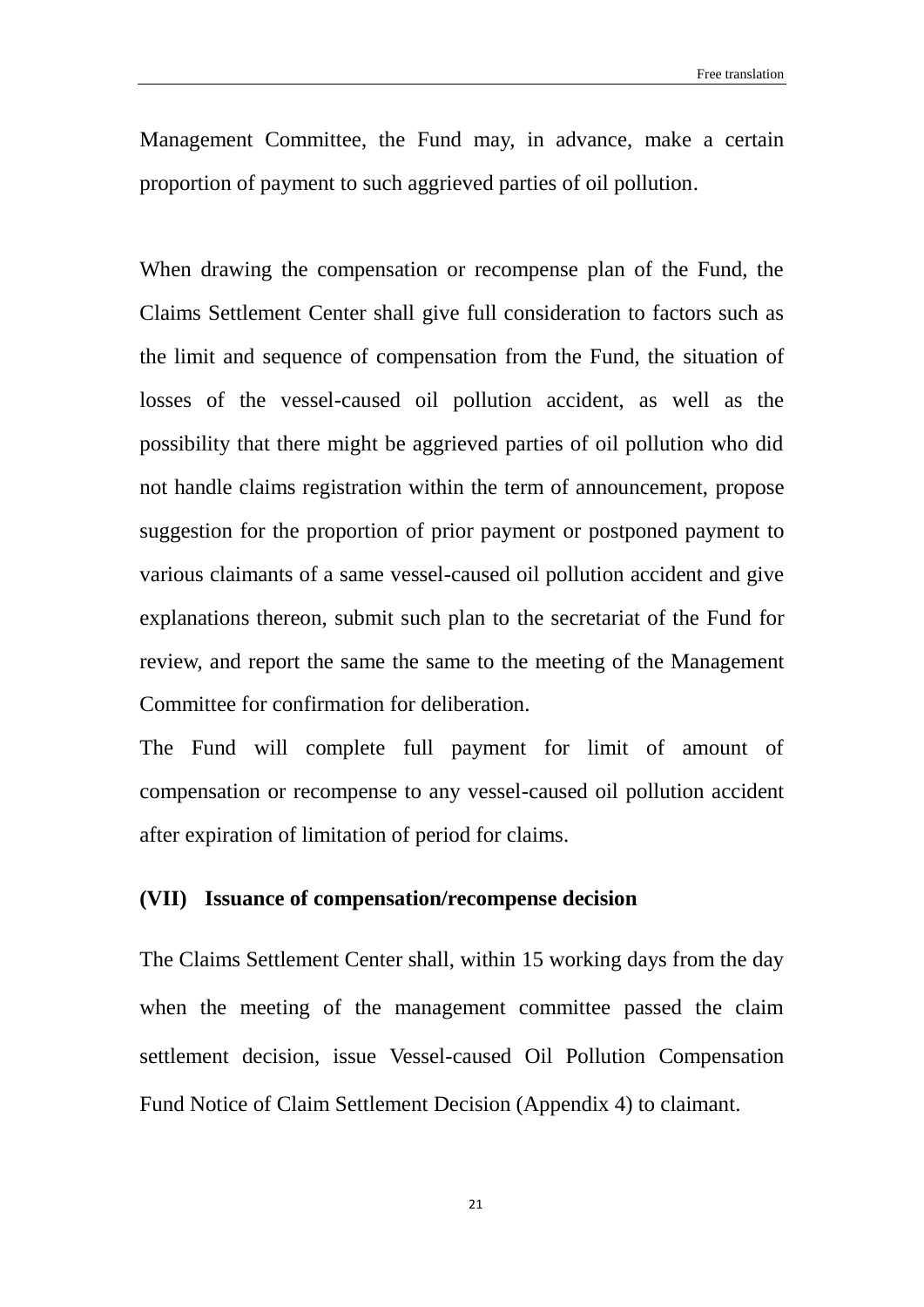In the case compensation or recompense plan is not passed after deliberation at the meeting of Management Committee, if the Management Committee holds necessary for re-investigation, the Claims Settlement Center shall carry out investigation again in accordance with requirements of the Management Committee, draw up compensation or recompense plan, and submit the same to be deliberated at the next meeting of the Management Committee.

### <span id="page-22-0"></span>**(VIII) Objection to and review of claim settlement decision**

Where the claimant has objection to the claim settlement decision, it may, within 10 working days after receipt of the Vessel-caused Oil Pollution Compensation Fund Notice of Claim Settlement Decision, apply in written form to the Claims Settlement Center for review and submit relevant supplementary evidential materials; the Claims Settlement Center will not accept application of review submitted after expiry of such 10 working days. For any claim settlement case, the claimant may apply for review for only once.

Upon receipt of the review application, the Claims Settlement Center shall carry out investigation again, and draw up compensation or recompense plan.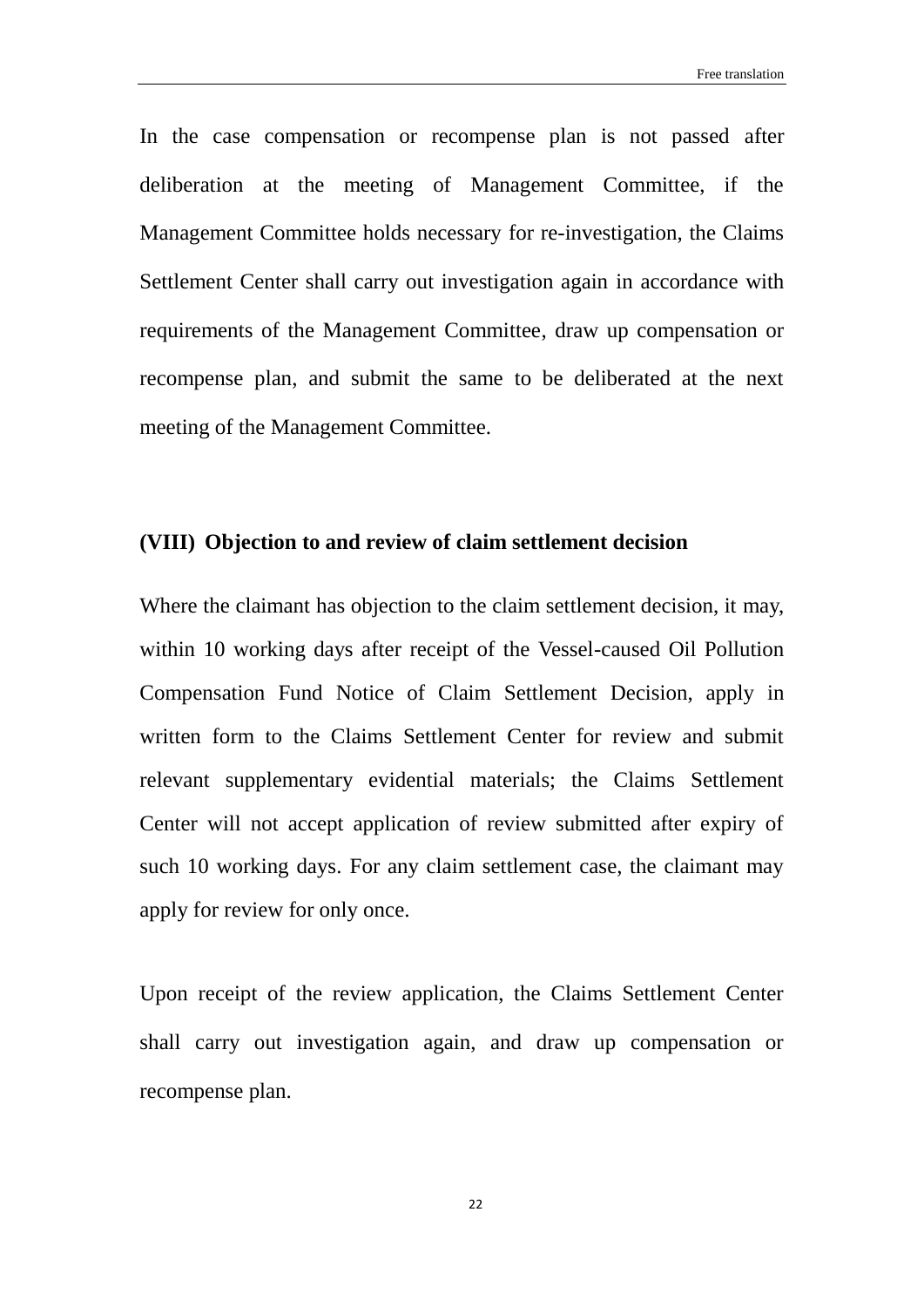#### <span id="page-23-0"></span>**(IX) Service of relevant claim settlement documents**

When serving the above relevant documents to the claimant or its agent, the Claims Settlement Center shall serve the same directly upon the claimant or its agent, and the date noted on Service Receipt of the Vessel-caused Oil Pollution Compensation Fund (Appendix 5) by claimant or its agent shall be regarded as the date of service; if direct service proves to be difficult, the service may be done by mail or, upon consent by the claimant or its agent, the Settlement Center may adopt electronic means such as fax or email to serve the same whereby service of the same can be confirmed by the claimant or its agent.

In case of service by mail, the claim settlement documents, attached with service receipt, shall be handed over to post office to deliver the same to the claimant or its agent through registered mail, the date stated on the receipt for postal delivery of registered mail shall be deemed as the date of service. Where the date stated on the receipt for postal delivery of registered mail is inconsistent with the date stated on the service receipt, or where the service receipt is not sent back, the date stated on the receipt for postal delivery of registered mail shall be the sate of service.

In case of service by means such as fax or email, the date when the mail entered into the certain system of the claimant or its agent shall be the date of service.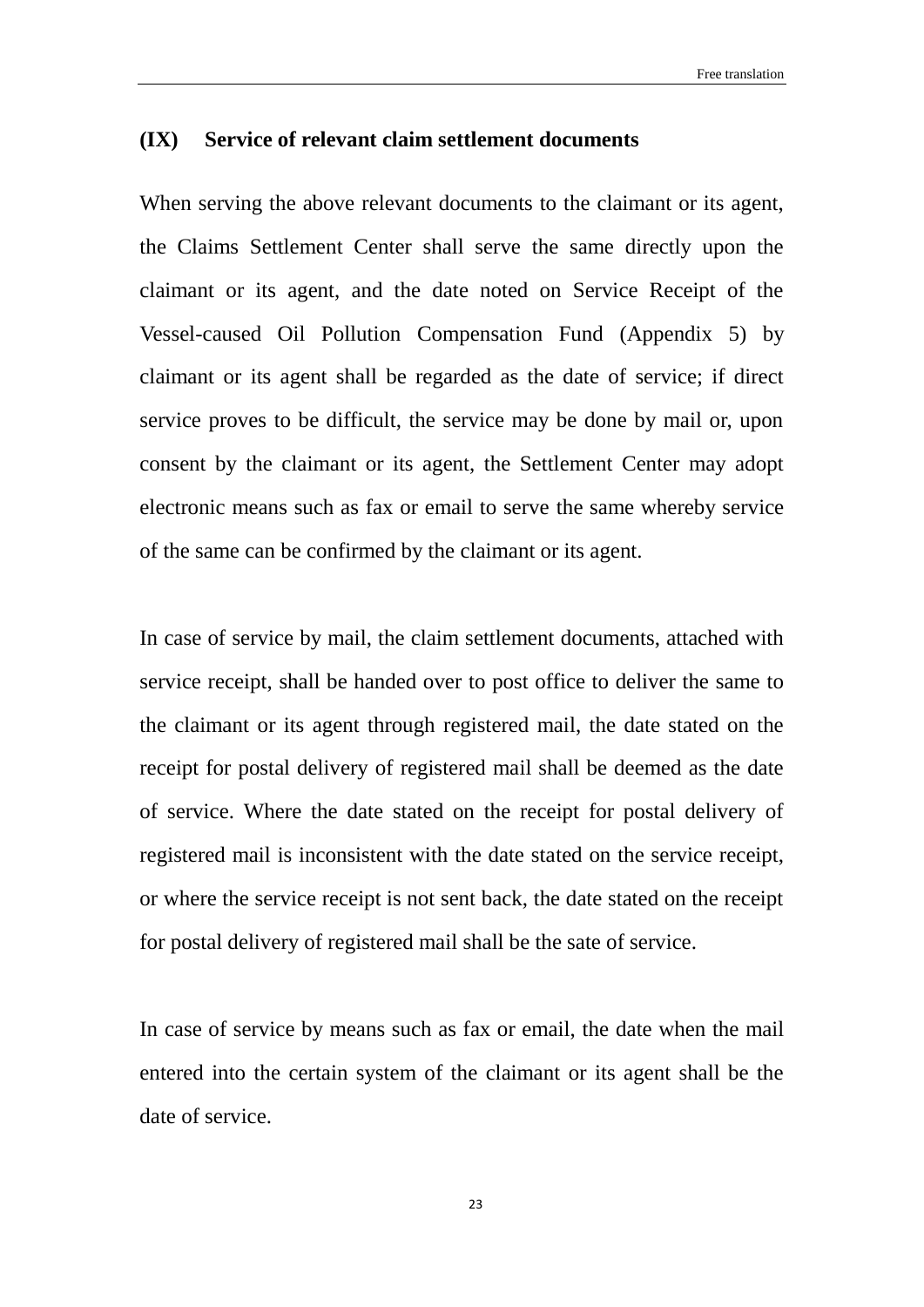#### <span id="page-24-0"></span>**(X)Enforcement of claim settlement decision**

The Claim Settlement Center shall enforce the claim settlement decision rendered at the meeting of the Management Committee. Where it is necessary to make payment to the claimant, such payment shall be made in accordance with relevant management rules of financial funds, and the claimant shall be required to provide receipt voucher.

Where the claimant raises objection to the claim settlement decision and applies for review, the Claims Settlement Center shall postpone/suspend the payment of compensation or recompense

#### <span id="page-24-1"></span>**(XI) Recovery of payments made**

1. As to claim application in the circumstance in which it is temporarily unable to identify the party liable for oil pollution damage, upon deliberation at the meeting of the Management Committee, the Claim Settlement Center may make compensation or recompense payment in advance to the claimant. The Claim Settlement Center shall follow up to the post-situation of vessel-caused oil pollution accident. Upon identifying the party liable for oil pollution damage, the Claim Settlement Center may subrogate the claimant to claim against the shipowner and insurer of polluting vessel up to the amount it has made compensation payment in advance to the claimant.

2. Where the court determines in effective legal document that, the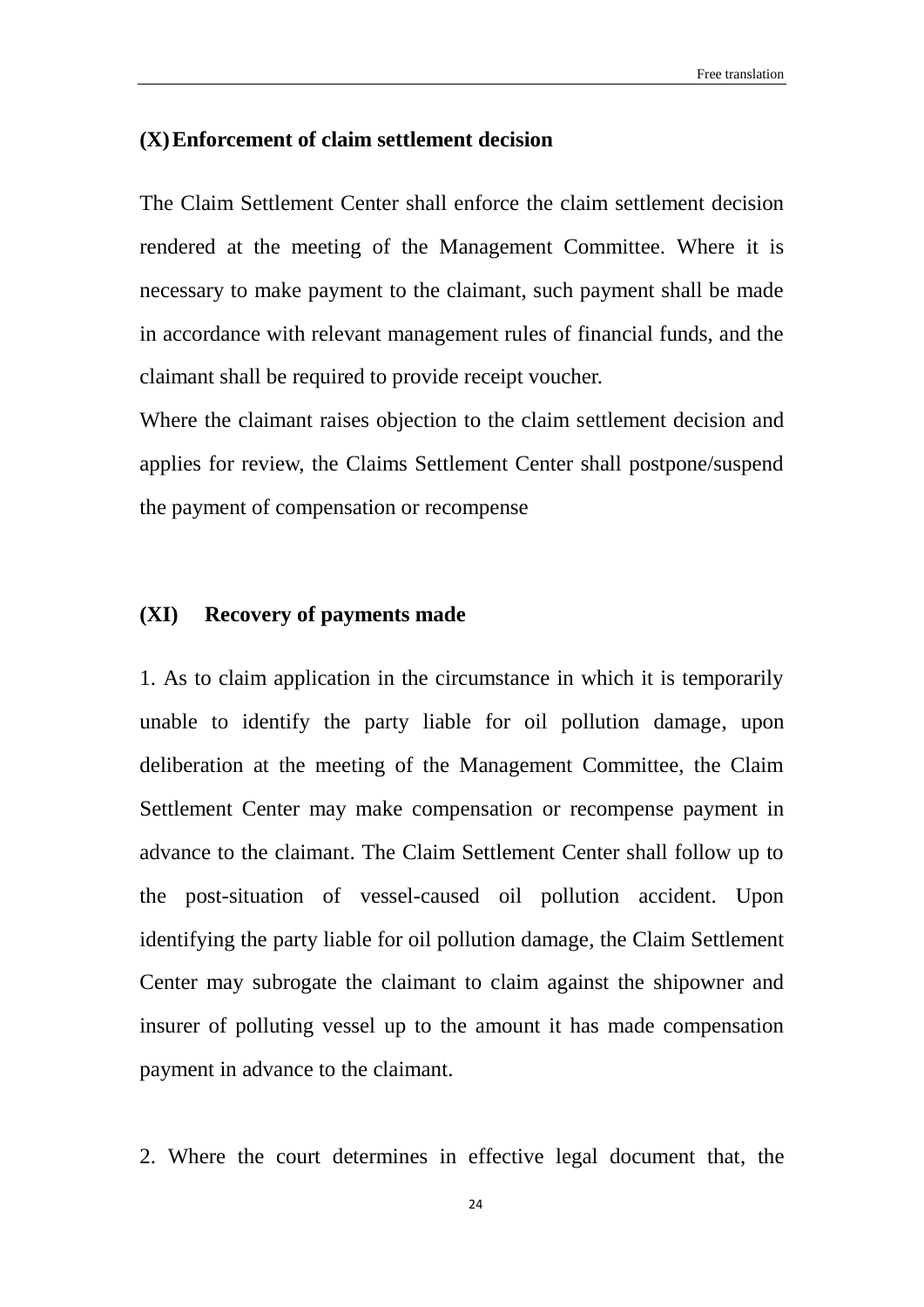Free translation

shipowner and insurer of vessel is unable, in financial capability, to fulfill its obligations in part or in whole, or, the solvency of the shipowner and insurer of vessel is insufficient in fulfilling its obligations in part or in whole, if the claimant lodges claim application against the Fund, upon deliberation at the meeting of the Management Committee, the Claim Settlement Center may make compensation payment in advance to the claimant. The Claims Settlement Center, upon knowing that the shipowner and insurer of vessel has property available for enforcement, may subrogate the claimant to claim against the shipowner and insurer of vessel up to the amount it has made compensation payment in advance to the claimant.

3. The Settlement Center may deduct a corresponding sum or demand refunding a corresponding sum of compensation or recompense if it is not able to exercise the right to demand compensation or recompense by subrogation due to the deliberation or major fault of the claimant.

The Claim Settlement Center shall turn over the compensation payments, so recovered, to the State Treasury in accordance with relevant provisions.

#### <span id="page-25-0"></span>**(XII) Close file and archiving of case**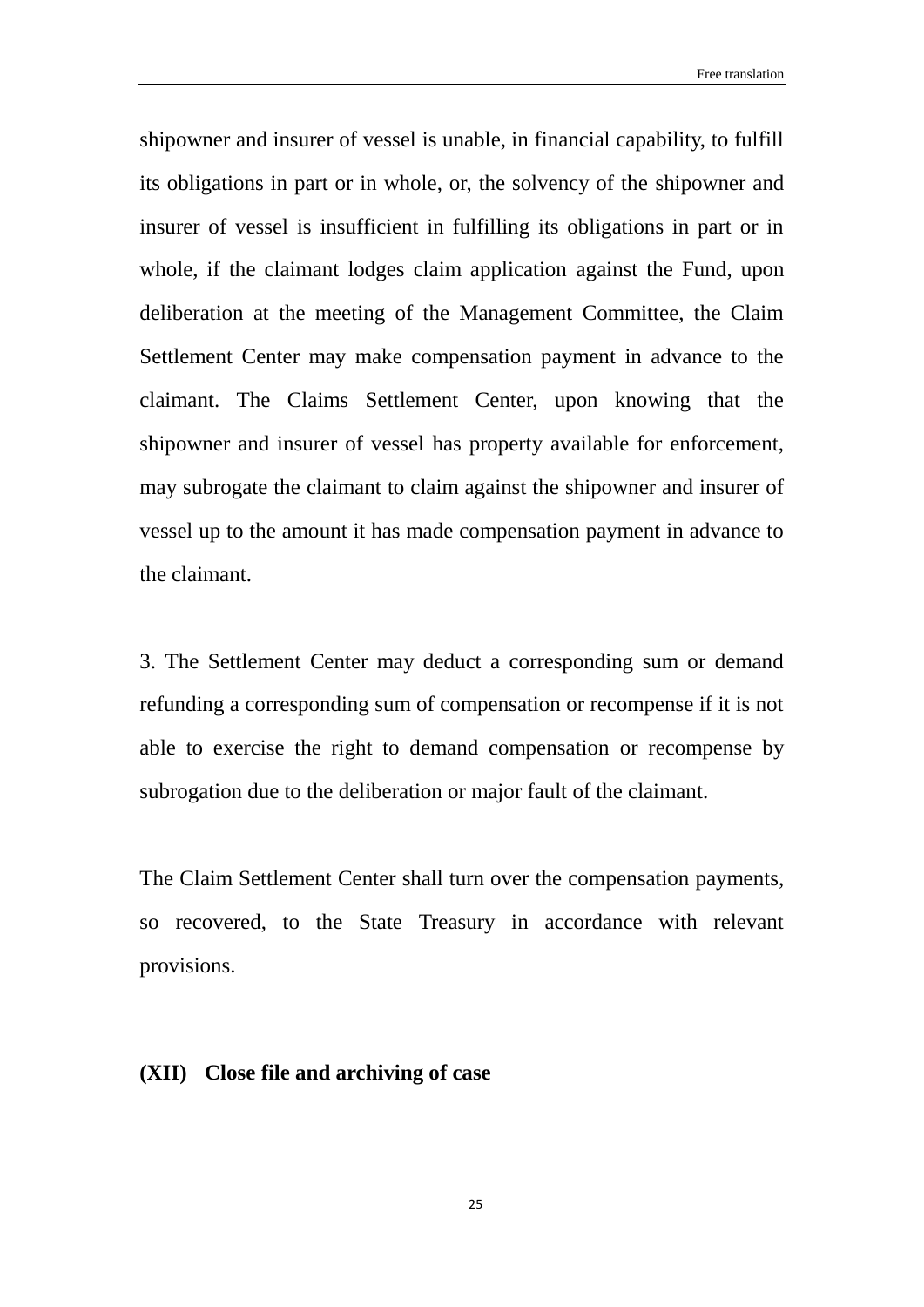Upon completion of settlement of all claim applications for a same vessel-caused oil pollution accident, the Claim Settlement Center shall close the case, sort out and archive the materials of the case for long-term preservation.

## <span id="page-26-0"></span>**Chapter II Sub-provisions for Claim Settlement of Costs for Emergency Response**

## <span id="page-26-1"></span>**I. Scope of application**

These sub-provisions are applicable to claims settlement of costs for emergency response.

Costs for emergency response are costs incurred for emergency response measure(s), taken under order(s) of vessel-caused pollution accident emergency commanding organization during the period of emergency response action(s), to mitigate or prevent vessel-caused oil pollution damages.

Period of emergency response is a period from the time when the vessel-caused pollution accident emergency commanding organization activates emergency response action under emergency response plan till the end of emergency response action(s).

## <span id="page-26-2"></span>**II. Main content to be examined and verified**

(I) Examine and verify evidential materials proving that the claimant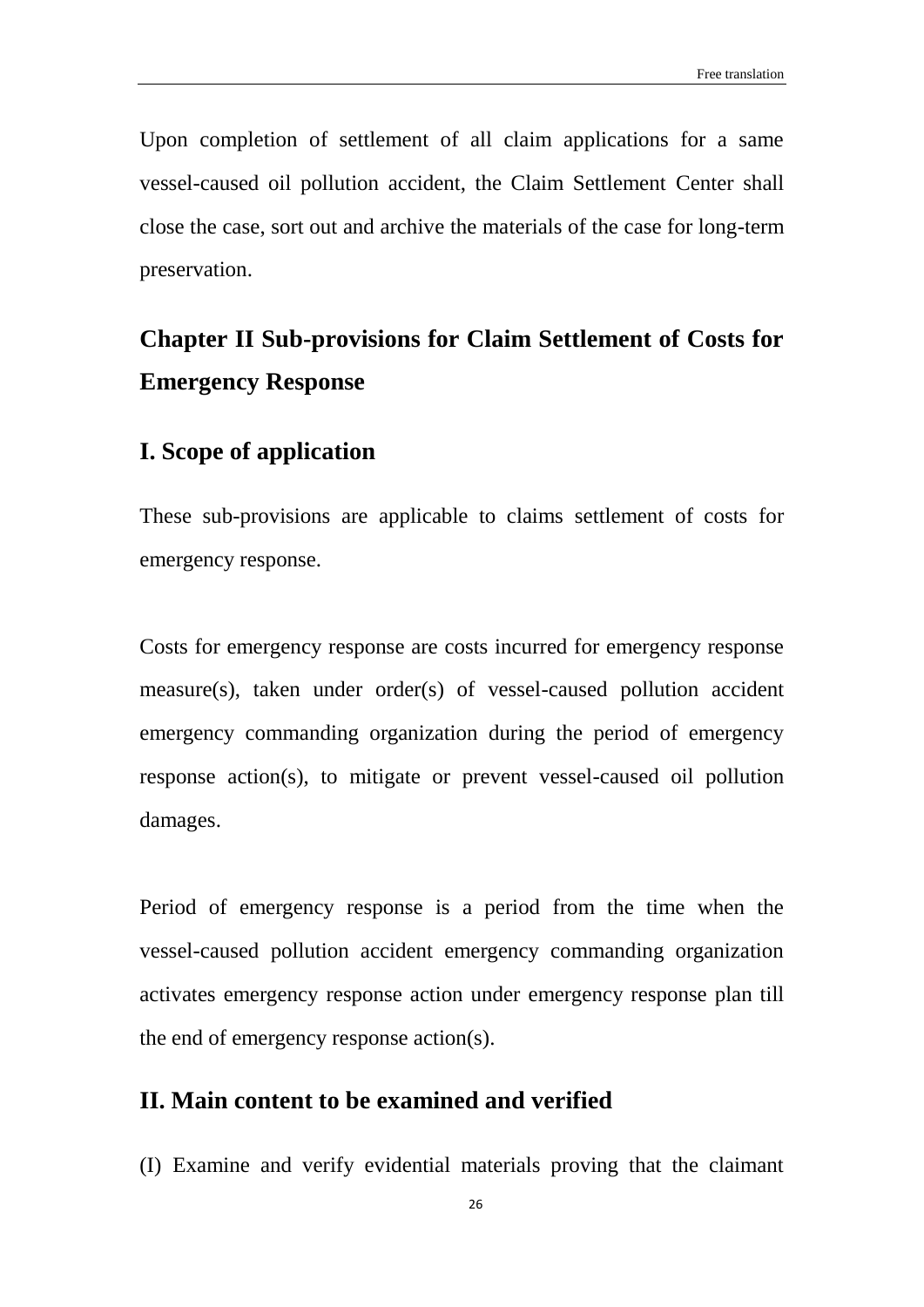participated in emergency response action as per orders from the vessel-caused pollution accident emergency commanding organization, such as written notice, email, fax and telephone call records sent by the vessel-caused pollution accident emergency commanding organization. Where no such written notice was then sent due to tight time, the claimant shall timely request the vessel-caused pollution accident emergency commanding organization to issue specific written notice.

- (II) Examine and verify on whether or not the time the claimant participated in emergency response action is consistent with the time ordered by the vessel-caused pollution accident emergency commanding organization, and whether or not such time the claimant participated in emergency response action falls within the range from the commencement till the end of emergency response action as declared or recognized by the vessel-caused pollution accident emergency commanding organization.
- (III) Examine and verify on whether or not the place where the claimant participated in emergency response action is consistent with the place ordered by the vessel-caused pollution accident emergency commanding organization.
- (IV) Examine and verify on whether or not the emergency response measure(s) taken by the claimant are for the purpose of preventing or mitigating oil pollution damages.
- (V)When the claimant carries out salvage at sea or emergency response,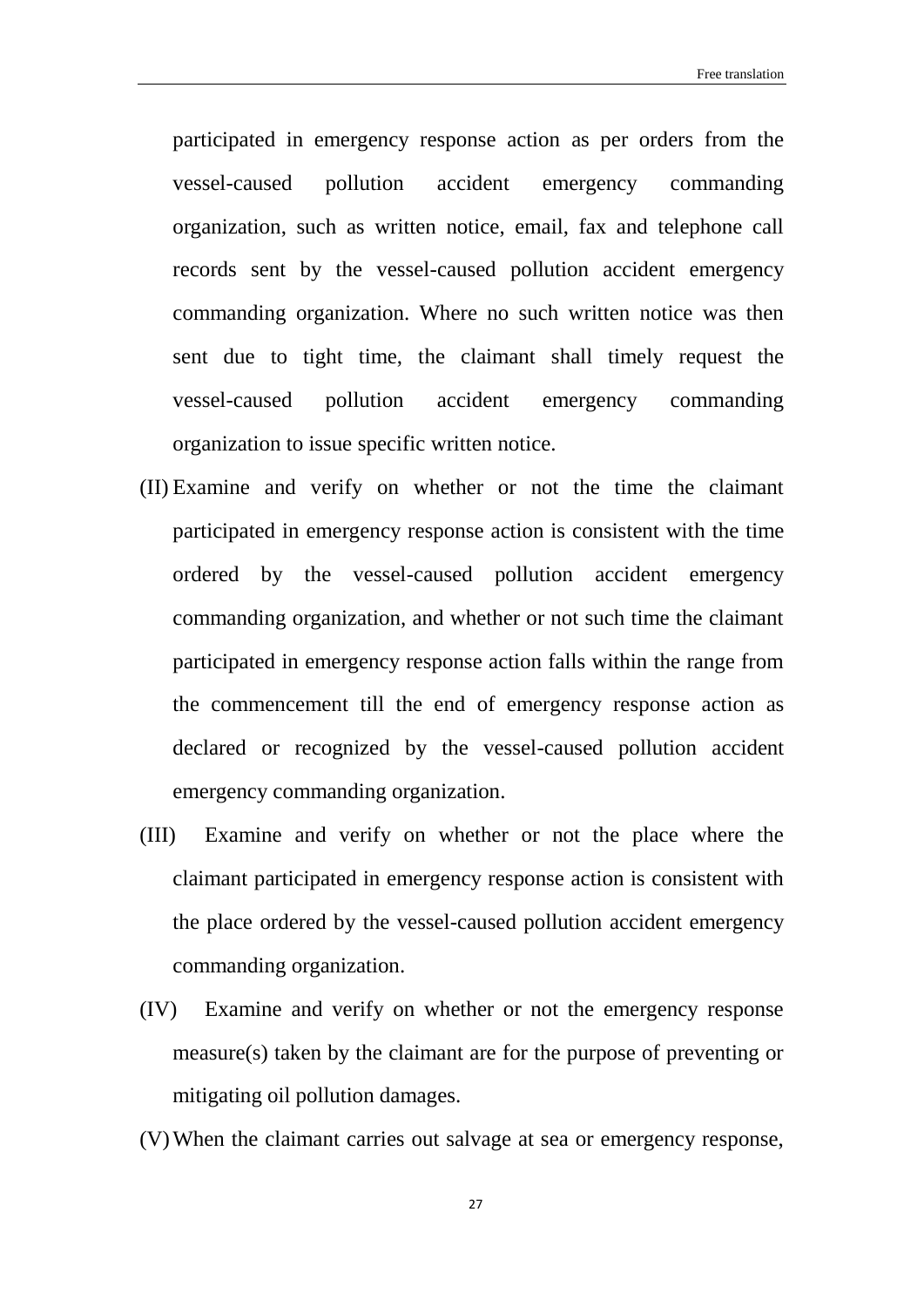if the primary purpose upon commencement of the operation is to prevent or mitigate oil pollution damages, the costs incurred thereunder shall be recognized as costs for emergency response. If the operation has dual-purpose of saving ships and other properties in distress as well as preventing and mitigating oil pollution damages, the costs incurred thereunder shall be divided reasonably in accordance with the proportion between the primary purpose and the secondary purpose; where there is no reasonable basis to divide the primary and secondary purpose, the costs incurred thereunder shall be shared equally. Costs incurred for operation that is irrelevant to prevention and mitigation of oil pollution damages shall not be classified as costs for emergency response.

## <span id="page-28-0"></span>**III. Checking and ratifying of costs for emergency response**

Costs for emergency response mainly include charges for use of ships, planes, vehicles and professional equipments, charges for consumables, charges for disposing of wastes, charges for personnel, charges for surveillance and monitoring, charges for protection of wildlife, charges for logistic support and charges for other directly related items, etc.

#### <span id="page-28-1"></span>**(I) Charges for use of ships**

Charges for use of ships are costs incurred for use of oil spill handling ships, auxiliary ships and other ships in emergency response action.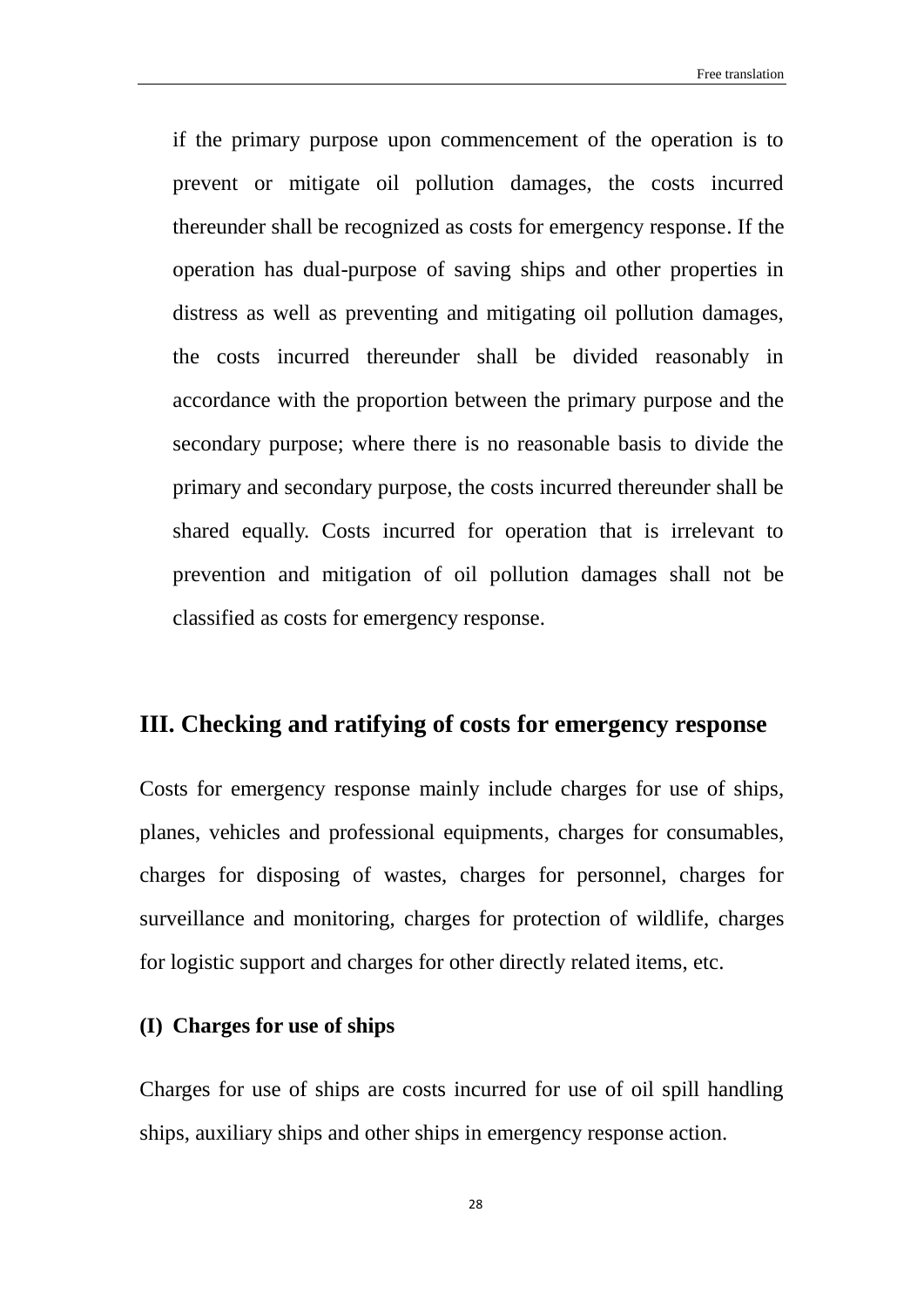An oil spill emergency handling ship is a professional ship having the functions of encircling, reclaiming, eliminating, temporarily storing of spilled oil, spraying oil disperse agents, emergency assistance of loading as well as disposing of oily water, etc.

- 1. Calculation of costs
- (1) Charges for use of ships are consist of charges for operation, standby charges, charges for consumed fuel oil and lubricating oil as well as cleaning charges incurred actually.
- (2) Calculation formula of charges for use of ships is:

$$
V = \sum_{i=1}^{n} (R_i \times T_i \times C_i + R_i \times T_i \times C_i + F_i)
$$

Amongst which,

*V* ——charges for use of ships:

 $R_i$ ——rate of charges for operation by the  $i^{\text{th}}$  ship;

 $T_i$ ——the duration of operation by the  $i^{\text{th}}$  ship;

 $C_i$  ——reasonability coefficient of charges for operation by the  $i^{\text{th}}$  ship;

 $R_i$  ——rate of standby charges of the  $i^{\text{th}}$  ship;

 $T_i$ ——standby duration of the  $i^{\text{th}}$  ship;

 $C_i$  ——reasonability coefficient of standby charges of the  $i$ <sup>th</sup> ship.

 $F_i$  ——charges for fuel oil and lubricating oil consumed by the  $i<sup>th</sup>$  ship as well as cleaning charges incurred actually;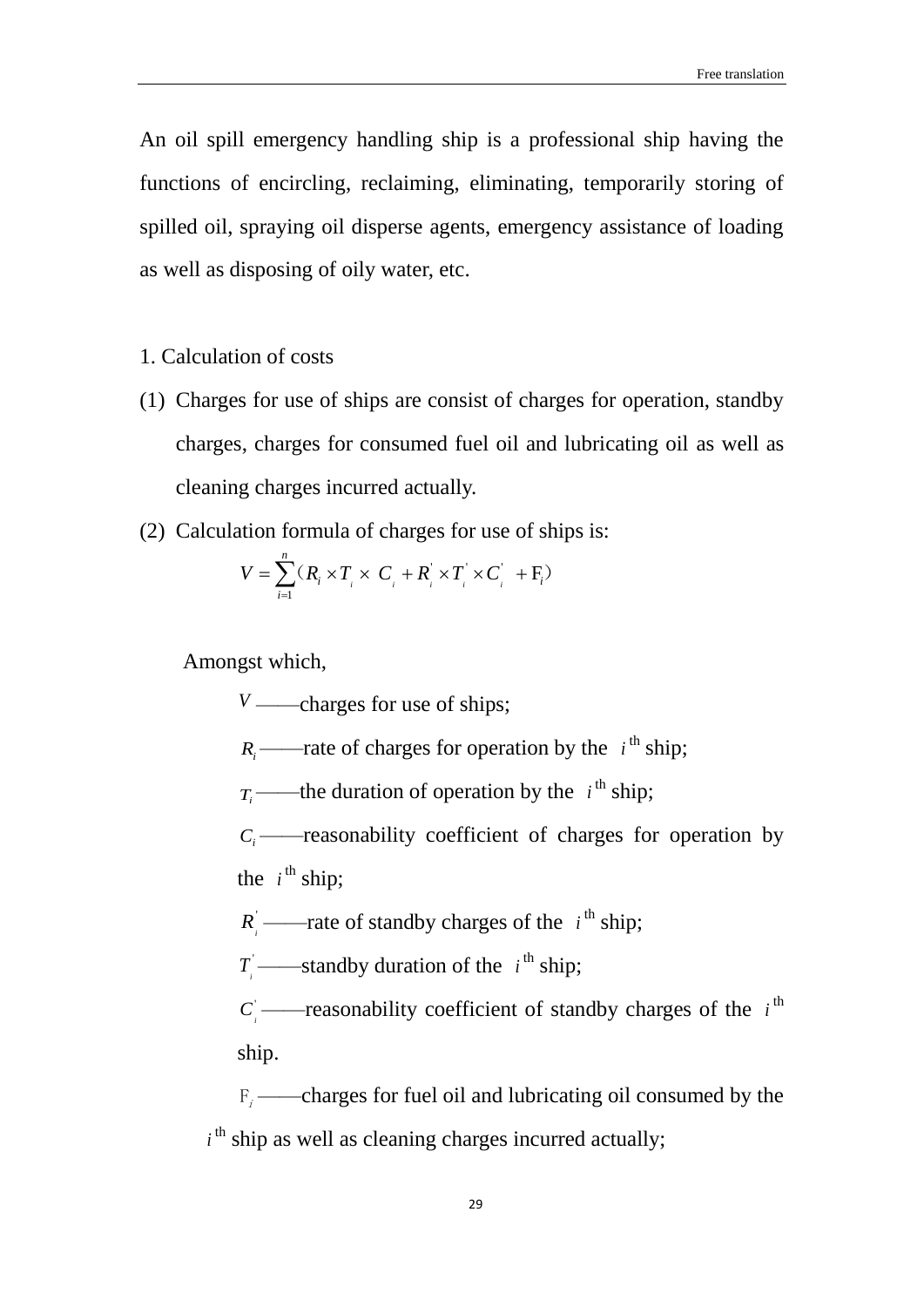(3) Chargeable duration of ship is from the moment when the ship receives the order of emergency response action or makes engine standby till the moment when the ship returns to her original berthing base after the action. Where there is another separate mission under which it is unnecessary for the ship to return to the original berthing base, till the end of the original mission.

Duration of operation by the ship refers to the period during which the ship, based on order from the emergency commanding organization, departs from her berthing base, sails to the pollution accident scene, carries out emergency response at the pollution accident scene, carries out monitoring or surveillance, and sails back to the berthing base after the end of emergency response;

standby duration of the ship refers to the period during which the ship, based on order from the emergency commanding organization, waits for further order at the berthing base or leaves the accident scene to take shelter from winds, undergo maintenances (excluding duration of daily service and maintenances to the ship) and supplement materials and supplies.

Chargeable duration of ship shall be counted as per day (24 hours a day) pro rata, where accumulated duration of operation or standby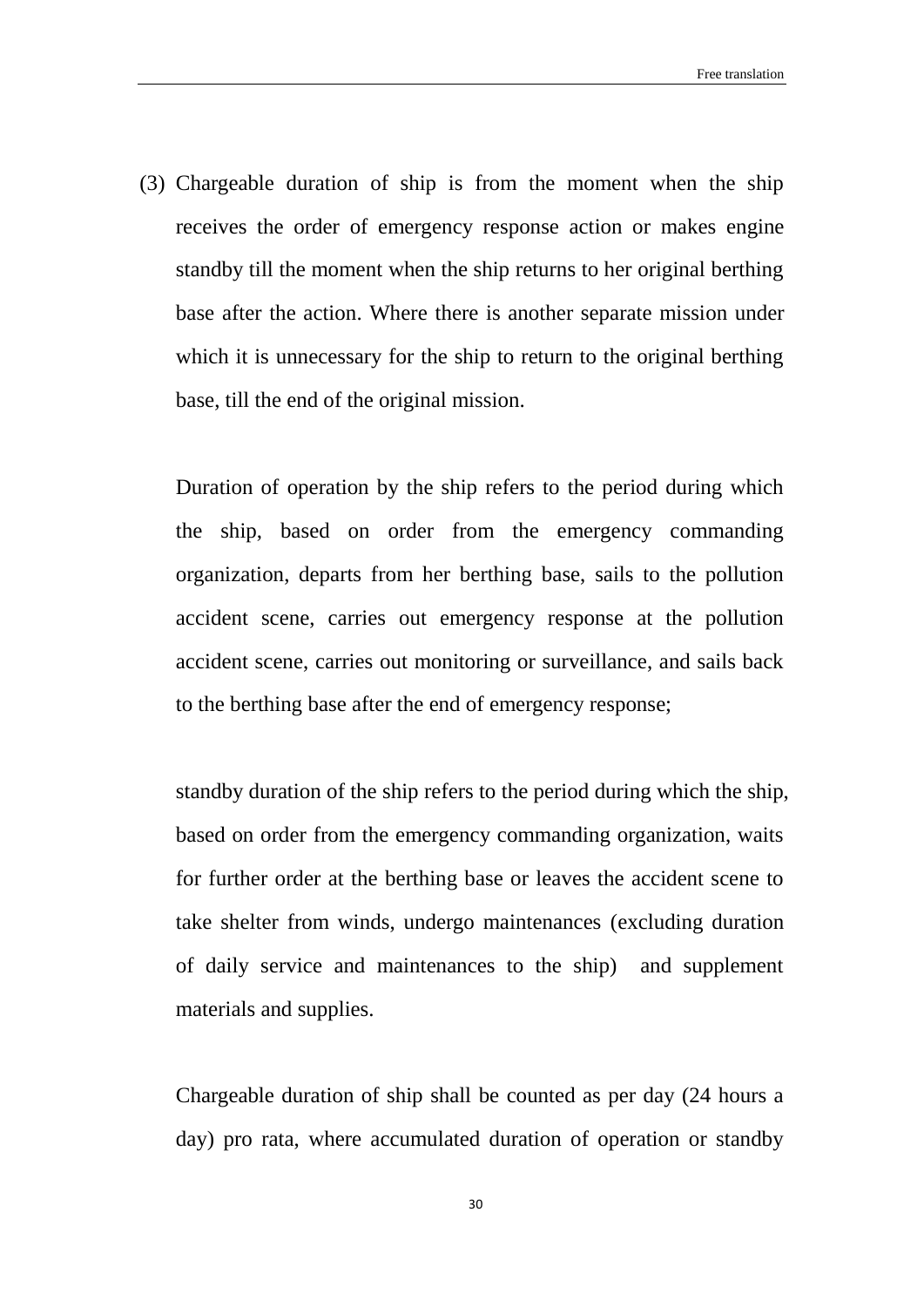duration of a ship is less than 12 hours, they may be counted as half a day.

(4) Rate of charges for operation of ship shall be checked and ratified by ranges in accordance with total power of the main engine of the ship with reference to the following table, and the rate of standby charges is 50% of rate of charges for operation.

| For the part below 500HP                                                                     | RMB28.8 per HP per day |  |
|----------------------------------------------------------------------------------------------|------------------------|--|
| For the part between 501HP and<br>5000HP                                                     | RMB19.4 per HP per day |  |
| For the part between 5001HP<br>and 12000HP                                                   | RMB13.9per HP per day  |  |
| For the part between 12001HP<br>and 20000HP                                                  | RMB9.7 per HP per day  |  |
| For the part above 20001HP                                                                   | RMB4.9per HP per day   |  |
| Remark: as to ships with power less than 100HP, the rate shall be counted based on<br>100HP. |                        |  |

**Table: Rate of charges for operation of ship**

(5) Rate of charges for oil spill emergency handling ship may be added by a certain proportion on the basis of the above figures based on factors such as the actual environment, content and effect of operation, etc, provided that such added proportion shall not exceeding 25%. For any adjustment to proportion of rate of charges for oil spill emergency handling ship, the Claims Settlement Center shall explain in detail the reasons and basis in the Claims Settlement Report for such adjustment.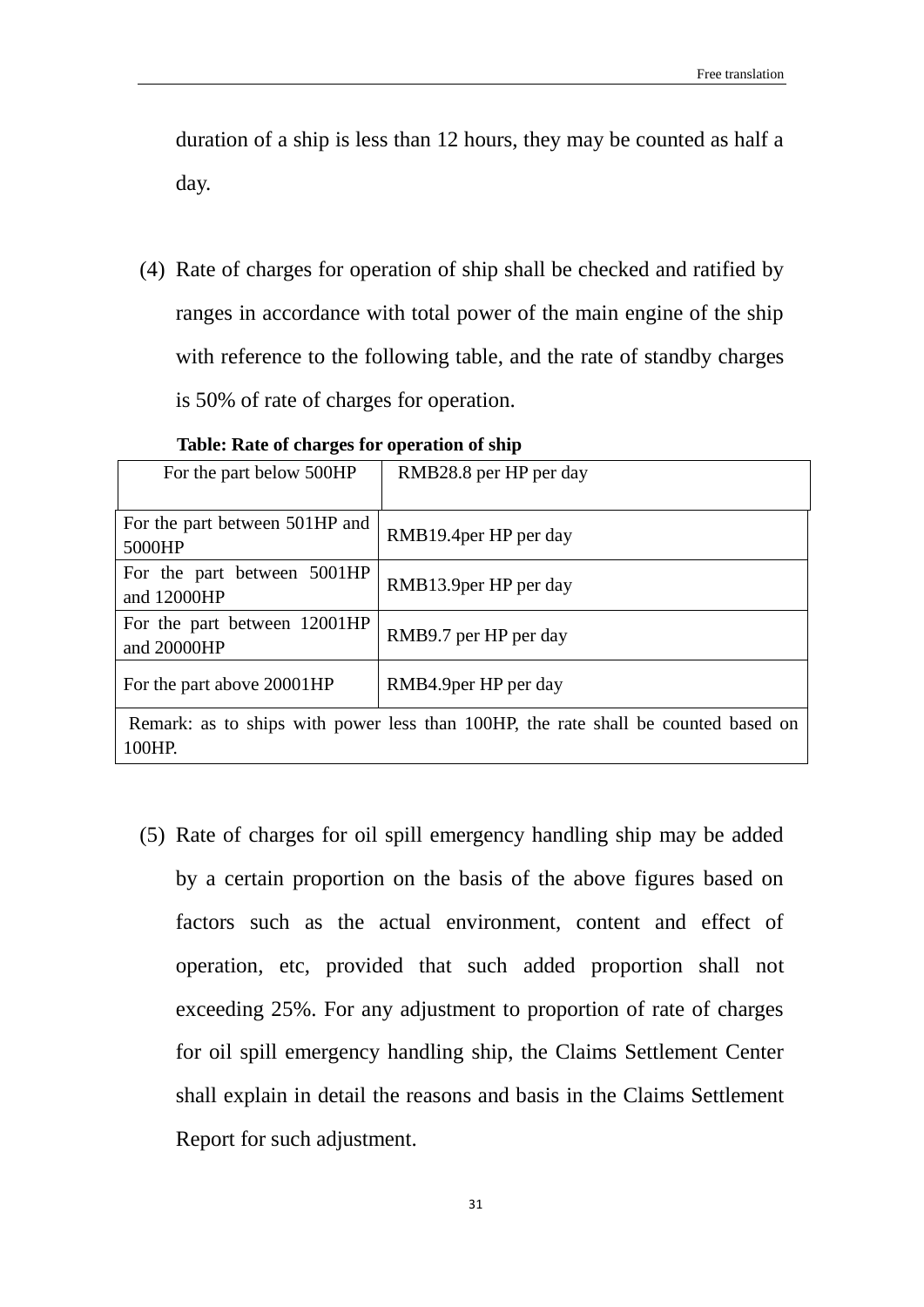- (6) The quantity of fuel oil and lubricating oil actually consumed by the ship in emergency response operation shall be checked and ratified based on oil consumption proof materials provided by the claimant and in combination with the oil consumption power and rate of the main engine and auxiliary engine(s) of the ship as well as oil consumption coefficient of main engine. Unit price of the fuel oil and lubricating oil shall be checked and ratified in accordance with the market price at the time of emergency response action.
- (7) Cleaning charges incurred to ships during emergency response action due to sustaining of oil pollution shall be determined reasonably based on actual situation and evidential materials. If the claimant entrusted third party for such cleaning, it shall provide proofs for relevant charges.
- (8) Charges for ship have already contained wages and remunerations of manned crews, hence such wages and remunerations shall not be counted repeatedly when checking and ratifying charges for personnel.
- (9) Value range of reasonability coefficient of charges for ship shall be checked and ratified comprehensively based on the content and effect of work done by the ship, including adaptability to the sea state, the method of response, the effect of response, the quantity of oil reclaimed and other relevant factors

The Claims Settlement Center shall check and ratify strictly and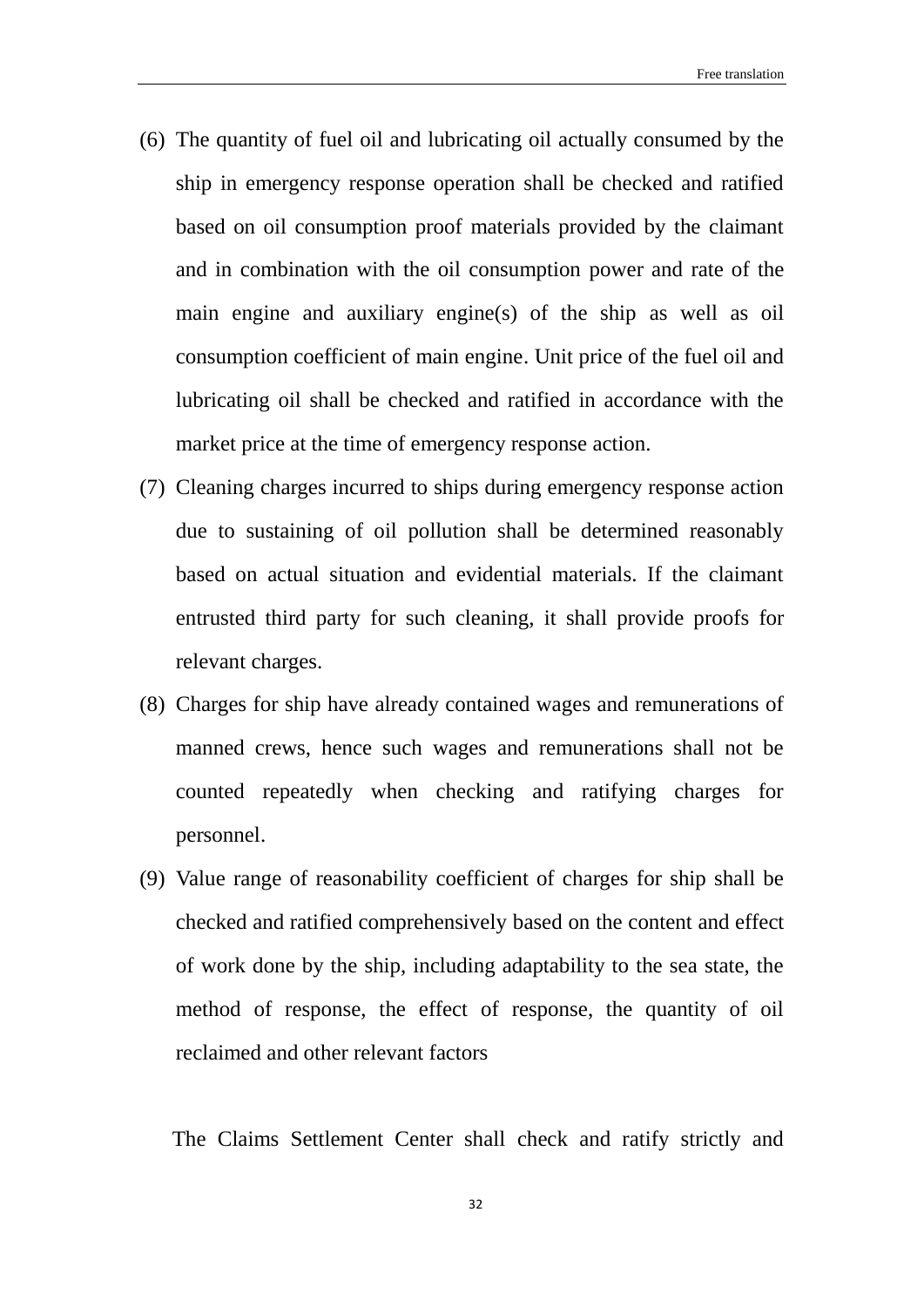prudently the reasonability coefficient of charges for ship. If the value of such reasonability coefficient is not 1, the Claims Settlement Center shall give detailed description in the Claims Settlement Report for the reasons and basis of such adjustment.

(10) Where it is necessary to use ship having special function during emergency response action, if the charge for use of such ship checked and ratified in accordance with calculation standard of these Guidelines is apparently lower than the market hiring price or its operation costs, the charge for use of such ship may be determined reasonably based on the market hiring price during the period of accident and in combination with the function of such ship as well as the actual effect it rendered during emergency response action.

#### 2. Proof materials

The claimant shall provide corresponding evidential materials to prove the ownership and type of the ship, total power of her main engine, her tonnage, the time, place, content and effect of operation done by the ship, the time and place of standby of the ship, and consumption of oils, the time range that vessel-caused pollution accident emergency commanding organization instructed the ship to conduct emergency response, the time, place for operation of cleaning ships, as well as costs for third parties, etc, specifically as follows:

(1)Certificates of the ship

The claimant shall provide certificates such as the ship's certificate of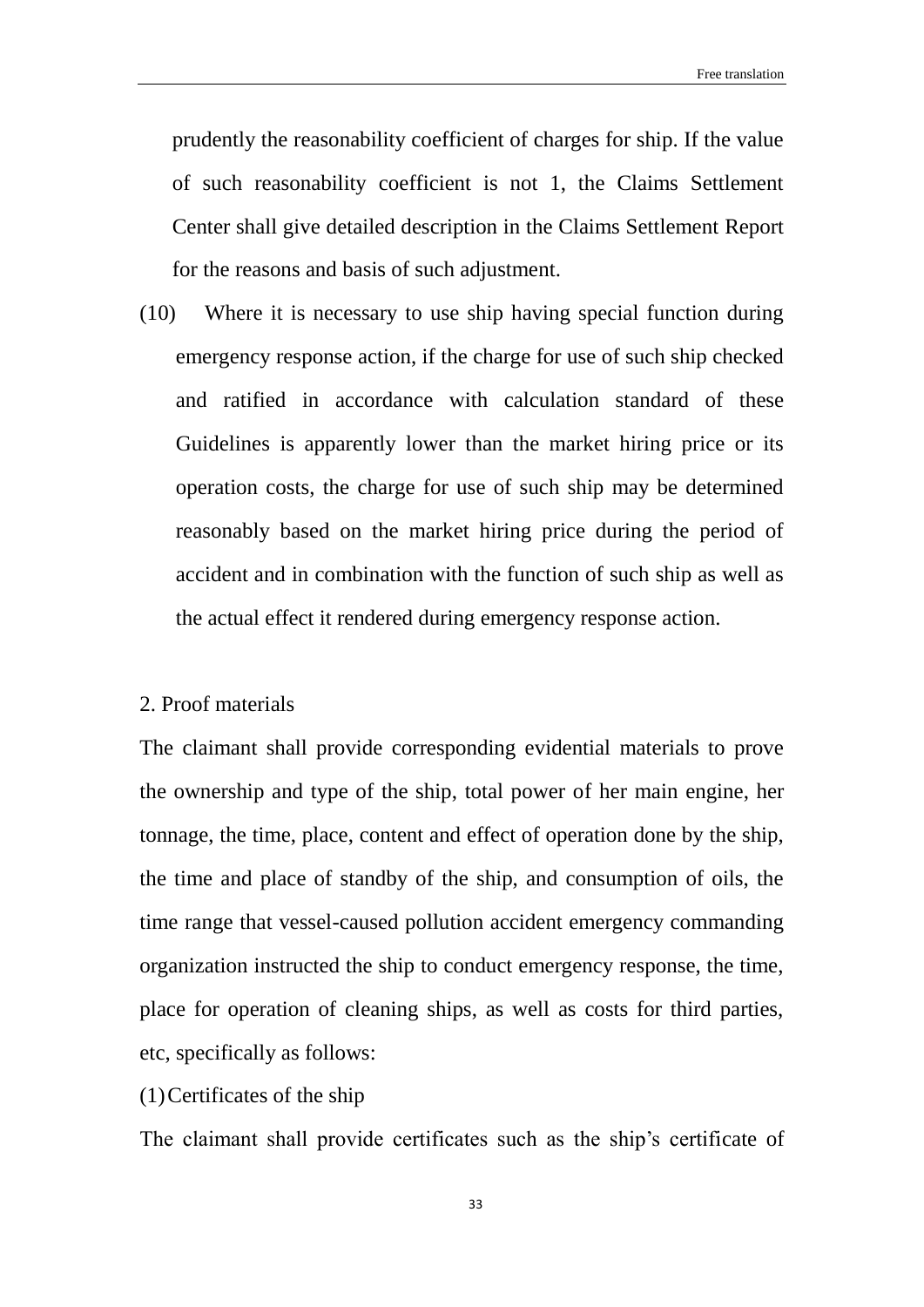ownership and certificate of inspection as well as MMSI certificate, etc..

(2)Logbook, engine logbook, oil record book

The claimant shall provide the logbook and engine logbook for the period of emergency response. The logbook and the engine logbook shall record the sailing time, the time, place and situation of operation, the time when the ship receives the order from the vessel-caused pollution accident emergency commanding organization, the time when the engine is standby, the time when the anchors are heaved up, the time when the ship arrives at the scene, the content, process and duration of operation, the time when the ship receives the orders for commencement and end of standby, the time when the ship receives the order declaring the end of mission, the time when the ship returns to berth base, the time when the engine of the ship is stopped, as well as the situation of fuel oil and lubricating oil consumed by the ship during the period of emergency response, whether or not there was cleaning action after termination of emergency response, etc.

In addition, the logbook shall record operating personnel onboard, equipments, materials and supplies provided onboard, as well as the situation of consumption and supplementation thereon.

#### (3)Materials proving work effect

The claimant shall provide work report, text, image and video materials, to prove the content, time and effect of emergency response work done by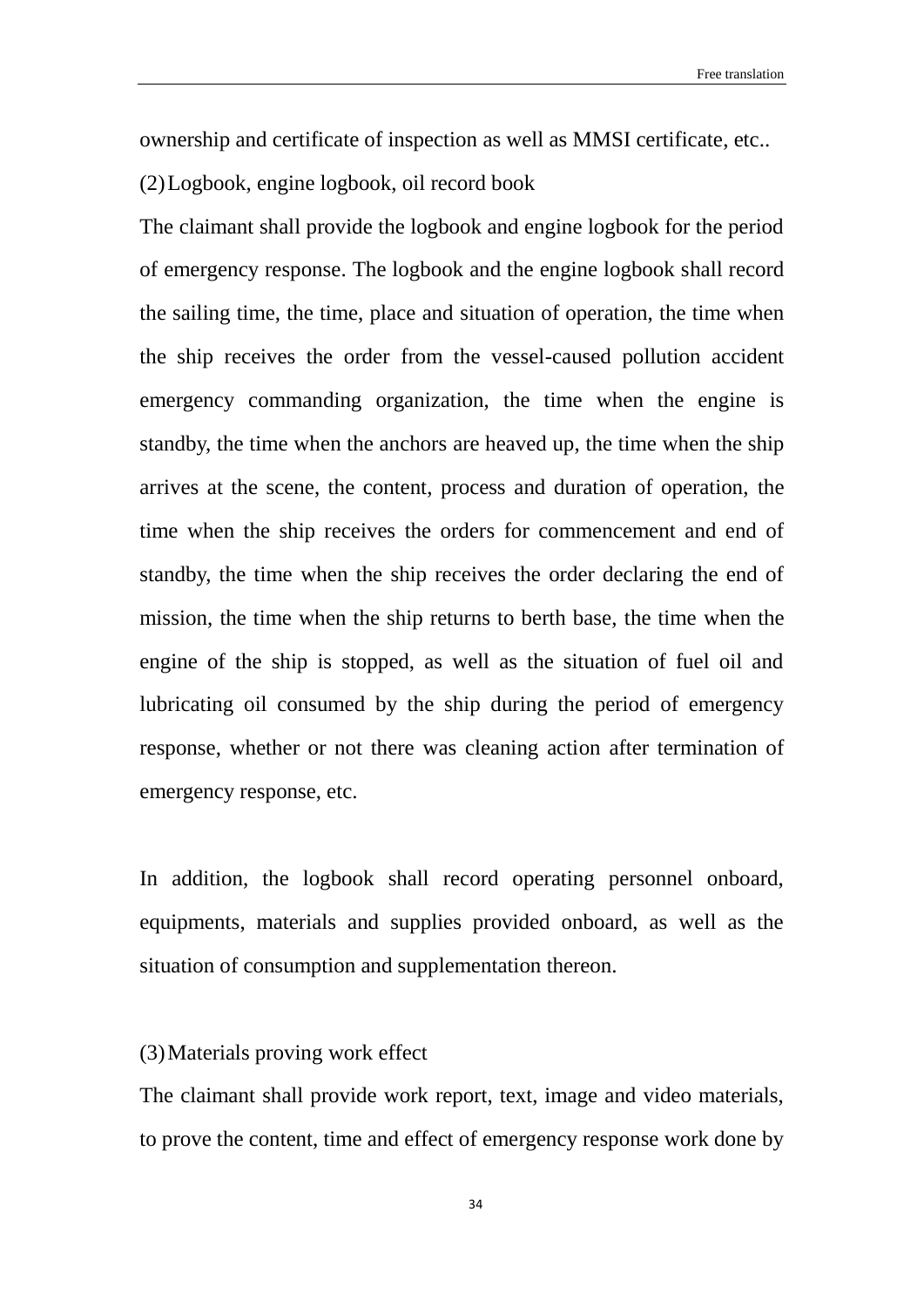the ship, or instead, the claimant may provide materials such as assessment report issued by professional institute for the content and effect of work done by the ship.

#### <span id="page-35-0"></span>**(II) Charges for use of planes**

Charges for use of planes are costs incurred for use of planes in the process of emergency response.

#### 1. Calculation of costs

(1) Calculation formula of charges for use of planes is:

$$
E = \sum_{i=1}^{n} (R_i \times T_i)
$$

Amongst which,

*E* ——charges for use of planes;

 $R_i$ ——rate of charge for use of the  $i^{\text{th}}$  plane;

 $T_i$ ——duration of use of the  $i^{\text{th}}$  plane.

- (2) The rate of charge for use of plane shall be checked and ratified in accordance with the price in the contract concluded or in accordance with the market price at the time of accident, and such charge shall have contained charge for aviators and fuel oil cost.
- (3) Chargeable duration of plane is from the moment when the plane leaves the parking bay upon receiving corresponding order till the moment when the plane flies back to the parking bay, i.e. from wheel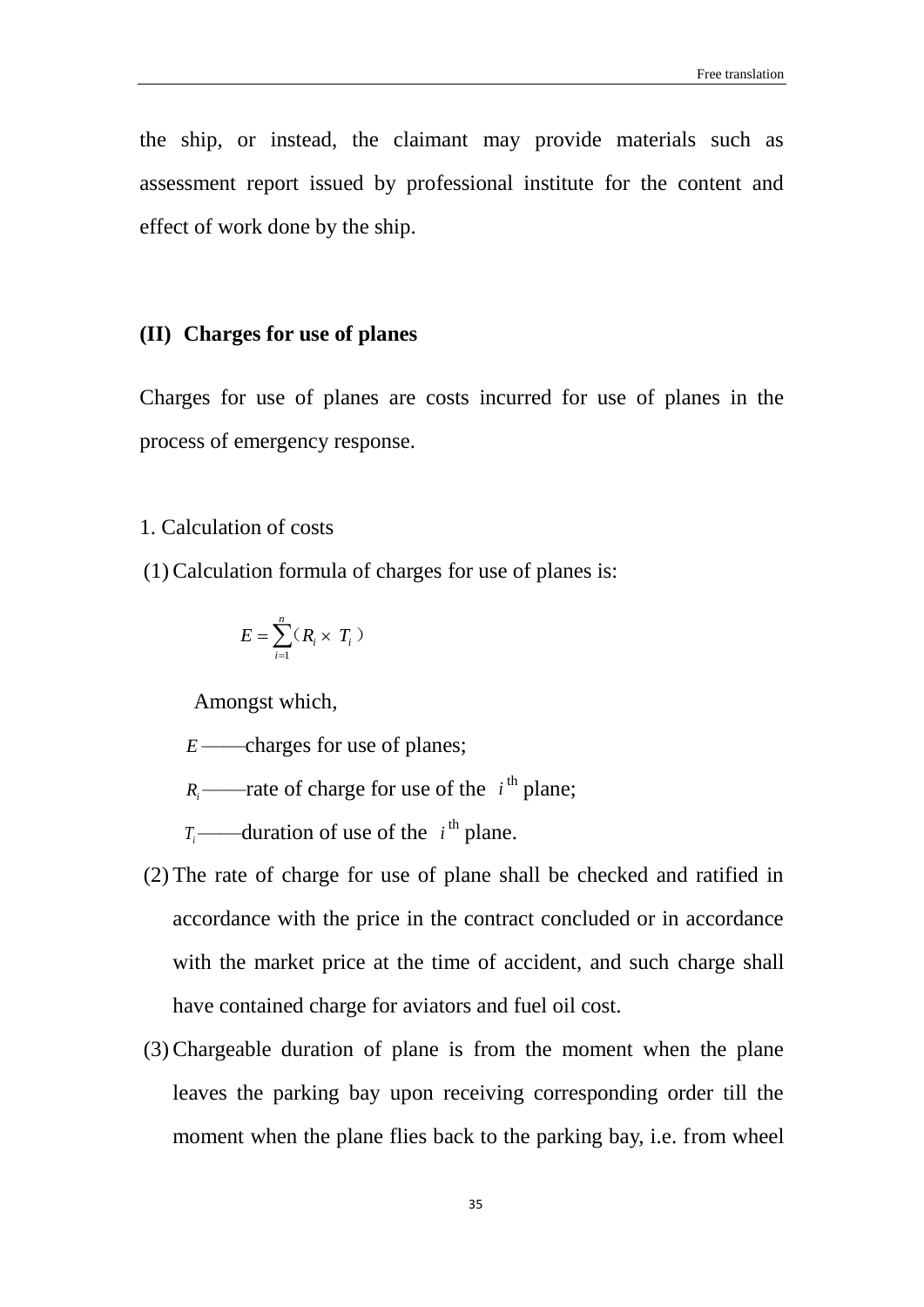chocking to wheel chocking.

- (4) Chargeable duration of plane shall be counted by hours, and less than an hour will be counted as one hour.
- (5) The type of plane, the quantity of planes used and the duration of plane used shall be determined in accordance with proof materials provided by the claimant and the verification result.

# 2. Proof materials

The claimant shall provide contract of hire of the plane, bills for expenses, flight logbook, work report as well as text, image and video materials, to prove the type of the plane, the flight time, flight zone, flight mission and effect of operation, etc., or instead, the claimant may provide materials such as assessment report issued by professional institute for the content and effect of work done by the plane.

#### 3. Examination and verification on rationality

The Claims Settlement Center shall examine and verify the rationality of the charges for use of planes based on the content and effect of work done by planes, including the adaptability to the weather, the scope of monitoring and surveillance as well as other relevant factors.

#### **(III) Charges for use of vehicles**

Charges for use of vehicles are costs incurred for use of vehicles due to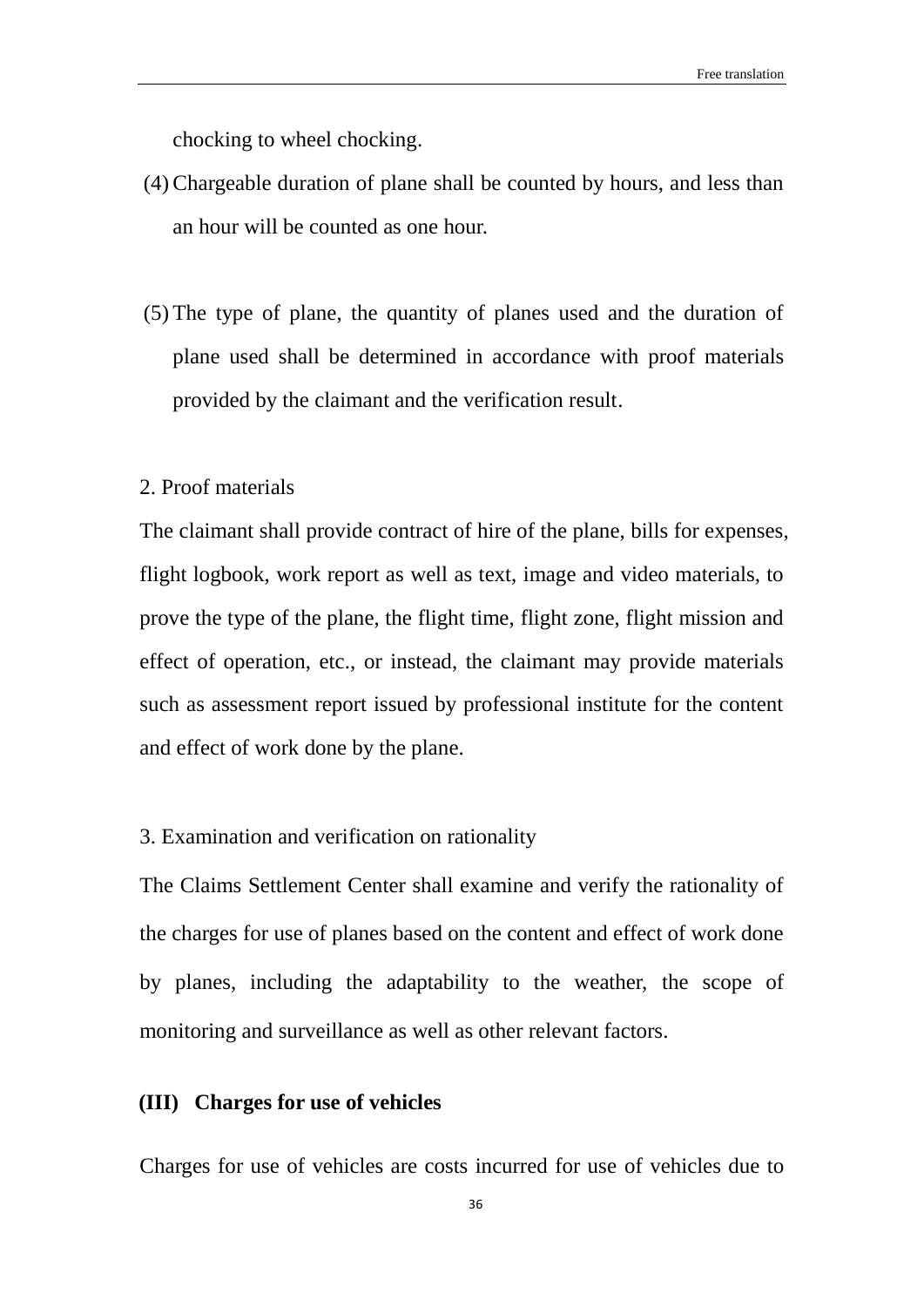transport of emergency response personnel, material, equipments, devices and wastes in the process of emergency response.

- 1. Calculation of charges
- (1)Calculation formula of charges for use of vehicles is:

$$
G = \sum_{i=1}^{n} (R_i \times T_i)
$$

Amongst which,

*G* ——charges for use of vehicles;

 $R_i$ ——rate of charges for use of the  $i^{\text{th}}$  vehicle;

- $T_i$ ——duration for use of the  $i^{\text{th}}$  vehicle;
- (2)Rate of charges for use of vehicles shall be checked and ratified based on market price for the same type of vehicle at the time of accident. The rate of charges for use of vehicles includes charge for driver and fuel oil cost.
- (3)Chargeable duration of vehicle is from the moment when the vehicle leaves the parking lot upon receiving corresponding order till the moment when the vehicle comes back to the parking lot,
- (4) Duration for use of vehicle shall be shall be counted by hour, less than an hour will be counted as one hour.
- (5) The type, quantity and duration of vehicle used shall be determined in accordance with proof materials provided by the claimant as well as the verification result of the same.
- 2. Proof materials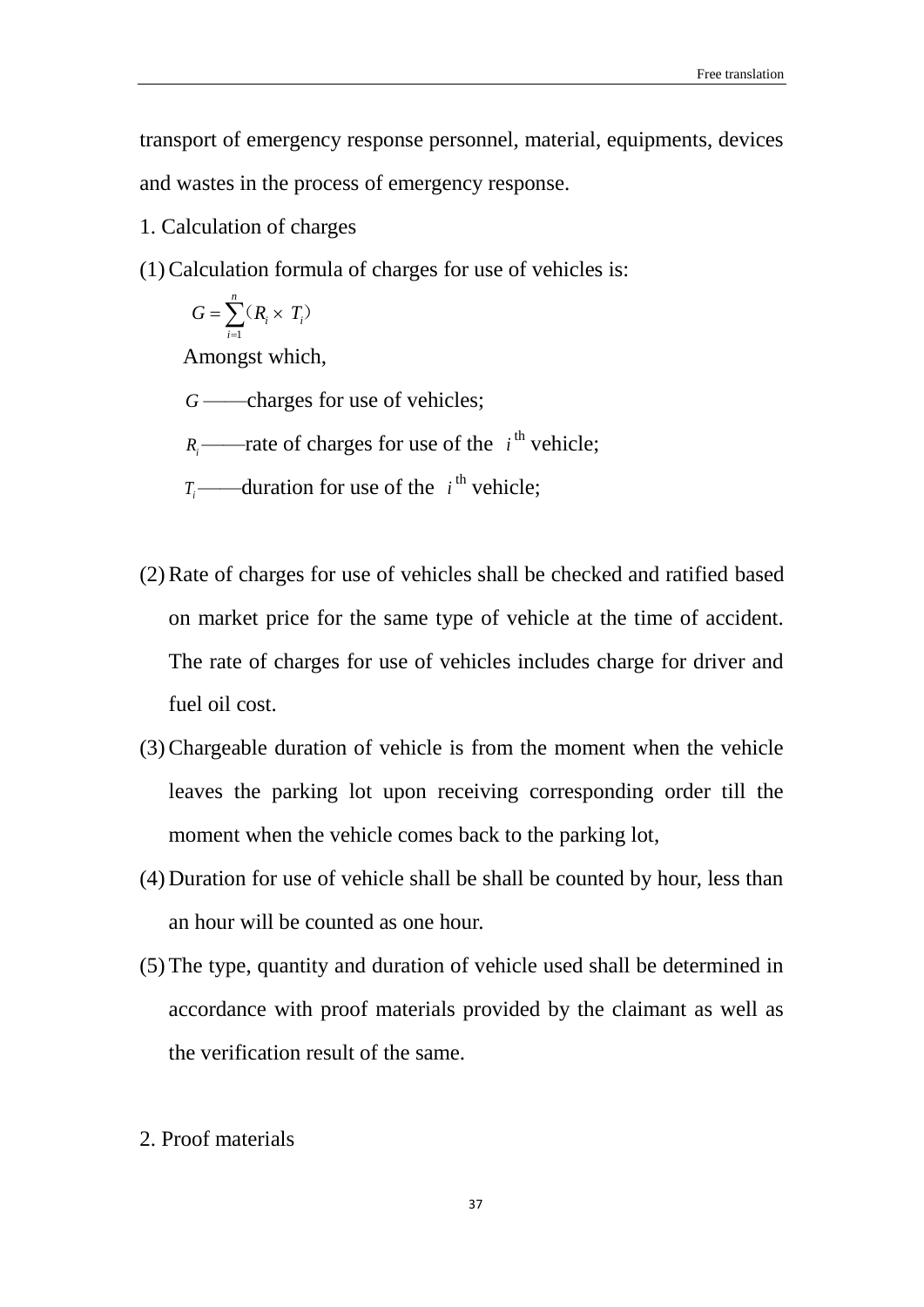Free translation

The claimant shall provide the vehicle's license, transport certificate, vehicle dispatch note, vehicle rental contract, invoice, transport records and relevant text, image and video materials, to prove the name, type, time of use, place of use and operation content of the vehicle, or instead, the claimant may provide documents such as assessment report issued by professional institute for the content and effect of work done.

# **(IV) Charges for use of professional equipments**

Charges for use of equipments are costs incurred for use of oil booms, skimmers, sprayers, washers and other relevant professional equipments in the process of emergency response as well as necessary repair costs incurred for repair the above equipments in case they are broken down during use.

## **1. Charges for booms**

- (1) Charges for booms are costs incurred for use of various booms in the process of emergency response, for the purpose of enclosing, controlling, protecting and guiding currents..
- (2) Charges for booms consist of costs for operation, standby costs and other reasonable costs such as cost of cleaning and cost of repair.
- (3) Calculation formula of charges for booms is:

$$
B = \sum_{i=1}^{n} (R_i \times L_i \times T_i \times C_i + R_i^{'} \times L_i^{'} \times T_i^{'} \times C_i^{'} + F_i^{'} )
$$

Amongst which,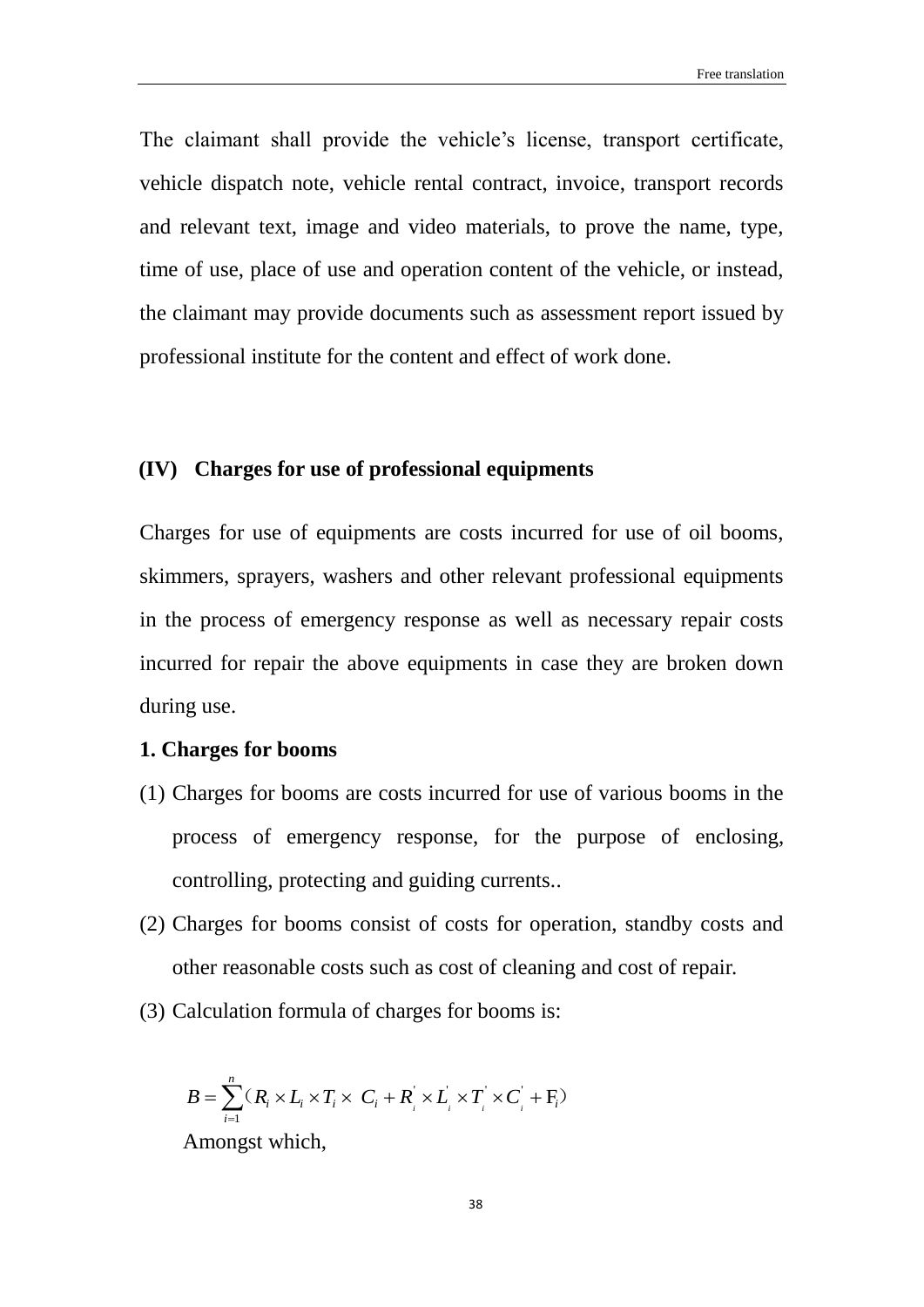*B* ——charges for booms;

 $R_i$ ——rate of charges for operation by the  $i^{\text{th}}$  kind of boom;

 $L_i$  ——length of the  $i^{\text{th}}$  kind of boom used;

 $T_i$ ——duration of operation by the  $i^{\text{th}}$  kind of boom;

 $C_i$ ——reasonability coefficient of charges for operation by the  $i$ <sup>th</sup> kind of boom;

 $R_i$ ——rate of standby charges for the  $i^{\text{th}}$  kind of boom;

 $L_i$  ——length of the  $i^{\text{th}}$  kind of boom that remains standby;

 $T_i$  ——standby duration of the  $i^{\text{th}}$  kind of boom;

 $C_i$ ——reasonability coefficient of standby charges of the  $i^{\text{th}}$  kind of boom.

 $F_i$ ——other reasonable costs for the  $i^{\text{th}}$  kind of oil boom, such as cost of cleaning and cost of repair;

(4) Chargeable duration of boom is from the moment when the boom is transported out of the storage base till the moment when it is transported back to the original storage base.

Duration of operation by the boom refers to the period from the time of starting to deploy the boom into the water till the time when retrieving of the same of finished. Standby duration of the boom refers to other period included in the chargeable duration except the duration of operation.

Chargeable duration of boom shall be counted by calendar day(24 hours from 0000hrs of the prevailing day to 0000hrs of the next day),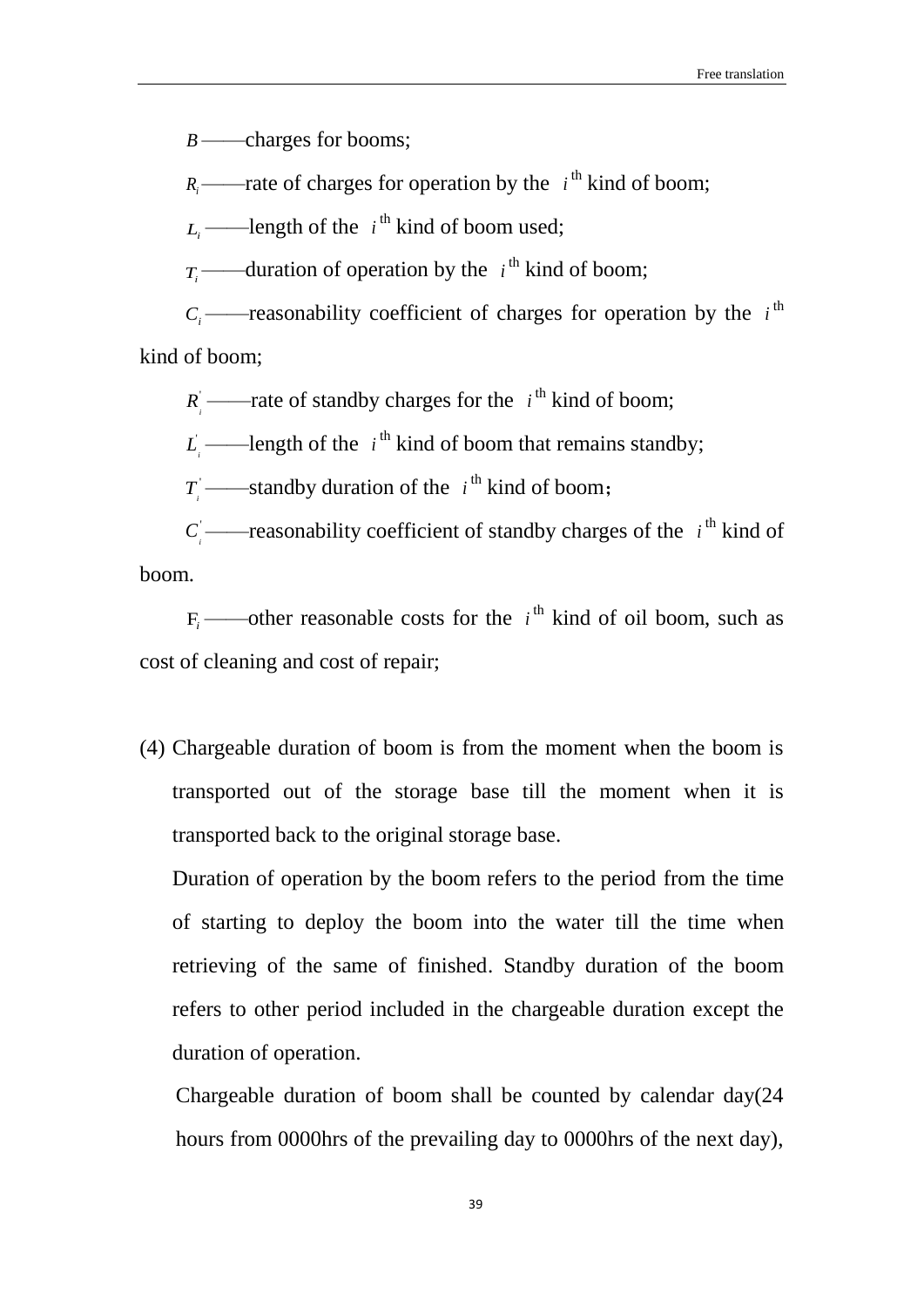less than a day will be counted as one day. Duration of operation and standby duration shall not be calculated repeatedly.

- (5) Rate of charges for operation by boom shall be checked and ratified in accordance with such factors as the type and length of boom, and generally the daily rate shall not exceed 4% of purchase price of such boom; where it is impossible to verify the purchase price of the same, reference may be made to the market price of the same type of boom at the time of accident. Rate of standby charges for boom shall be 50% of its rate of charge for operation.
- (6) The type of boom, the quantity of booms used and the duration of operation, the standby duration, the purchase price of the same shall be determined in accordance with proof materials provided by the claimant and the verification result of the Claims Settlement Center.
- (7) Other reasonable costs for oil boom, such as cost for cleaning polluted oil booms and cost for repair oil boom broken down during operation, shall be determined in accordance with proof materials provided by the claimant and the verification result of the Settlement Center.
- (8) Value range of reasonability coefficient of charges of booms shall be checked and ratified comprehensively in accordance with the content of work done by oil boom, including the adaptability of the type of boom to the sea state and the place of operation, the reasonability of length of booms deployed, the reasonability of method of enclosing,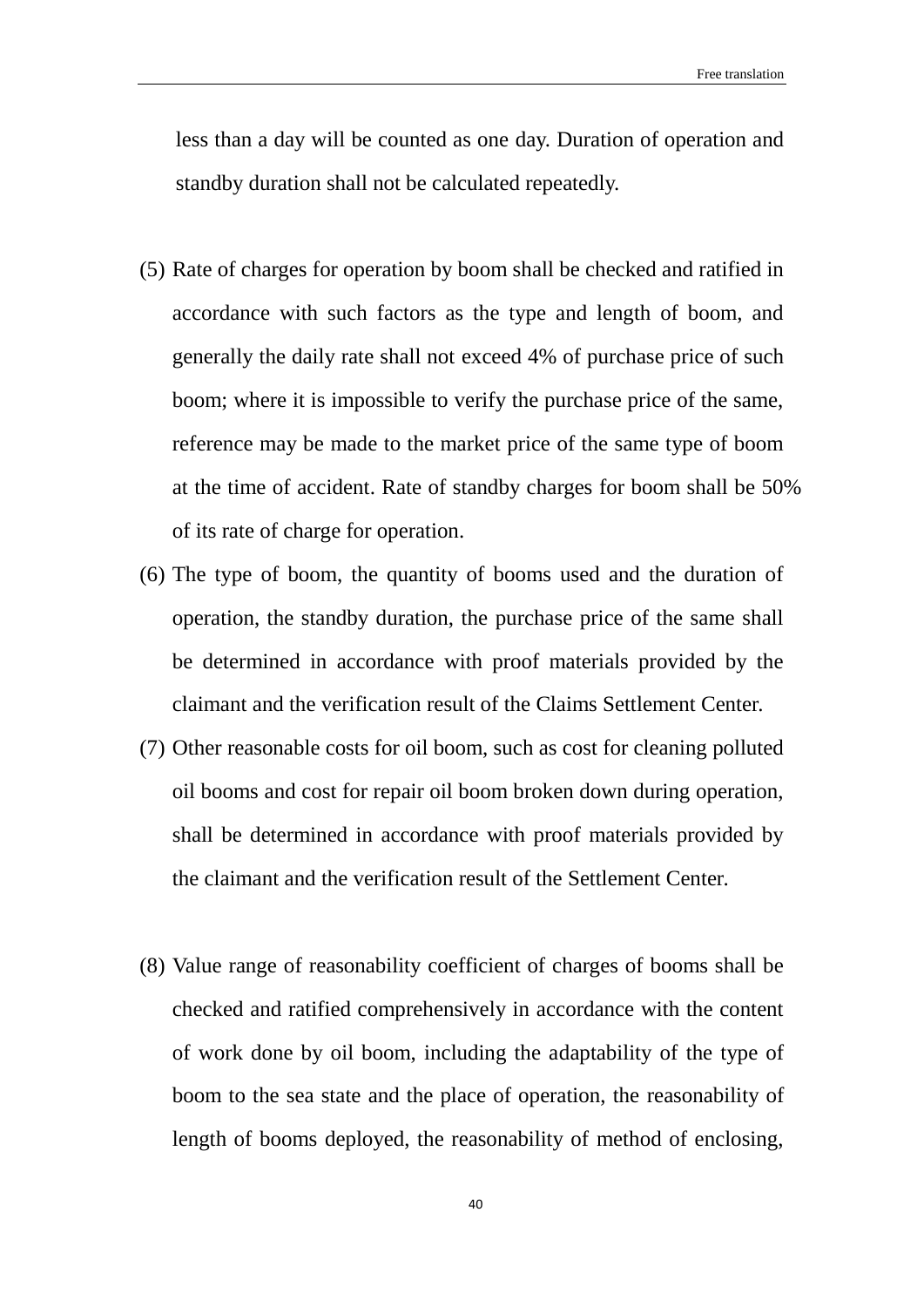the extent of difficulty of deployment, speed of deployment, effect of anchoring, effect of enclosing and other relevant factors. .

The Claims Settlement Center shall check and ratify strictly and prudently the reasonability coefficient of charges for booms. If the value of such reasonability coefficient is not 1, the Claims Settlement Center shall give detailed description in the Claims Settlement Report for the reasons and basis of such adjustment.

# **2. Charges for skimmers**

- (1) Charges for skimmers are costs incurred for use of various skimmers in the process of emergency response, for the purpose of reclaiming oil spilled out.
- (2) Charges for skimmers consist of costs for operation, standby costs and other reasonable costs such as cost of cleaning and cost of repair.
- (3) Calculation formula of charges for skimmers is:

$$
S = \sum_{i=1}^{n} (R_i \times T_i \times C_i + R_i^{'} \times T_i^{'} \times C_i^{'} + F_i)
$$

Amongst which,

*S* ——charges for skimmers;

 $R_i$ ——rate of charges for operation by the  $i^{\text{th}}$  set of skimmer;

 $T_i$ ——duration of operation by the  $i^{\text{th}}$  set of skimmer;

 $C_i$ ——reasonability coefficient of charges for operation by the  $i$ <sup>th</sup> set of skimmer;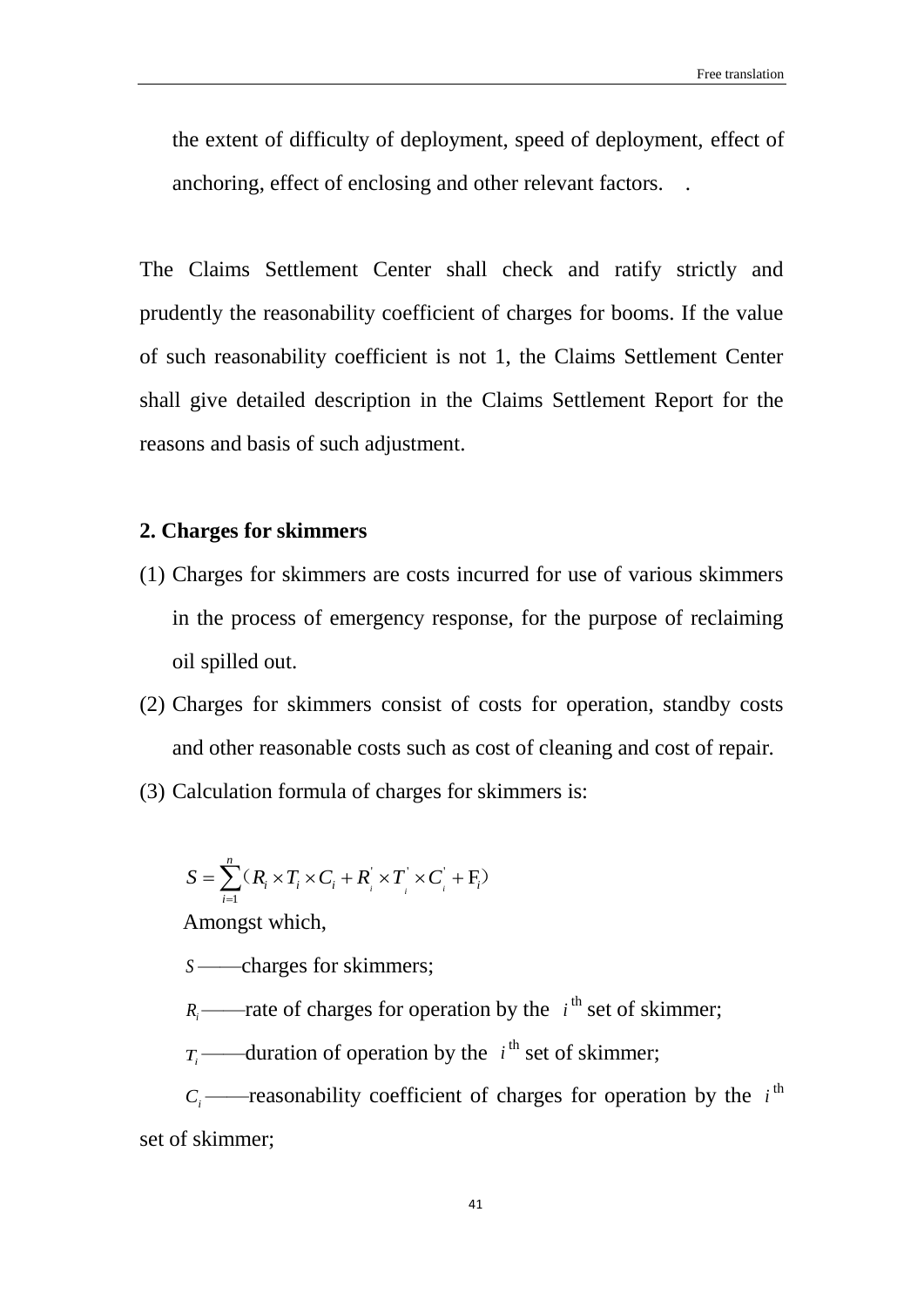$R_i$ ——rate of standby charges for the  $i^{\text{th}}$  set of skimmer;

 $T_i$  ——standby duration of the  $i^{\text{th}}$  set of skimmer;

 $C_i$  ——reasonability coefficient of standby charges of the  $i^{\text{th}}$  set of skimmer;

 $F_i$  ——other reasonable costs for the  $i^{\text{th}}$  set of skimmer, such as cost of cleaning and cost of repair.

(4) Chargeable duration of skimmer is from the moment when the skimmer is transported out of the storage base till the moment when it is transported back to the original storage base.

Duration of operation by the skimmer refers to the period from the time of starting to drag and drop skimmers at the oil pollution accident scene till the end of operation; standby duration of the skimmer refers to other period included in the chargeable duration except the duration of operation.

Chargeable duration of skimmer shall be counted by calendar day (24 hours from 0000hrs of the prevailing day to 0000hrs of the next day), less than a day will be counted as one day. Duration of operation and standby duration shall not be calculated repeatedly.

(5) Rate of charges for operation by skimmer shall be checked and ratified in accordance with such factors as the type and reclaiming speed of skimmer, and generally the daily rate shall not exceed 2% of purchase price of such skimmer; where it is impossible to verify the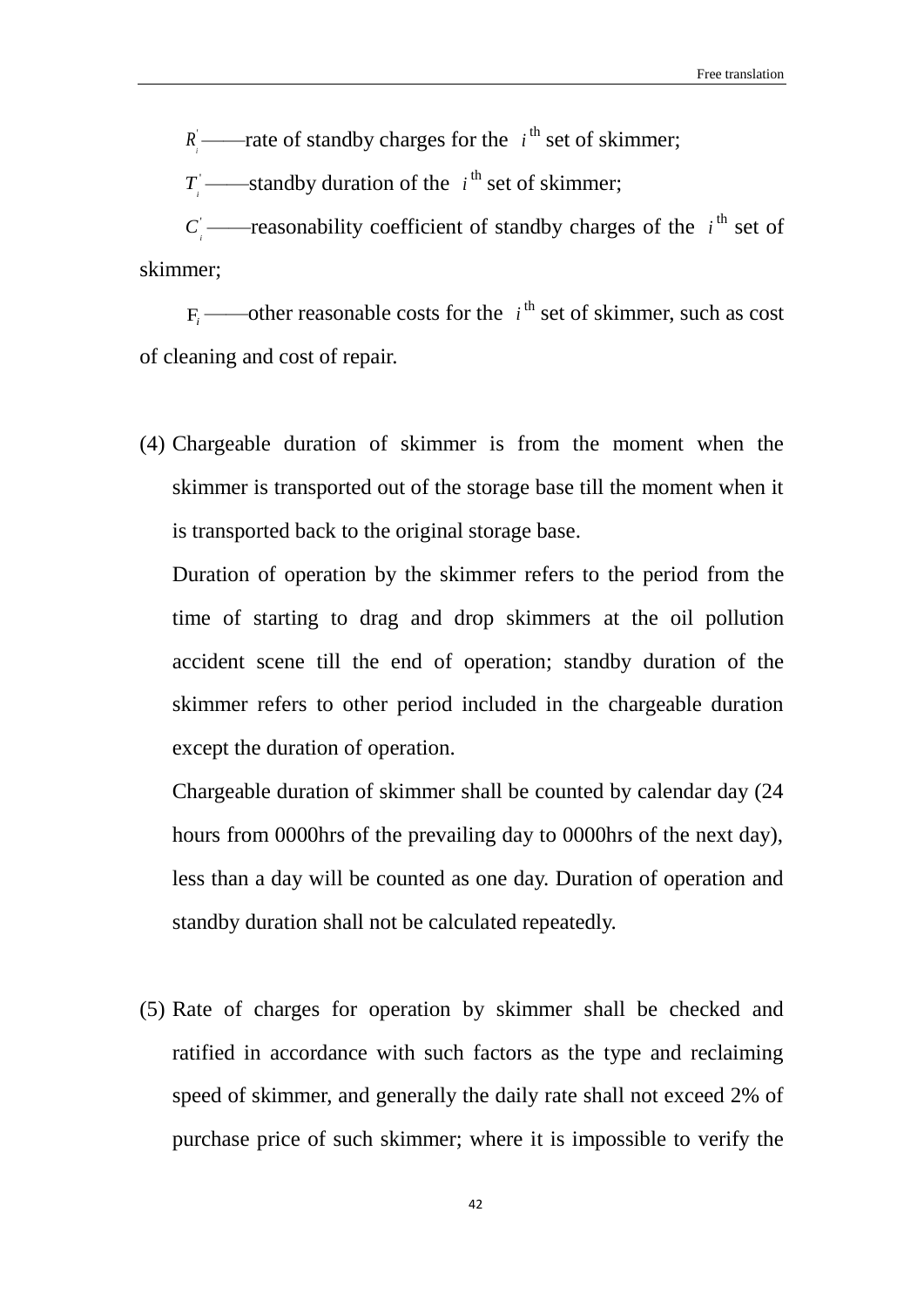purchase price of the same, reference may be made to the market price of the same type of skimmer at the time of accident. Rate of standby charges for skimmer shall be 50% of its rate of charge for operation.

- (6) The type of skimmer, the quantity of skimmers used and the duration of operation, the standby duration, the purchase price of the same shall be determined in accordance with proof materials provided by the claimant and the verification result of the Claims Settlement Center.
- (7) Other reasonable costs for skimmer, such as cost for cleaning polluted skimmer and cost for repair skimmer broken down during operation, shall be determined in accordance with proof materials provided by the claimant and the verification result of the Settlement Center.
- (8) Value range of reasonability coefficient of charges for skimmers shall be checked and ratified comprehensively in accordance with the content of work done by the skimmer, including adaptability of the type of skimmer to the sea state, the category of oil spilled out and the place of operation, the adaptability of the reclaim capacity of skimmer to the oil spilled out, the reclaiming efficiency, the extent of match between the skimmer and other pollution cleanup equipments or devices and other relevant factors.

The Claims Settlement Center shall check and ratify strictly and prudently the reasonability coefficient of charges for skimmer. If the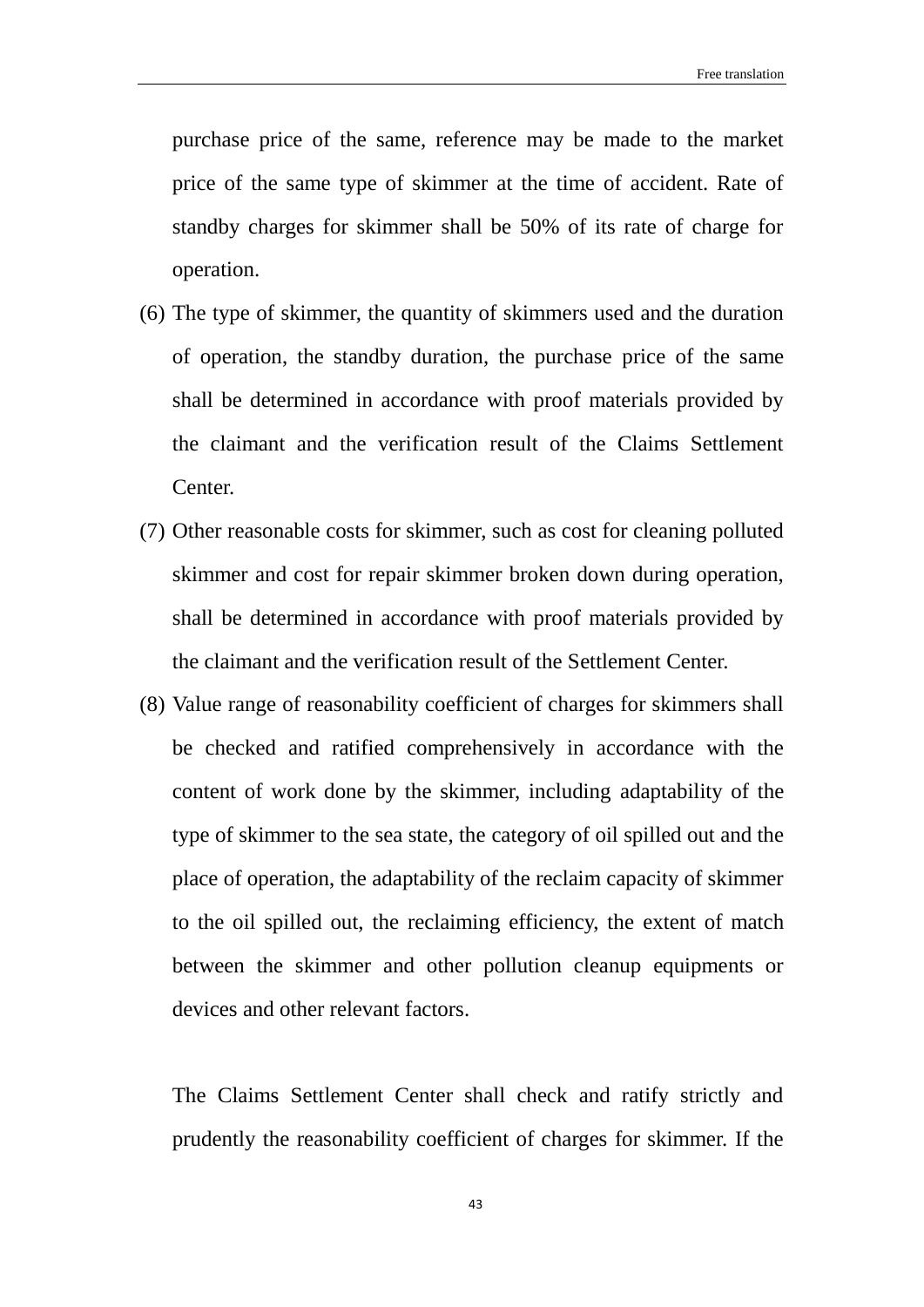value of such reasonability coefficient is not 1, the Claims Settlement Center shall give detailed description in the Claims Settlement Report for the reasons and basis of such adjustment.

## **3**.**Charges for sprayers**

- (1) Charges for sprayers are costs incurred for use of various types of sprayers, such as airborne, marine-type or handheld sprayers, in the process of emergency response, to spray oil spill dispersants.
- (2) Charges for sprayers consist of costs for operation, standby costs and other reasonable costs such as cost of cleaning and cost of repair.
- (3) Calculation formula of charges for sprayers is:

$$
P = \sum_{i=1}^{n} (R_i \times T_i \times C_i + R_i \times T_i \times C_i + F_i)
$$

Amongst which,

*P* ——charges for sprayers;

 $R_i$ ——rate of charges for operation by the  $i^{\text{th}}$  set of sprayer;

 $T_i$ ——duration of operation by the *i*<sup>th</sup> set of sprayer;

 $C_i$ ——reasonability coefficient of charges for operation by the  $i$ <sup>th</sup> set of sprayer;

 $R_i$ ——rate of standby charges for the  $i^{\text{th}}$  set of sprayer;

 $T_i$  ——standby duration of the  $i^{\text{th}}$  set of sprayer;

 $C_i$  ——reasonability coefficient of standby charges of the  $i^{\text{th}}$  set of sprayer;

 $F_i$ ——other reasonable costs for the  $i^{\text{th}}$  set of sprayer, such as cost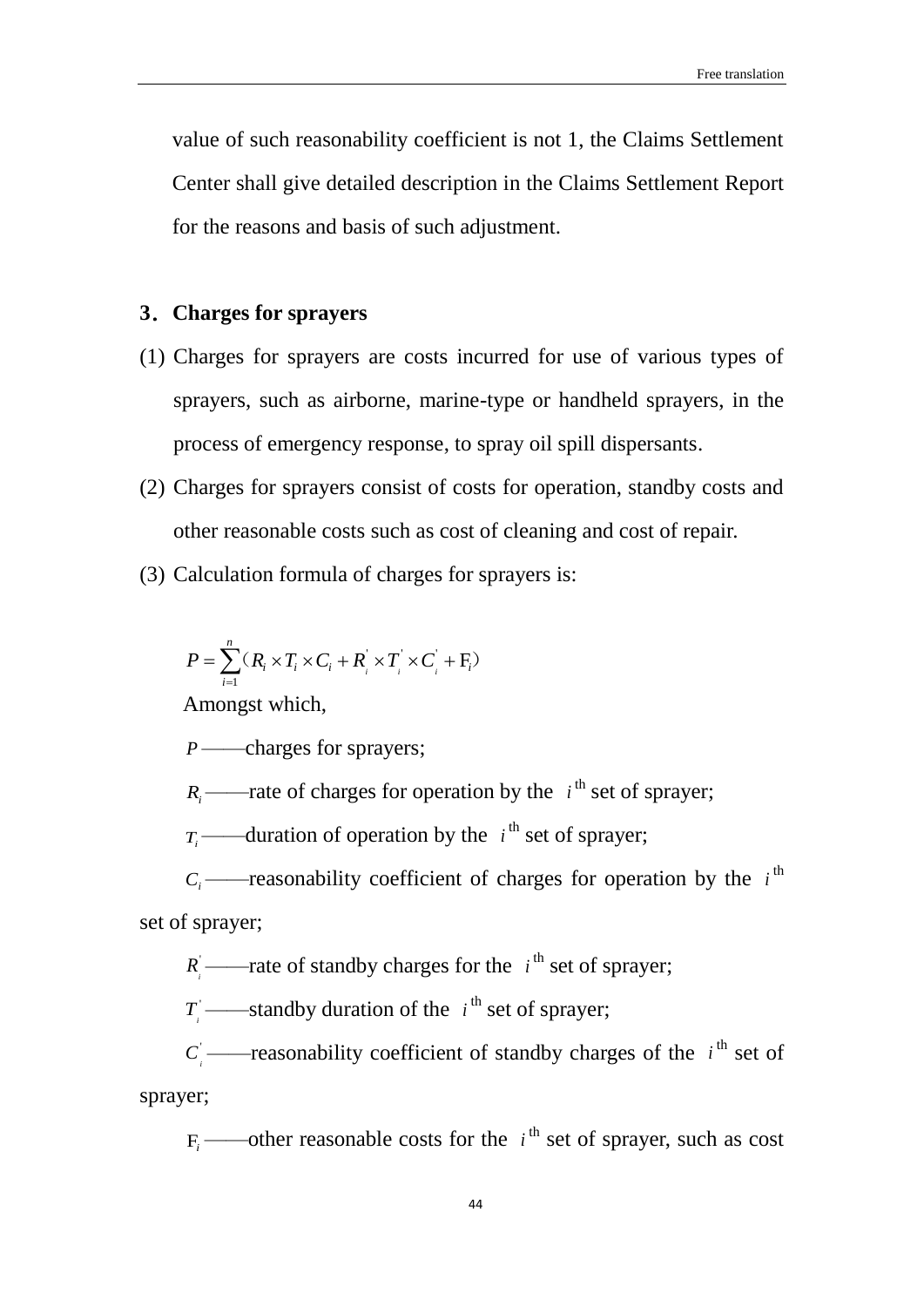of cleaning and cost of repair.

(4) Chargeable duration of sprayer is from the moment when the sprayer is transported out of the storage base till the moment when it is transported back to the original storage base.

Duration of operation by the sprayer refers to the period during which the sprayer sprays oil dispersants at the oil spill accident scene; standby duration of the sprayer refers to other period included in the chargeable duration except the duration of operation.

Chargeable duration of sprayer shall be shall be counted by calendar day (24 hours from 0000hrs of the prevailing day to 0000hrs of the next day), less than a day will be counted as one day. Duration of operation and standby duration shall not be calculated repeatedly.

- (5) Rate of charges for operation by sprayer shall be checked and ratified in accordance with such factors as the type and spraying speed of sprayer, and generally the daily rate shall not exceed 2% of purchase price of such sprayer; where it is impossible to verify the purchase price of the same, reference may be made to the market price of the same type of sprayer at the time of accident. Rate of standby charges for sprayer shall be 50% of its rate of charge for operation.
- (6) The type and quantity of sprayers, the duration used and the purchase price of the same shall be determined in accordance with proof materials provided by the claimant and the verification result of the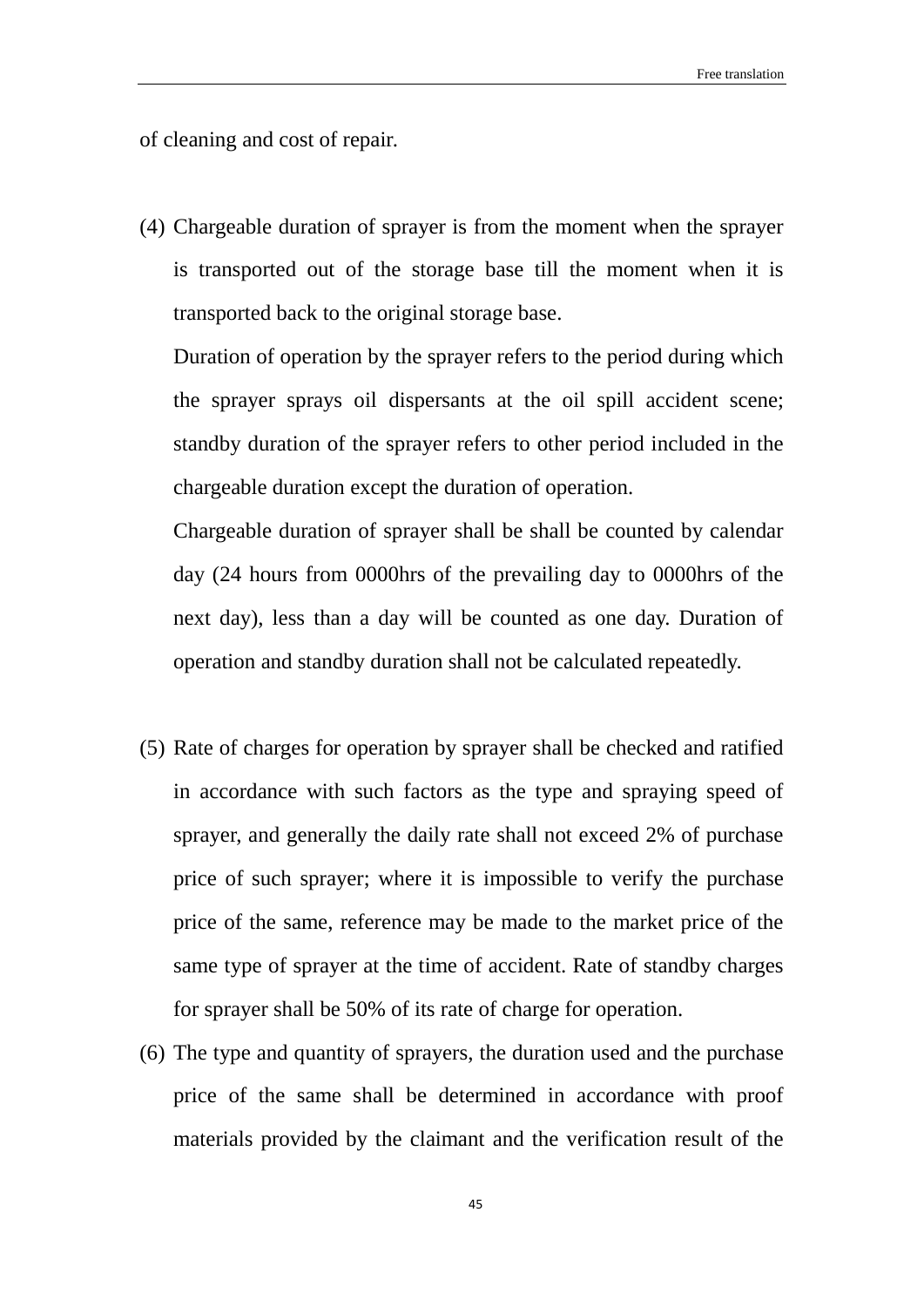Claims Settlement Center.

- (7) Other reasonable costs for sprayer, such as cost for cleaning polluted sprayer and cost for repair sprayer broken down during operation, shall be determined in accordance with proof materials provided by the claimant and the verification result of the Settlement Center.
- (8) Value range of reasonability coefficient of charges for sprayers shall be checked and ratified in accordance with spraying effect. The Claims Settlement Center shall check and ratify strictly and prudently the reasonability coefficient of charges for sprayers. If the value of such reasonability coefficient is not 1, the Claims Settlement Center shall give detailed description in the Claims Settlement Report for the reasons and basis of such adjustment.

#### **4. Charges for washers**

- (1) Charges for washers are costs incurred for use of washers in the process of emergency response, for the purpose of cleaning oil pollution on those polluted beaches, rocks, vessels and facilities.
- (2) Charges for washers consist of costs for operation, standby costs and other reasonable costs such as cost of cleaning and cost of repair.
- (3) Calculation formula of charges for washers is:

 $\sum_{i=1} (R_i \times T_i \times C_i + R_i \times T_i' \times C_i' + F_i')$  $=\sum^n (R_i \times T_i \times C_i + R_i \times T_i \times C_i +$ *i*  $W = \sum (R_i \times T_i \times C_i + R_i \times T_i \times C_i + F_i$ 1  $\big[\times T\big]\times C\big] + \mathrm{F}_i$ Amongst which, *W* ——charges for washers;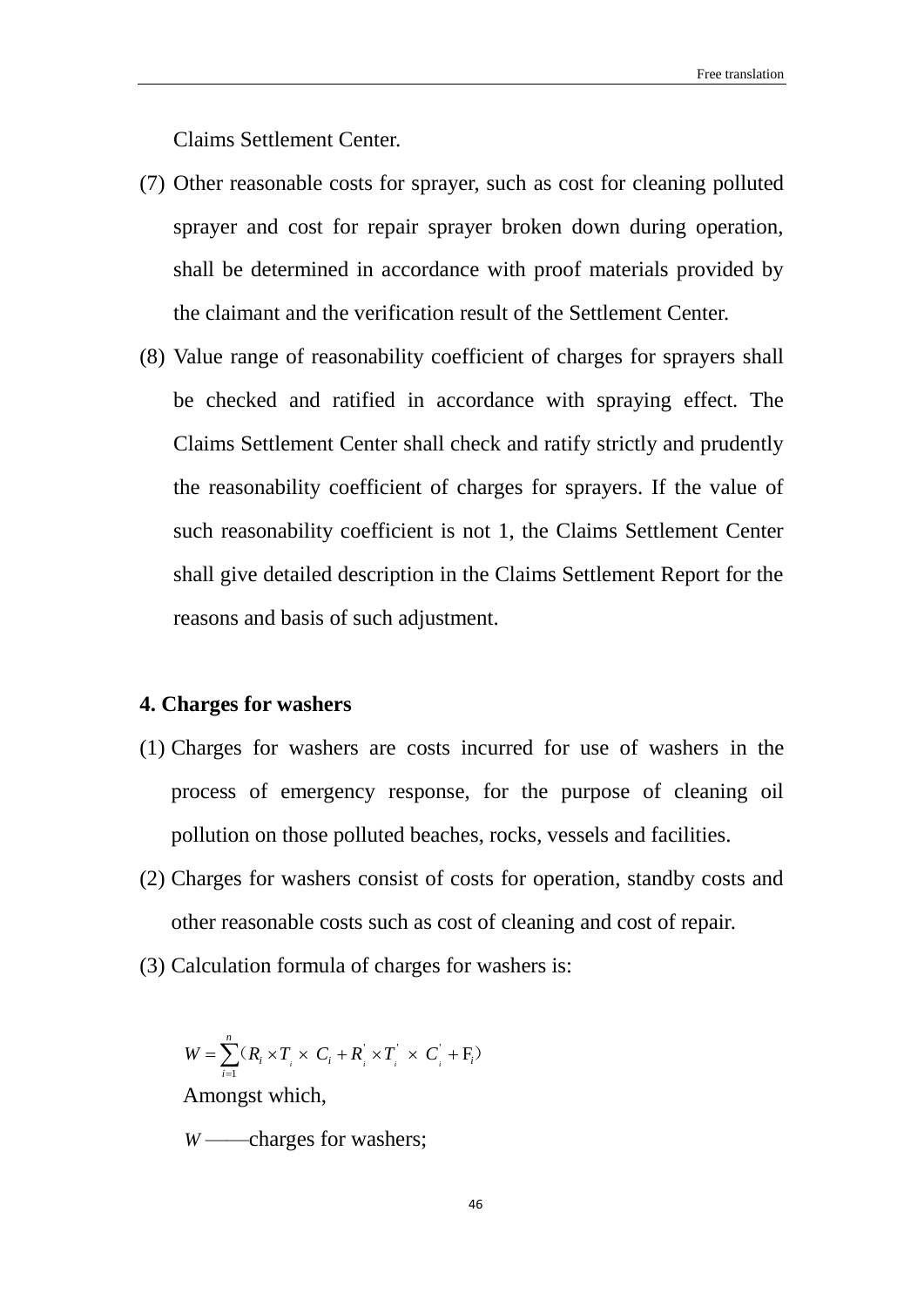$R_i$ ——rate of charges for operation by the  $i^{\text{th}}$  set of washer;

 $T_i$ ——duration of operation by the  $i^{\text{th}}$  set of washer;

 $C_i$  ——reasonability coefficient of charges for operation by the  $i$ <sup>th</sup> set of washer;

 $R_i$ ——rate of standby charges for the  $i^{\text{th}}$  set of washer;

 $T_i$  ——standby duration of the  $i^{\text{th}}$  set of washer;

 $C_i$  ——reasonability coefficient of standby charges of the  $i^{\text{th}}$  set of washer

 $F_i$ ——other reasonable costs for the  $i^{\text{th}}$  set of washer, such as cost of cleaning and cost of repair.

(4) Chargeable duration of washer is from the moment when the washer is transported out of the storage base till the moment when it is transported back to the original storage base.

Duration of operation by the washer refers to the period during which the washer cleans oil pollution at the oil spill accident scene; standby duration of the washer refers to other period included in the chargeable duration except the duration of operation.

Chargeable duration of washer shall be shall be counted by calendar day (24 hours from 0000hrs of the prevailing day to 0000hrs of the next day), less than a day will be counted as one day. Duration of operation and standby duration shall not be calculated repeatedly.

(5) Rate of charges for operation by washer shall be checked and ratified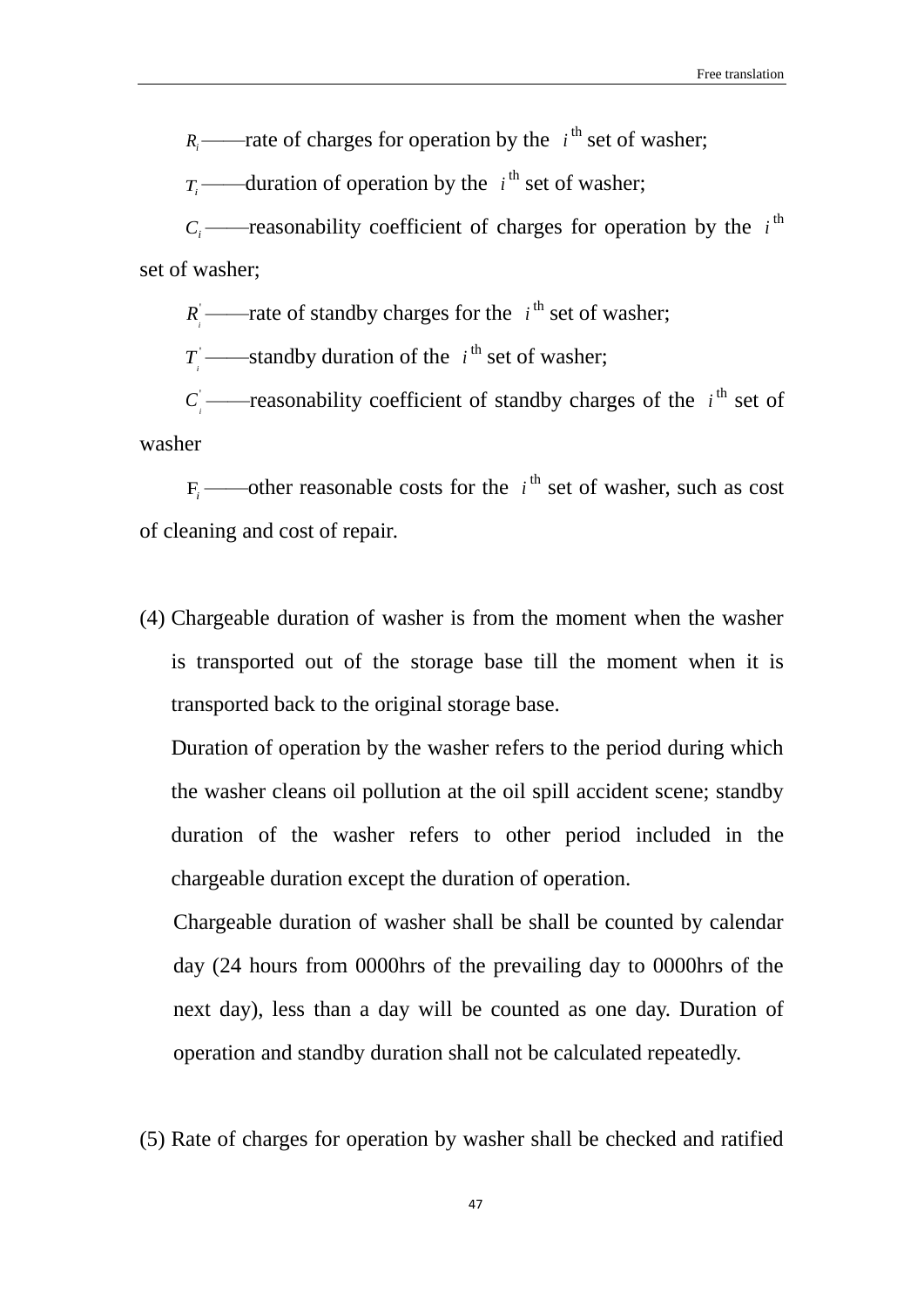in accordance with such factors as the type (for example, hot water washer, cold water washer) and cleaning speed of washer, and generally the daily rate shall not exceed 2% of purchase price of such washer; where it is impossible to verify the purchase price of the same, reference may be made to the market price of the same type of sprayer at the time of accident. Rate of standby charges for washer shall be 50% of its rate of charge for operation.

- (6) The type and quantity of washers, the duration used and the average purchase price of the same shall be determined in accordance with proof materials provided by the claimant and the verification result of the Claims Settlement Center.
- (7) Other reasonable costs for washers, such as cost for cleaning polluted washers and cost for repair washers broken down during operation, shall be determined in accordance with proof materials provided by the claimant and the verification result of the Settlement Center.
	- (8) Value range of reasonability coefficient of charges for washers shall be checked and ratified in accordance with the cleaning effect. The Claims Settlement Center shall check and ratify strictly and prudently the reasonability coefficient of charges for washers. If the value of such reasonability coefficient is not 1, the Claims Settlement Center shall give detailed description in the Claims Settlement Report for the reasons and facts of such adjustment.

# **5. Charges for other professional equipments**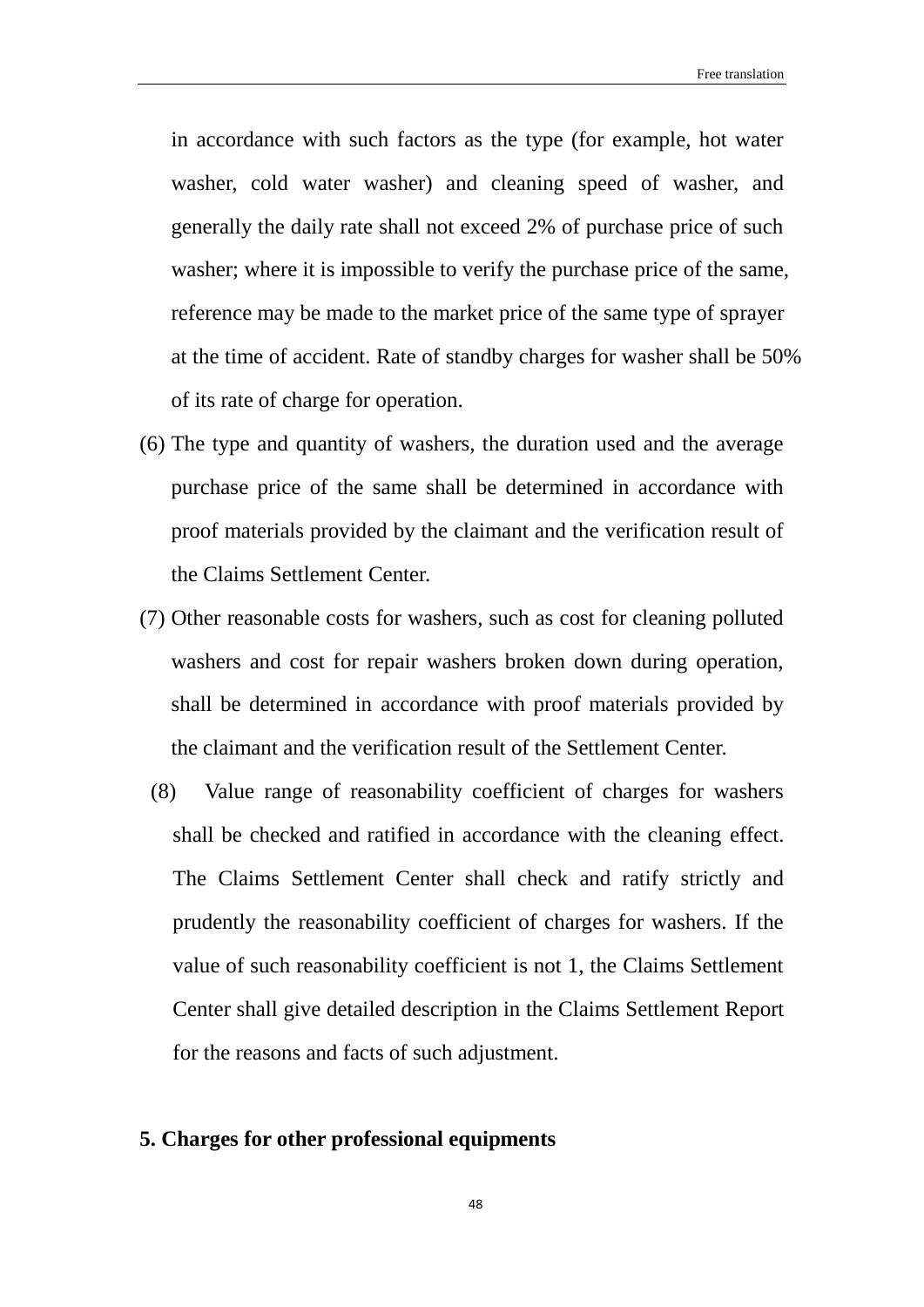- (1) Charges for other professional equipments are costs incurred for use of emergency discharge equipments, temporary storage equipments, lighting equipments and underwater oil pumping equipments as well as other new professional equipments in the process of emergency response.
- (2) Costs for emergency discharge equipments, temporary storage equipments and lighting equipments shall be checked and ratified with reference to method of check and ratification of charges for skimmers or shall be checked and ratified based on the operation cost of the claimant.
- (3) Charges for underwater oil pumping equipment shall be checked and ratified in accordance with market price or the operation costs of the claimant.
- (4) Charges for new types of professional equipments such as oil-water separators, foaming machine and UAV (unmanned aerial vehicle), etc shall be checked and ratified in accordance with the operating costs of the claimant.
- (5) The Claims Settlement Center will examine and verify the rationality of the incurred costs based content of work done by the above professional equipments and the actual use effect of them as well as other relevant factors.

# **6. Proof materials**

The claimant shall provide corresponding evidential materials to prove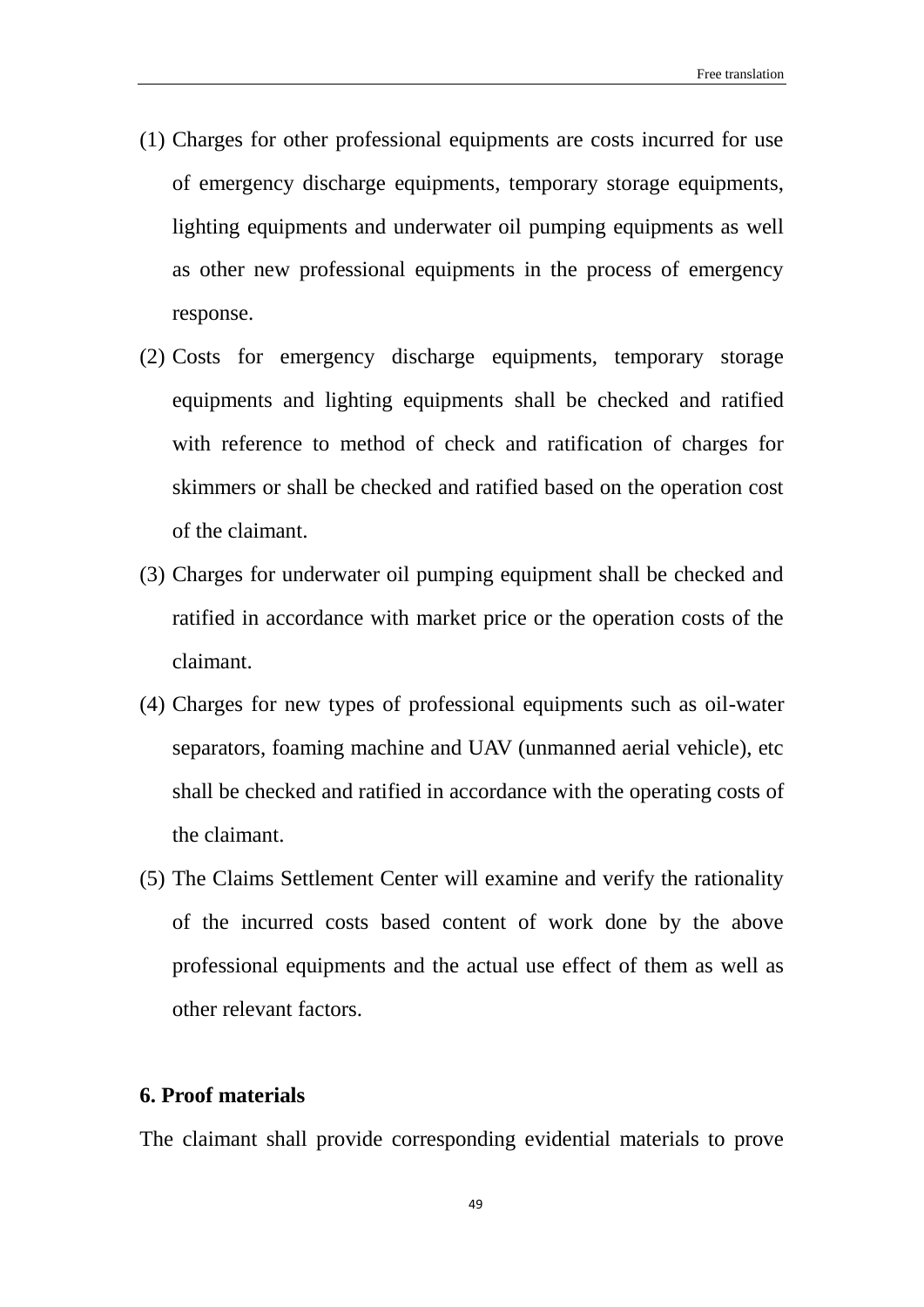the ownership, type and quantity of such equipments, content of operation, time of operation, standby time as well as work effect, etc, including:

- (1) ledgers of the equipments, including the inventory records book, the stock-in registration book, the stock-out registration book, service and maintenance records book as well as the purchase invoices, etc of such equipments, to prove corresponding situation of purchase, use, maintenance, wear and tear of the same.
- (2) Service record of the equipment, including the time when the equipment was allocated out of the warehouse, the time and method of transporting the equipment to the accident scene, the time when it was put into use, the situation and effect of use of such equipment, etc, to determine the duration of operation as well as the standby duration of such equipment. In addition, service record of the equipment may corroborate with evidential materials such the ship's logbook, engine logbook and working record of operating personnel.
- (3) The claimant shall provide work report, text, image and video materials, to prove the situation and effect of use of such equipment, or instead, the claimant may provide documents such as assessment report issued by professional institute for the content and effect of work done.

# **(V) Charges for consumables**

Charges for consumables are all costs incurred for use of oil absorption materials, oil dispersants and other consumables in the process of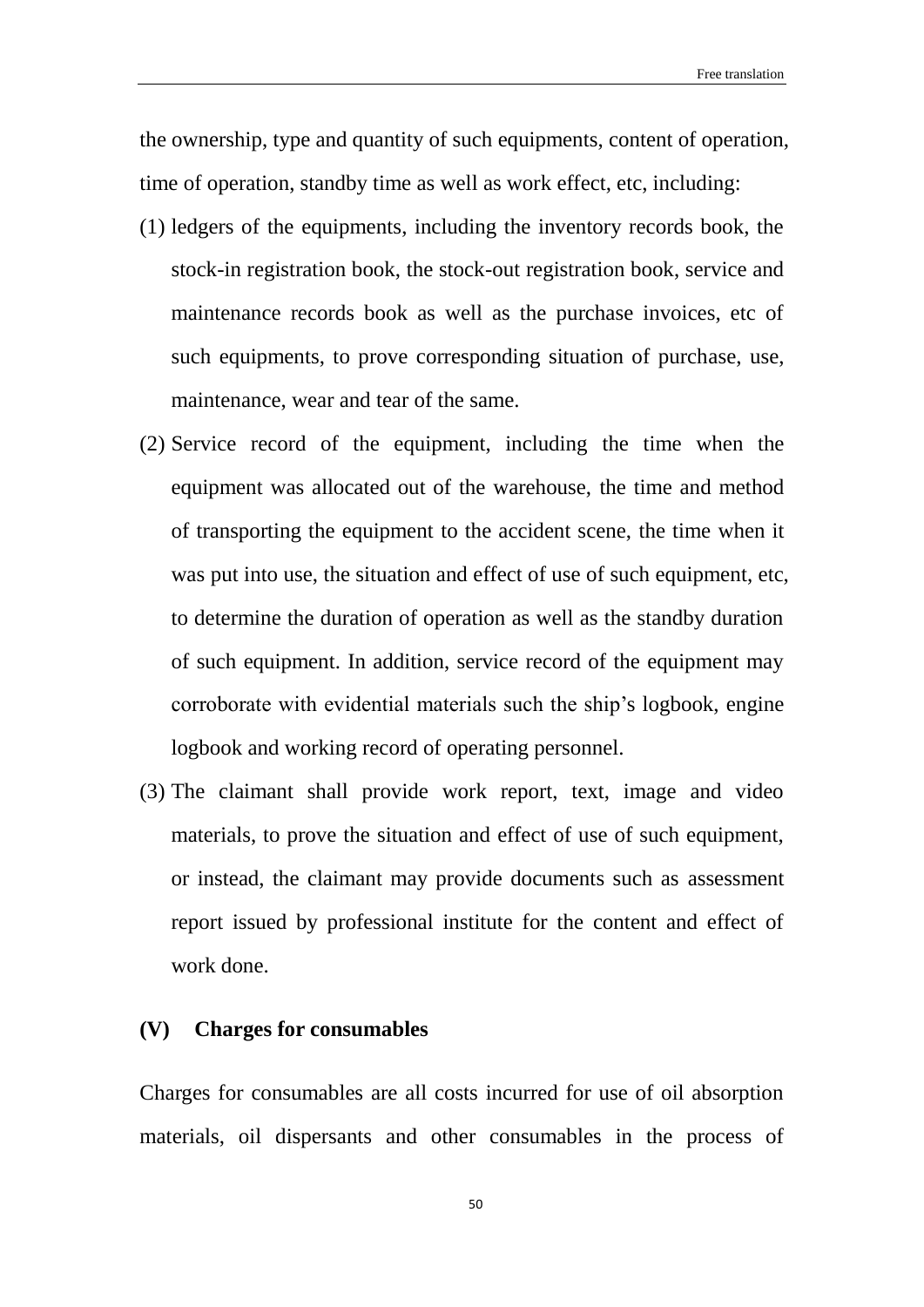emergency response, as well as necessary storing charge.

## **1. Charges for oil absorption materials**

- (1) Charges for oil absorption materials are costs incurred for use of various types of oil absorption materials, such as oil absorbent mats and oil absorbent booms, in the process of emergency response for the purpose of collecting oil spilled out to the surface of water, as well as necessary storing charge.
- (2) Calculation formula of oil absorption materials is:

$$
A = \sum_{i=1}^{n} (R_i \times Q_i \times C_i + F_i)
$$

Amongst which,

*A*——charges for oil absorption materials;

 $R_i$ ——unit price for purchase of the  $i^{\text{th}}$  type of oil absorption materials;

 $Q_i$ ——quantity of use of the  $i^{\text{th}}$  type of oil absorption materials;

 $C_i$  ——reasonability coefficient of charges for the  $i^{\text{th}}$  type of oil absorption materials;

 $F_i$ ——necessary storing charges for the  $i^{\text{th}}$  type of oil absorption materials.

(3) Unit price for purchase of oil absorption materials shall be checked and ratified in accordance with factors such as the purchase invoices provided by the claimant as well as the market price of the same type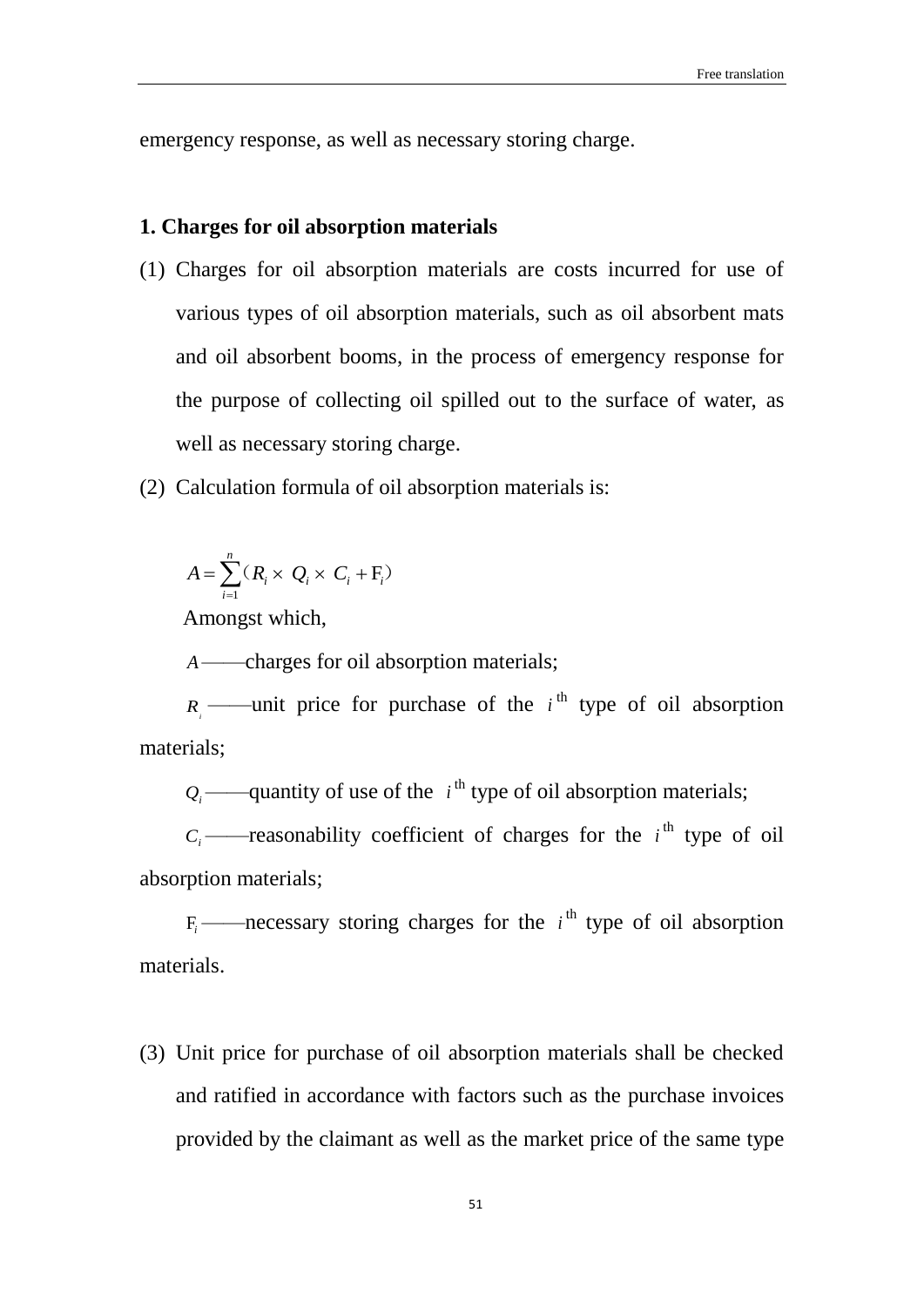of oil absorption materials at the time of accident.

- (4) Quantity of use of oil absorption materials shall be checked and ratified reasonably as per the evidential materials provided by the claimant.
- (5) Value range of reasonability coefficient of charges for oil absorption materials shall be checked and ratified comprehensively in accordance with applicability of oil absorption materials to the sea state and spilled oil, the reasonability of quantity of use, proportionality between the quantity of oil collected and the quantity of oil absorption materials as well as other relevant factors.

The Claims Settlement Center shall check and ratify strictly and prudently the reasonability coefficient of charges for oil absorption materials. If the value of such reasonability coefficient is not 1, the Claims Settlement Center shall give detailed description in the Claims Settlement Report for the reasons and basis of such adjustment.

## **2. Charges for spilled oil dispersants**

- (1) Charges for spilled oil dispersant are costs incurred in the process of emergency response for using various spilled oil dispersants such as oil disperse agents, oil gelling agents and chemical absorbents, etc to eliminate oil spilled out to the surface of water, and necessary storing charge.
- (2) Calculation formula of charges for spilled oil dispersants is: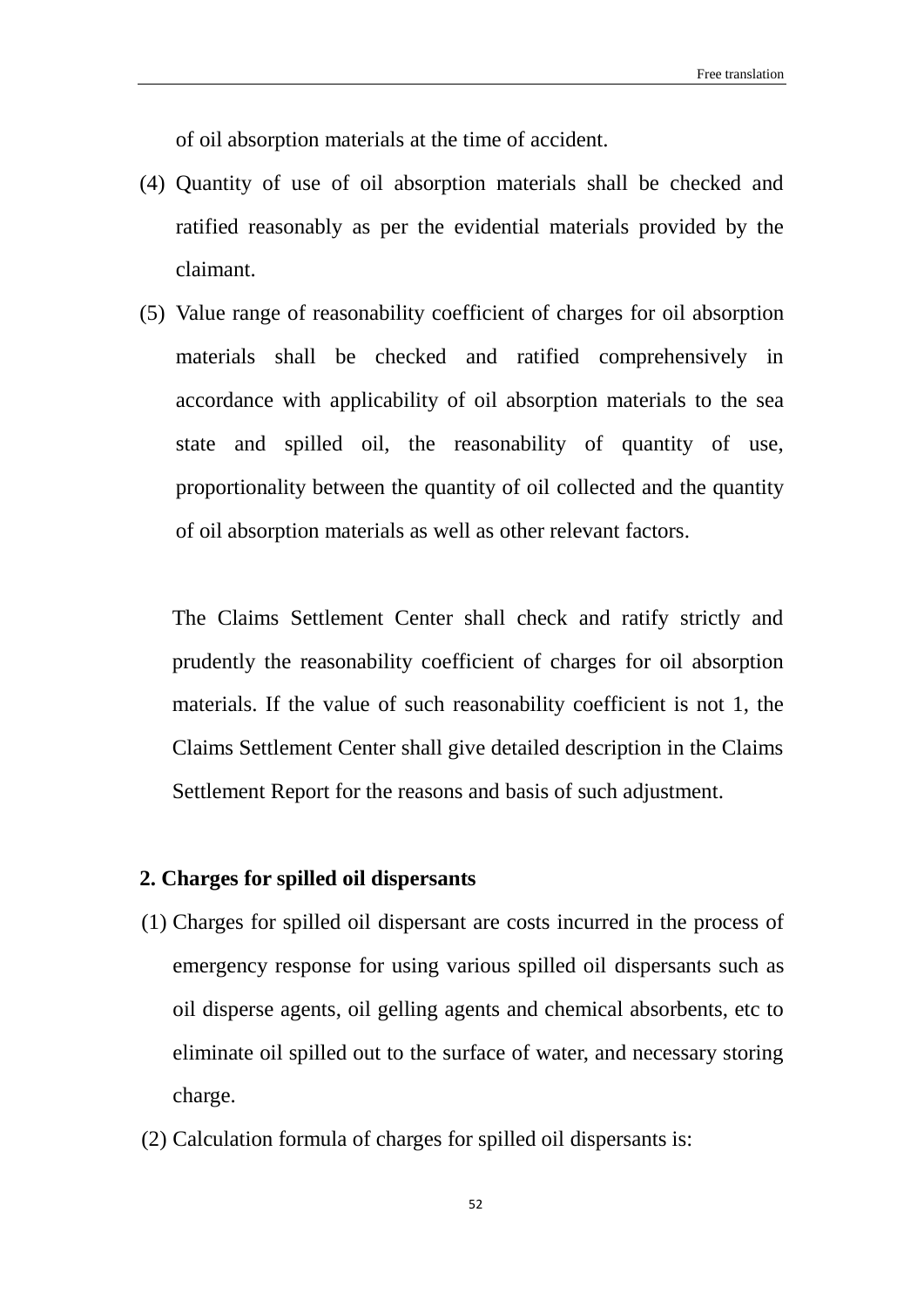$$
M = \sum_{i=1}^{n} (R_i \times Q_i \times C_i + F_i)
$$

Amongst which,

*M* ——charges for spilled oil treating agents;

 $R_i$  ——unit price for purchase of the  $i$ <sup>th</sup> type of spilled oil dispersants;

 $Q_i$  ——quantity of use of the  $i^{\text{th}}$  type of spilled oil dispersants

 $C_i$  ——reasonability coefficient of charges for the  $i^{\text{th}}$  type of spilled oil dispersants.

 $F_i$  ——necessary storing charges for the  $i$ <sup>th</sup> type of spilled oil dispersants.

- (3) Unit price for purchase of spilled oil dispersants shall be checked and ratified in accordance with factors such as the purchase invoices provided by the claimant as well as the market price of the same at the time of accident.
- (4) Value range of reasonability coefficient of charges for spilled oil dispersants shall be checked and ratified comprehensively in accordance with the applicability of spilled oil dispersants to the sea state and spilled oil, the timing of use of the same, the reasonability of quantity of use as well as other relevant factors.

The Claims Settlement Center shall check and ratify strictly and prudently the reasonability coefficient of charges for spilled oil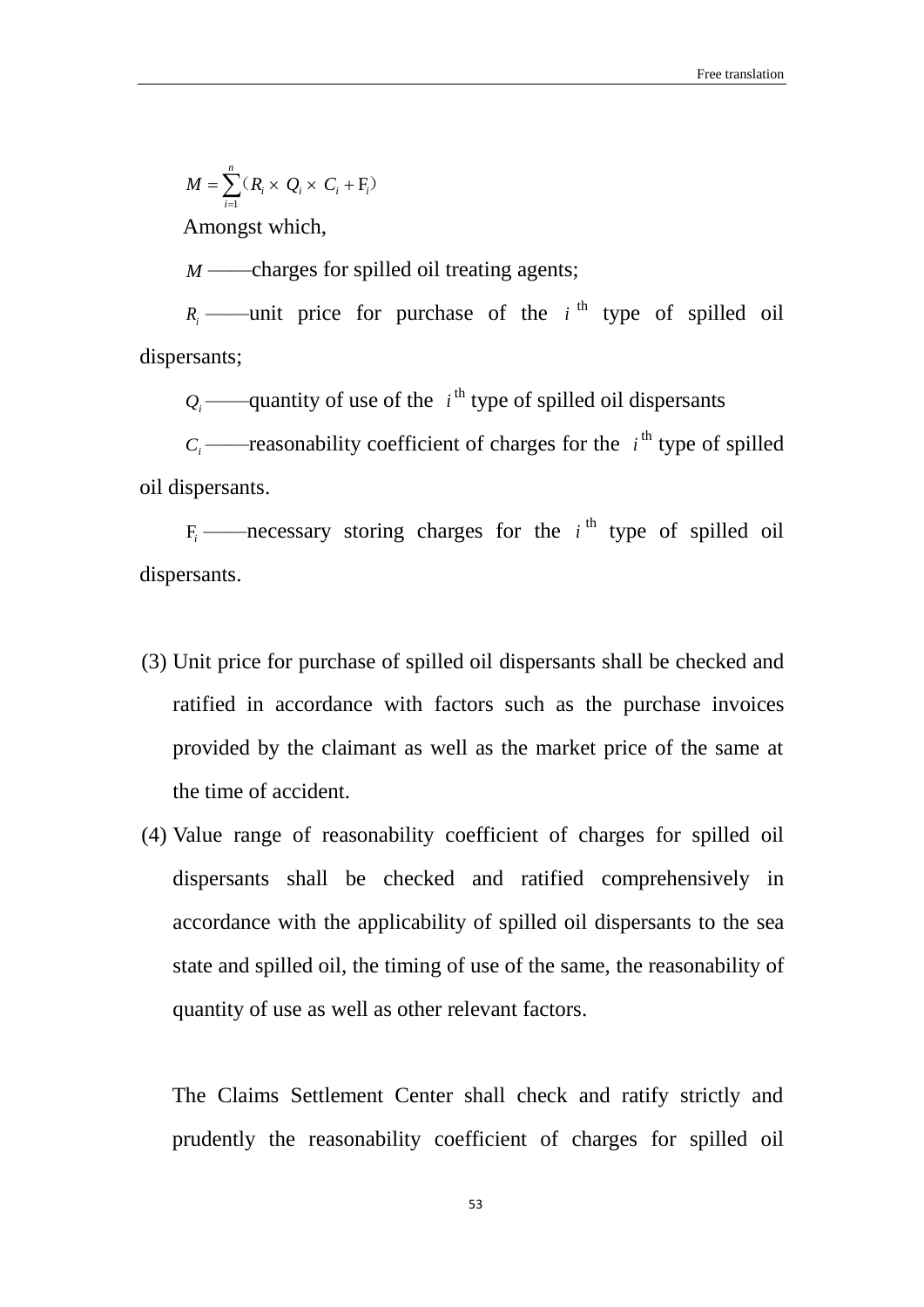treating agents. If the value of such reasonability coefficient is not 1, the Claims Settlement Center shall give detailed description in the Claims Settlement Report for the reasons and basis of such adjustment.

## **3. Charges for other consumables**

- (1) Charges for other consumables are costs incurred for use of other consumables in the process of emergency response, such as garbage bags, spades, hooks, colanders, ropes, straws, temporary storing containers as well as simple tools for cleaning shore walls due to the need of emergency response.
- (2) Charges for other consumables shall be checked and ratified as per factors such as the proof materials provided by the claimant and the market price at the time of accident.

## **4. Proof materials**

The claimant shall provide corresponding evidential materials to prove the name, type, time of use, place of use, condition of use, quantity of use, effect of use of such consumables as well as the situation of pollutants collection, etc, including:

(1) Various ledgers of consumables, including the inventory records book, the stock-in registration book, the stock-out registration book and the purchase invoices, etc of such consumables, to prove the situation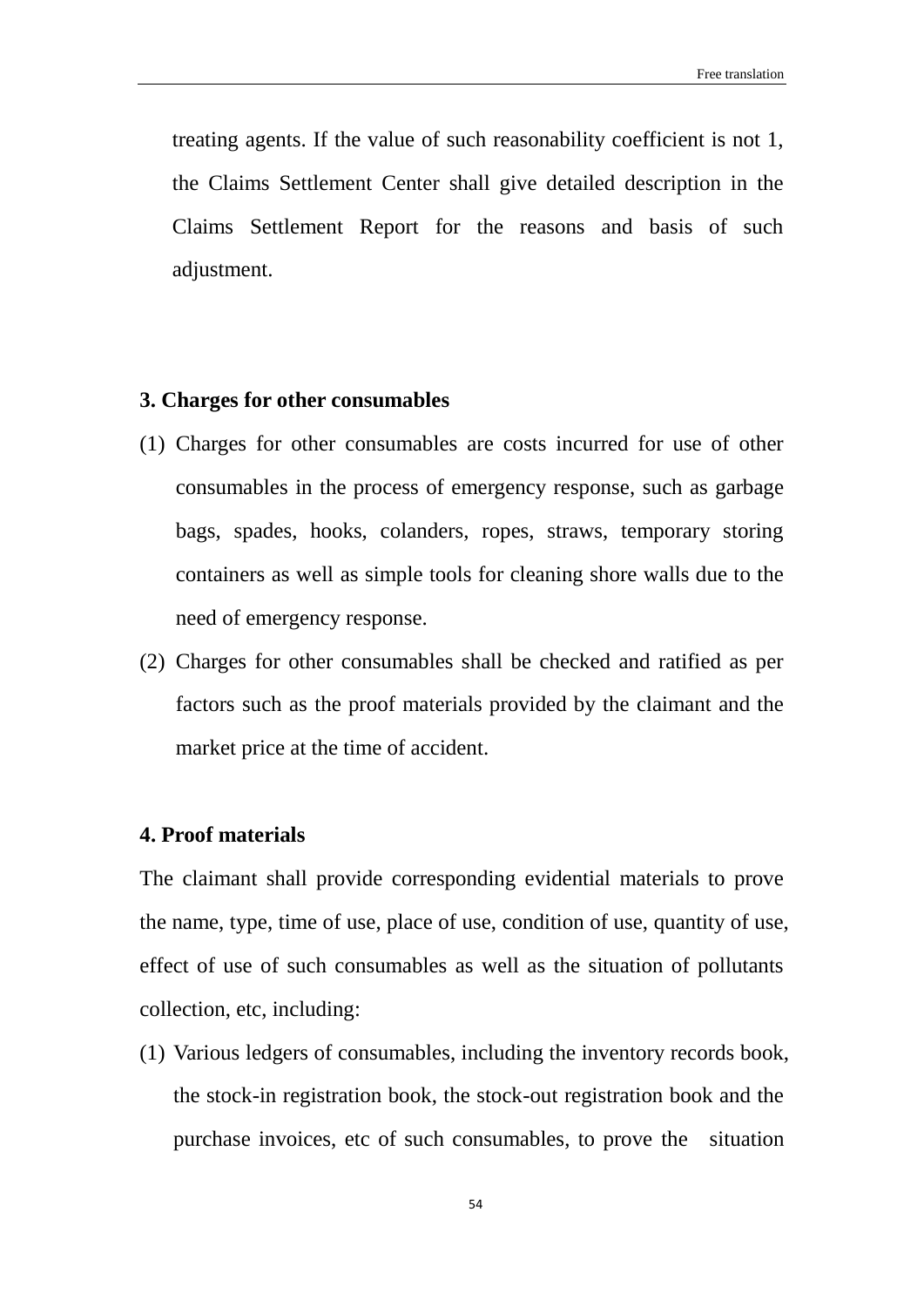of purchase and use of the same.

- (2) Records for the situation of use of the consumables, including the time when the consumable was allocated out of the warehouse, the time and method of transporting the consumable to the accident scene, the time when it was put into use, the quantity of consumables used, the quantity of oil collected as well as the work effect, etc. As to the quantity of oil collected by oil absorption materials, the claimant shall also provide collection certification issued by the unit engaged in disposal of pollutants. In addition, situation of use of the consumables shall corroborate with content of ship's logbook, engine logbook and working record of operating personnel.
- (3) The claimant shall provide work report, text, image and video materials, to prove the situation and effect of use of such consumables, or instead, the claimant may provide documents such as assessment report issued by professional institute for the content and effect of work done.

#### **(VI) Charges for disposal of wastes**

Charges for disposal of wastes are costs incurred for disposal of solid wastes containing oil, oily water and scrapped ship equipments in the process of emergency response. Charges for means of transport due to transporting wastes shall be calculated with reference to the aforesaid charges for use of ships and charges for use of vehicles.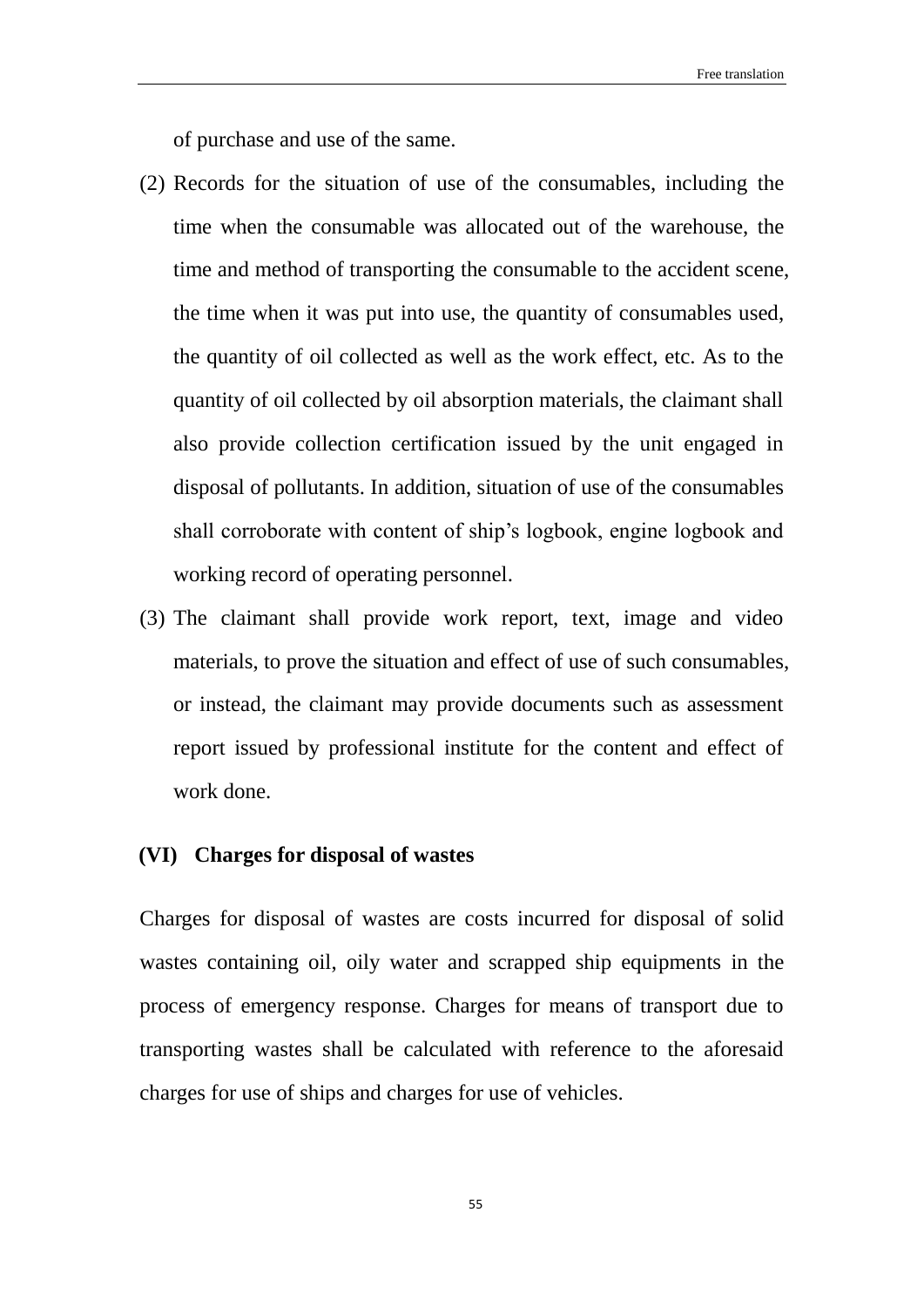- 1. The type, quantity, time, place and effect of disposal of wastes shall be verified and determined reasonably in accordance with evidential materials provided by the claimant.
- 2. Charges for disposal of wastes shall be checked and ratified in accordance with evidential materials such as the invoices and certification for collection and disposal issued by the unit having specialized capability for disposal.
- 3. Additional income obtained by the claimant based on the reclaimed oil shall be used to offset costs actually incurred for emergency response. Unit price of such reclaimed oil shall be checked and ratified with reference to the market price at the time of accident, and the quantity of reclaimed oil shall be determined based on examination and verification on evidential materials provided by the claimant.

# **4. Proof materials**

The claimant shall provide corresponding evidential materials to prove information such as the type, quantity, method of disposal, time of disposal, place of disposal, effect of disposal of solid waste containing oil, oily water and scrapped ship equipments, as well as the situation of reclaimed pollutants and the overview of unit for disposal of waste, including:

(1) Logs for disposal of wastes, including disposal records for the type and quantity of wastes, the method, time, place of disposal, the participants, situation of equipments used and the recycling situation, to prove the situation of disposal of wastes.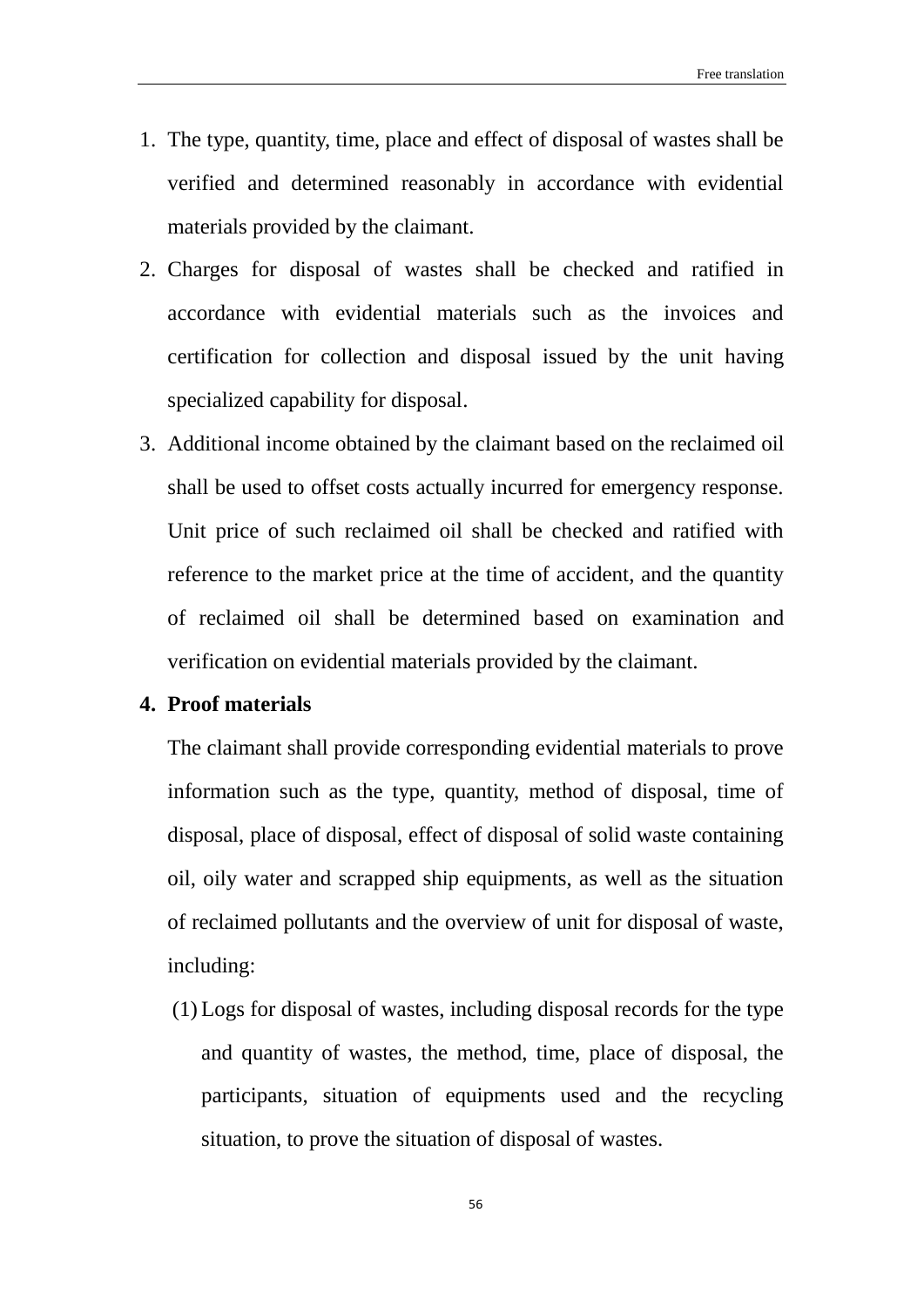- (2)Relevant documental materials proving that the unit disposing of wastes has the corresponding specialized capability for disposal.
- (3) The claimant shall work report, text, image and video materials, to prove the effect of disposal of wastes, or instead, the claimant may provide materials such as assessment report issued by professional institute for the content and effect of work done
- 5. Examination and verification on rationality

The Claims Settlement Center will examine and verify the rationality of the charges for disposal of wastes based on the quantity of wastes recycled, the actual quantity of wastes disposed of and the effect of disposal as well as other relevant factors.

## **(VII) Charges for personnel**

Charges for personnel are costs incurred for personnel participating in emergency response action in the process of emergency response. Charges for personnel who are manned onboard for the daily work of the ship shall not be counted as charges for personnel.

- 1. Calculation of charges
- (1) Calculation formula of charges for personnel is:

$$
H = \sum_{i=1}^{n} (R_i \times T_i)
$$
  
Appendix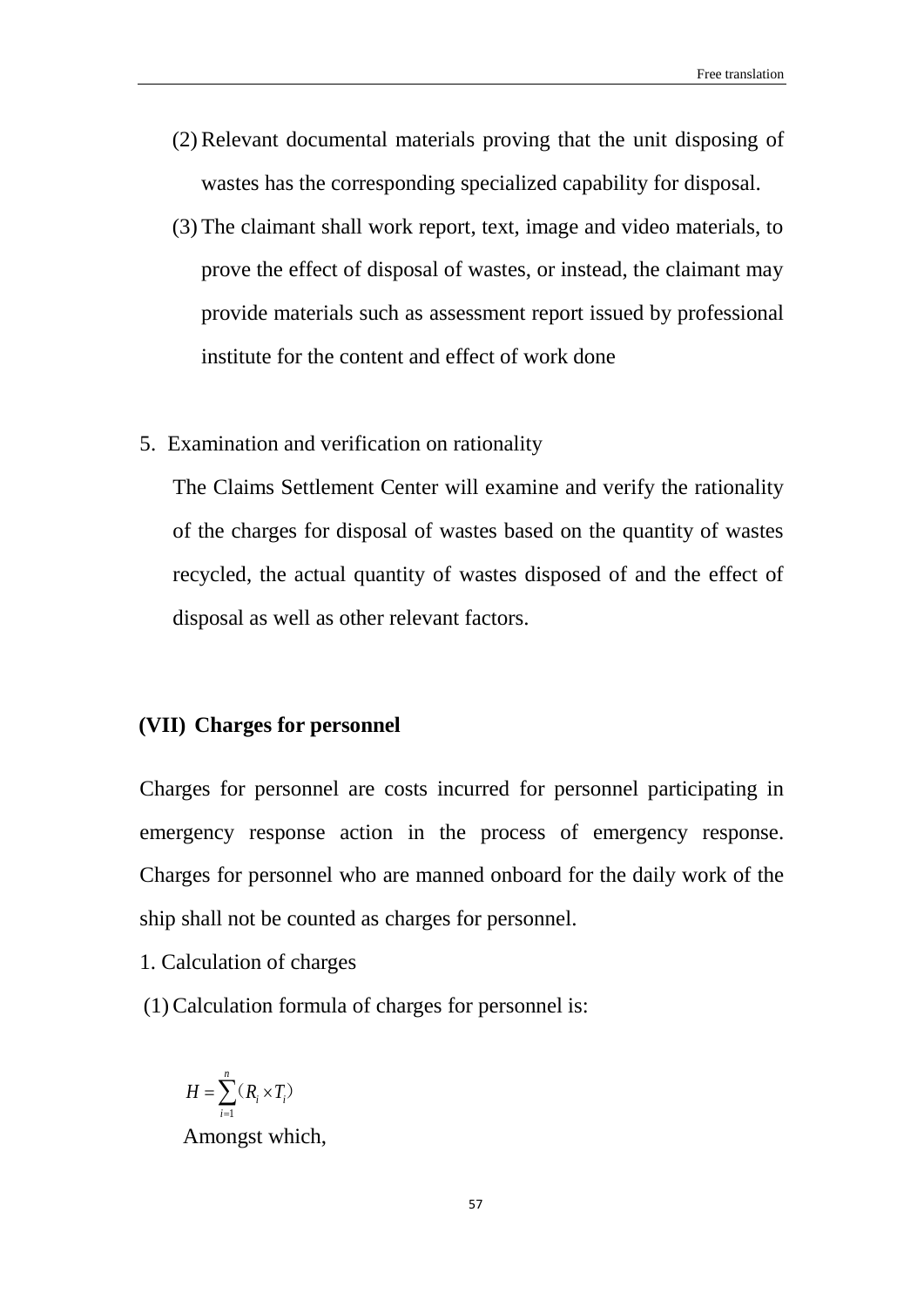*H* ——charges for personnel;

 $R_i$ ——rate of charges for operation by the  $i^{\text{th}}$  person;

 $T_i$ ——chargeable duration of the  $i^{\text{th}}$  person;

(2) Chargeable duration of charges for personnel shall be from the moment when the emergency response personnel receive corresponding order till the moment such emergency response personnel return to the base after the end of mission. Where there is another separate mission under which it is unnecessary for the personnel to return to the base, till the end of the original mission. Chargeable duration of charges for personnel shall be shall be counted by hours, less than an hour will be counted as one hour. Chargeable

duration of charges for personnel shall not exceed 14 hours a day.

(3) Rate of charges for operation by personnel shall be checked and ratified respectively in accordance with the posts on which they serve.

Based on different posts, emergency response personnel may generally be divided as senior commanders, on-site commanders, emergency response operators, ordinary operators, logistic support personnel and consulting professors, etc.

Senior commander are personnel who have macro-control ability for emergency response to vessel-caused pollution accidents, conduct comprehensive risk appraisal in accordance with the situation of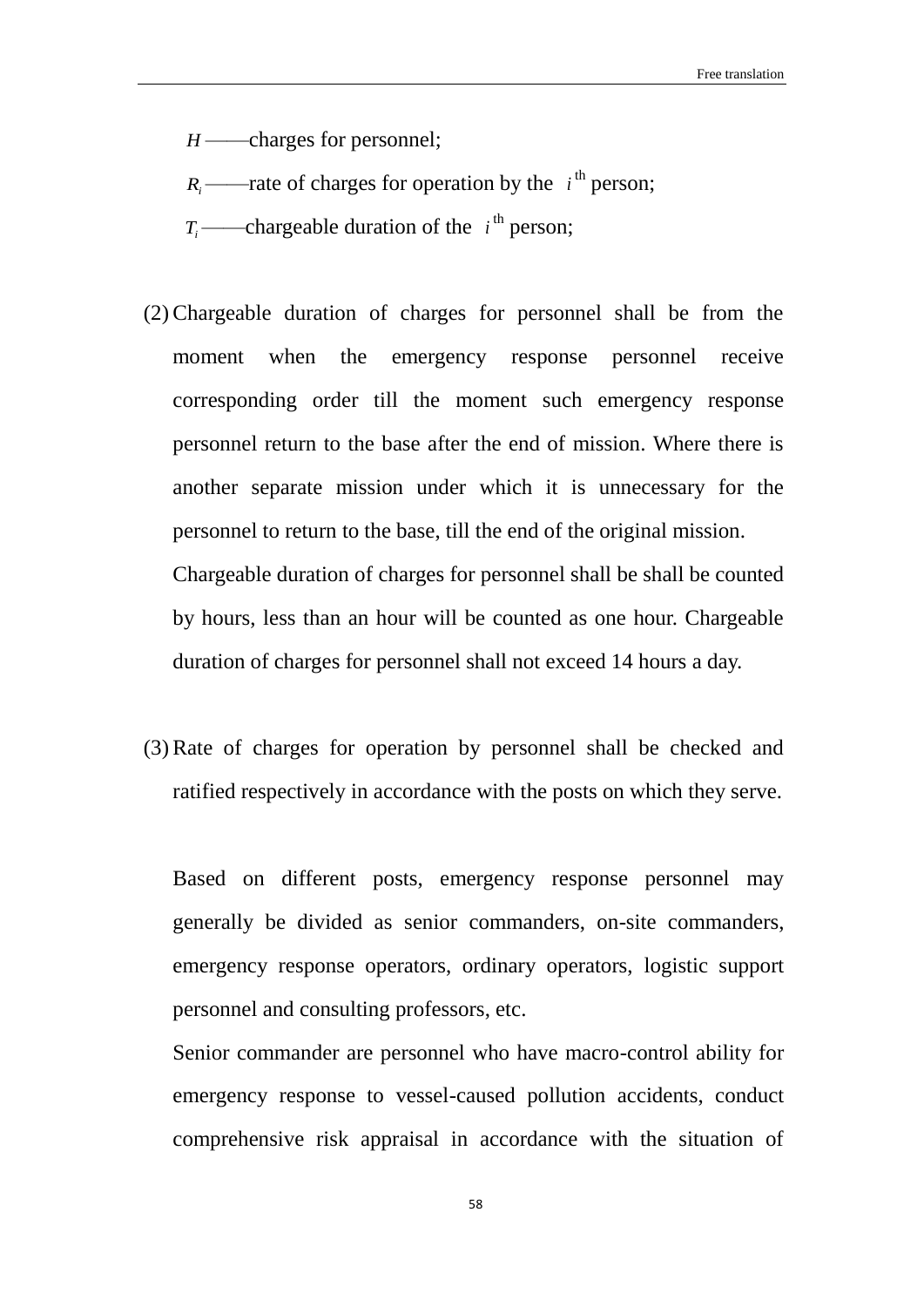accident, make emergency response decisions timely, and organize effective implementation of decisions timely.

On-site commanders are personnel who formulate specific emergency response plan pursuant to decisions of the commanding organization and in combination with the on-site situation, and organize emergency response personnel to implement emergency operation.

Emergency operators are personnel who possess basic knowledge and skills for emergency response and use specialized emergency response equipments and devices to carry out emergency response operations at the scene.

Ordinary operators are personnel who use simple tools to participate in on-site emergency response operation without undergoing professional trainings.

Logistic support personnel are staffs engaged in purchase of materials and supplies, information communication and arrangement of accommodations.

Consulting professors are personnel who have been recognized by relevant institutes of the Sate to provide consulting suggestions helping in commanding and decisions making for emergency response to vessel-caused pollution accidents, mainly including professor specialized in aspects of maritime, traffic, environment protection, water affairs, rescue and salvage, fire fighting, shipping, petrochemical, meteorology, marine, fishery, medical and health, legal affairs, information assurance, and work safety, etc.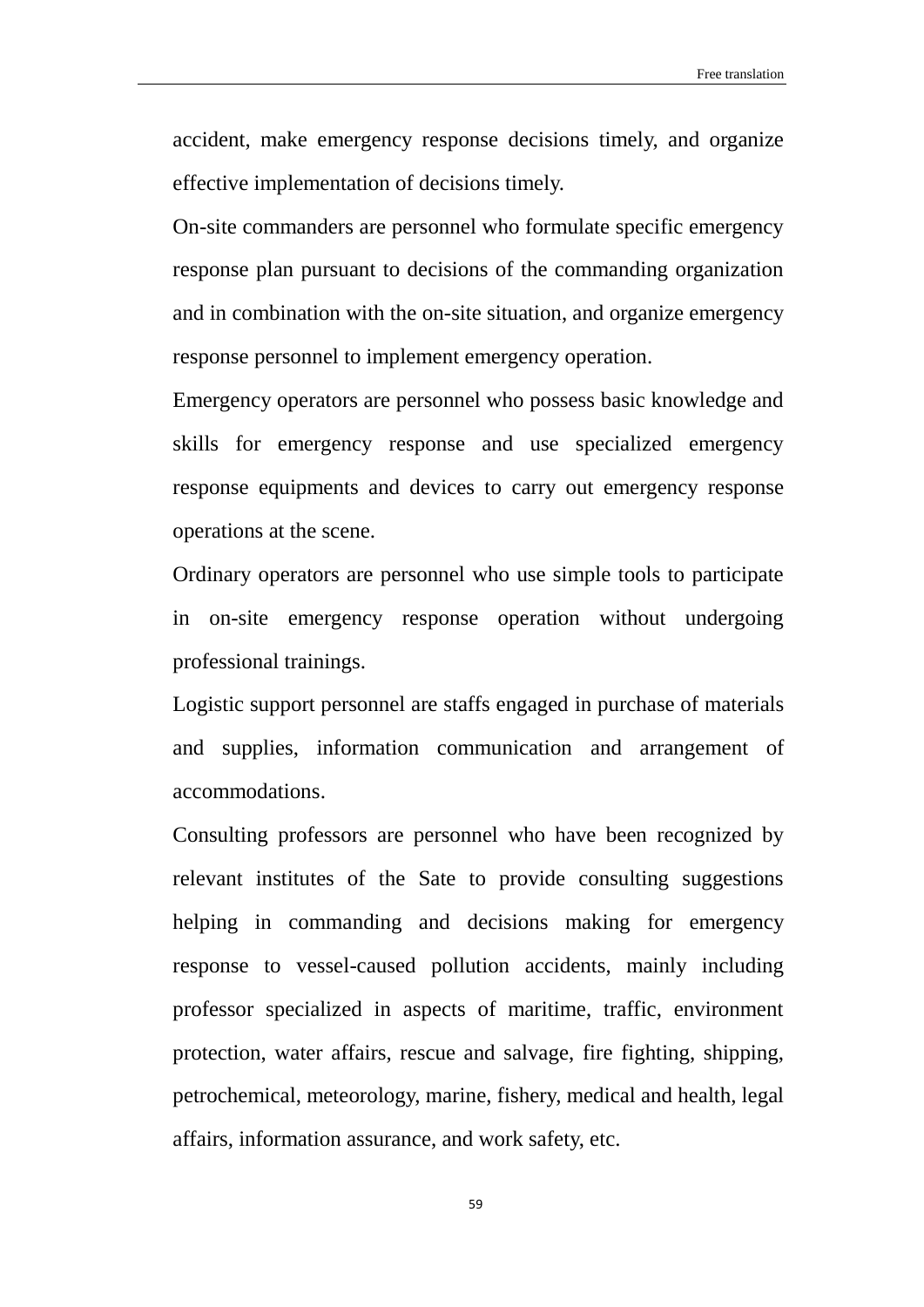Rate of charges for operation by emergency response personnel shall be checked and ratified in accordance with the following table based on the posts on which they serve.

| No.          | <b>Posts</b>                | Rate for operation | <b>Remarks</b>                  |
|--------------|-----------------------------|--------------------|---------------------------------|
|              |                             | (yuan per hour)    |                                 |
| 1            | Senior commander            | 300                | Based on difference in          |
| $\mathbf{2}$ | On-site commander           | 220                | various provinces for<br>per    |
| 3            | Emergency response operator | 120                | disposable<br>capita<br>income, |
| 4            | Ordinary operator           | 100                | when conducting assessment,     |
| 5            | Logistic support personnel  | 100                | the Settlement Center may add   |
| 6            | Consulting professor        | 600                | to or minus from these figures  |
|              |                             |                    | by 10%                          |

**Table Rates of charges for operation by emergency response personnel**

- (4) Posts, quantity and duration of operation of emergency response personnel shall be determined in accordance with proof materials provided by the claimant and the verification result of the same by the Claims Settlement Center.
- 2. Proof materials

The claimant shall provide corresponding evidential materials to prove the name of the worker as well as the content, time and effect of work, including: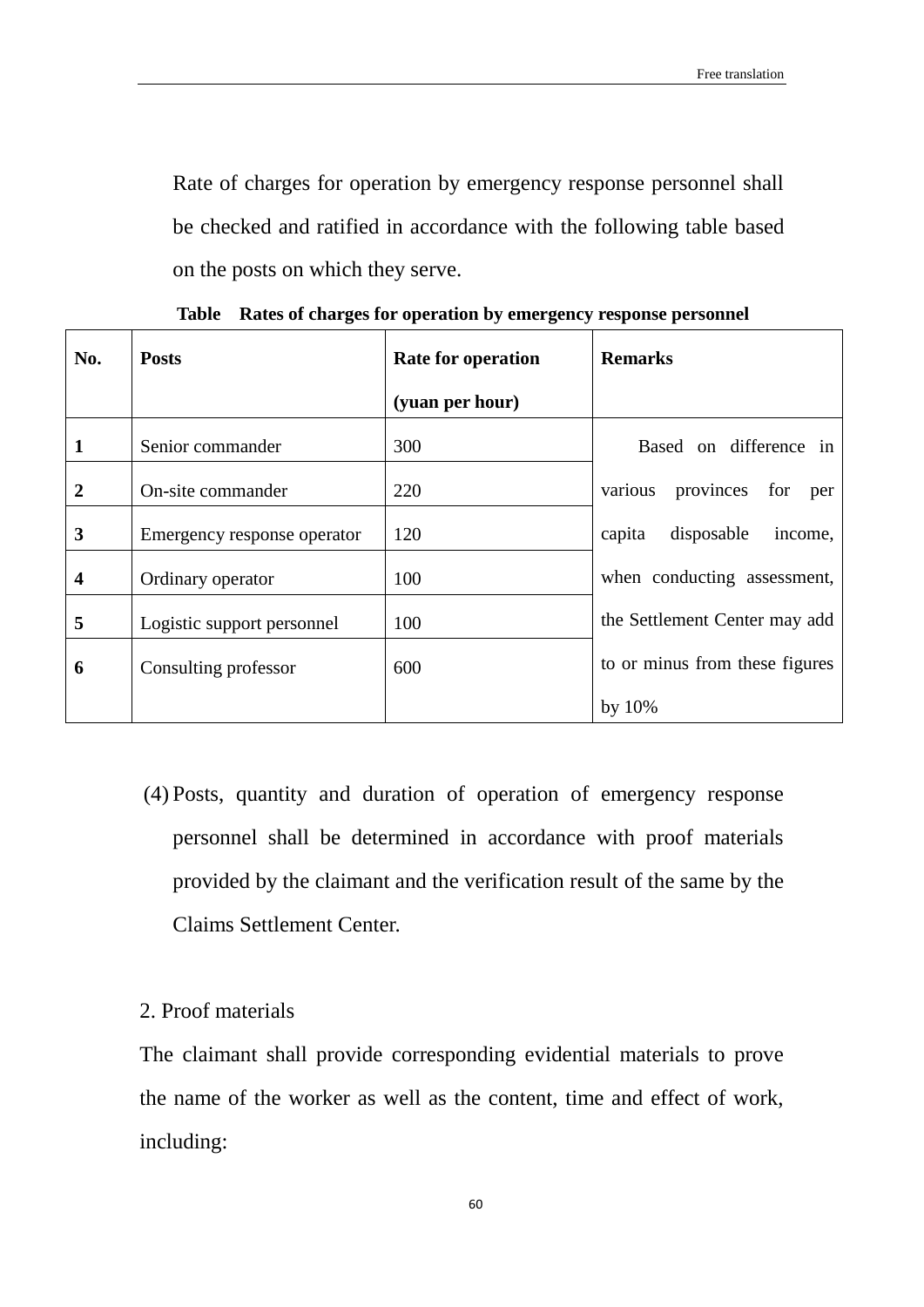(1)List of names of workers as well as their certificates

The claimant shall provide the list of names of workers as well as the emergency response operators, on-site commanders and senior commanders' certificates or training certifications, etc that meet relevant regulations and technical standards of the State.

(2)Attendance sheets of workers and records for situation of work

The claimant shall provide attendance statistics sheet of workers and records for situation of work done, to prove the content of work, duration of operation done by various participating workers. Such attendance statistics sheet and records of work situation shall specify contents in detail on the time when various emergency response personnel arrived at the scene of the accident, the time when they started and finished works such as collecting residual oil on the surface of sea and beaches, cleaning oil pollution and transporting oil pollution wastes, the situation of equipments used by various emergency response personnel, the time when the emergency response work ended, as well as the effect of operation, etc.

(3)Documents proving the effect of work

The claimant shall work report, text, image and video materials, to prove the content, time and effect of work done workers.

# **(VIII)Charges for surveillance and monitoring**

Charges for surveillance and monitoring are costs incurred in the process of emergency response for carrying out various surveillances and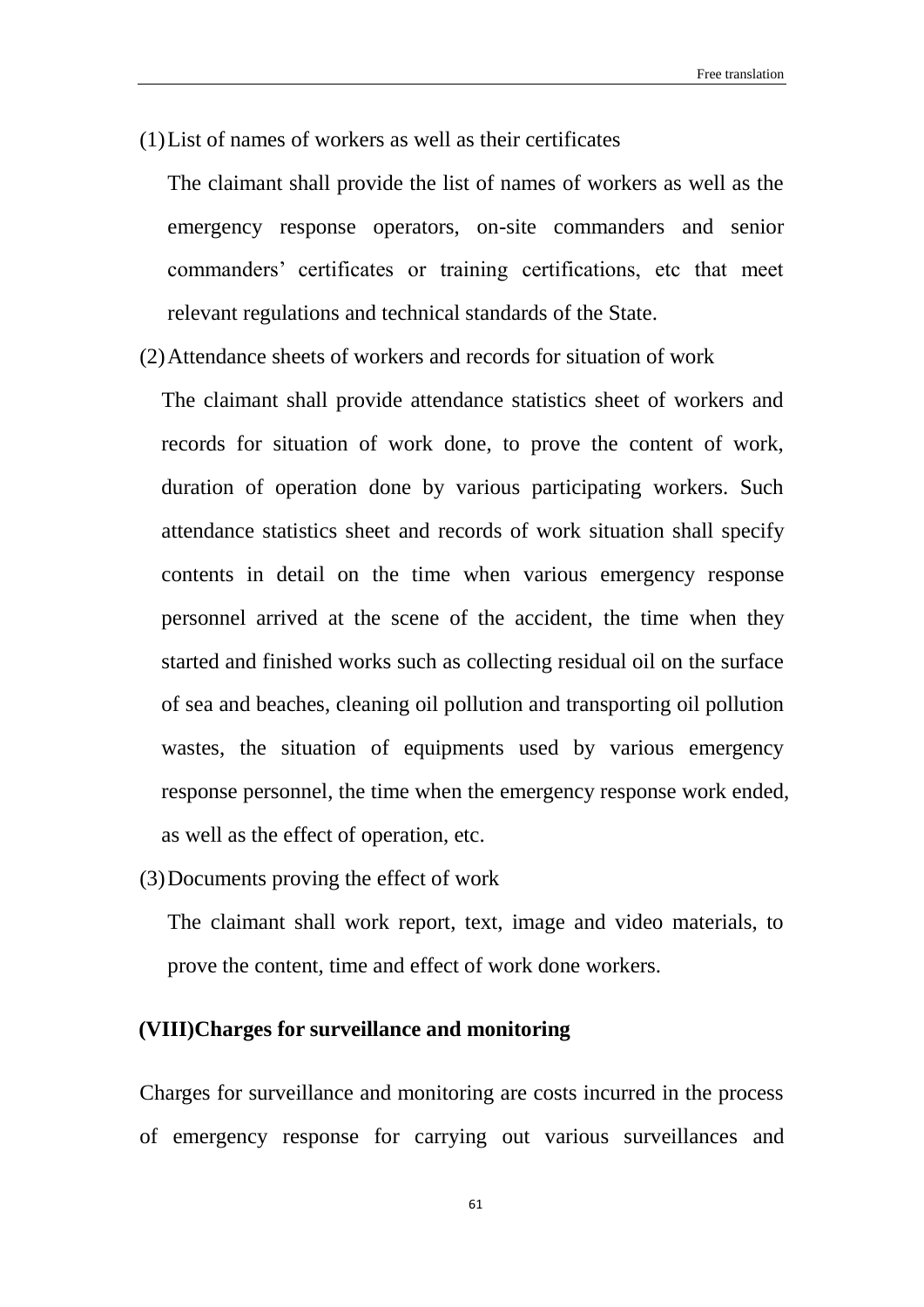monitoring activities.

- 1. The claimant shall provide corresponding proof materials, to prove the time, way, result and breakdown of costs of surveillance and monitoring, and the Claims Settlement Center shall verify and determine the same in accordance with evidential materials provided for the claimant.
- 2. In the event of surveillance for oil spill, the claimant shall provide the time, area of scope and frequency of surveillance, breakdown of personnel and equipments mobilized, working records, breakdown of costs as well as invoices, etc.

Where a ship was mobilized for surveillance, he name of the ship, the logbook of the ship, the way for surveillance and the surveillance result etc shall be provided. Where a plane was mobilized for surveillance, the claimant shall provide the type of the plane, the flight time, the flying range and the surveillance result, etc; charges for such ship and plane shall be checked and ratified in accordance with the aforesaid "(I) Charges for use of ships" and "(II) Charges for use of planes" in this Section, the same shall not be counted repeatedly.

Where remote sensing satellite was mobilized for surveillance, materials such as the unit supplying satellite images, the type, specification, quantity and time section of satellite images, the personnel analyzing satellite images, equipment used, work time, analysis report, the breakdown of cost as well as invoices, etc shall be provided.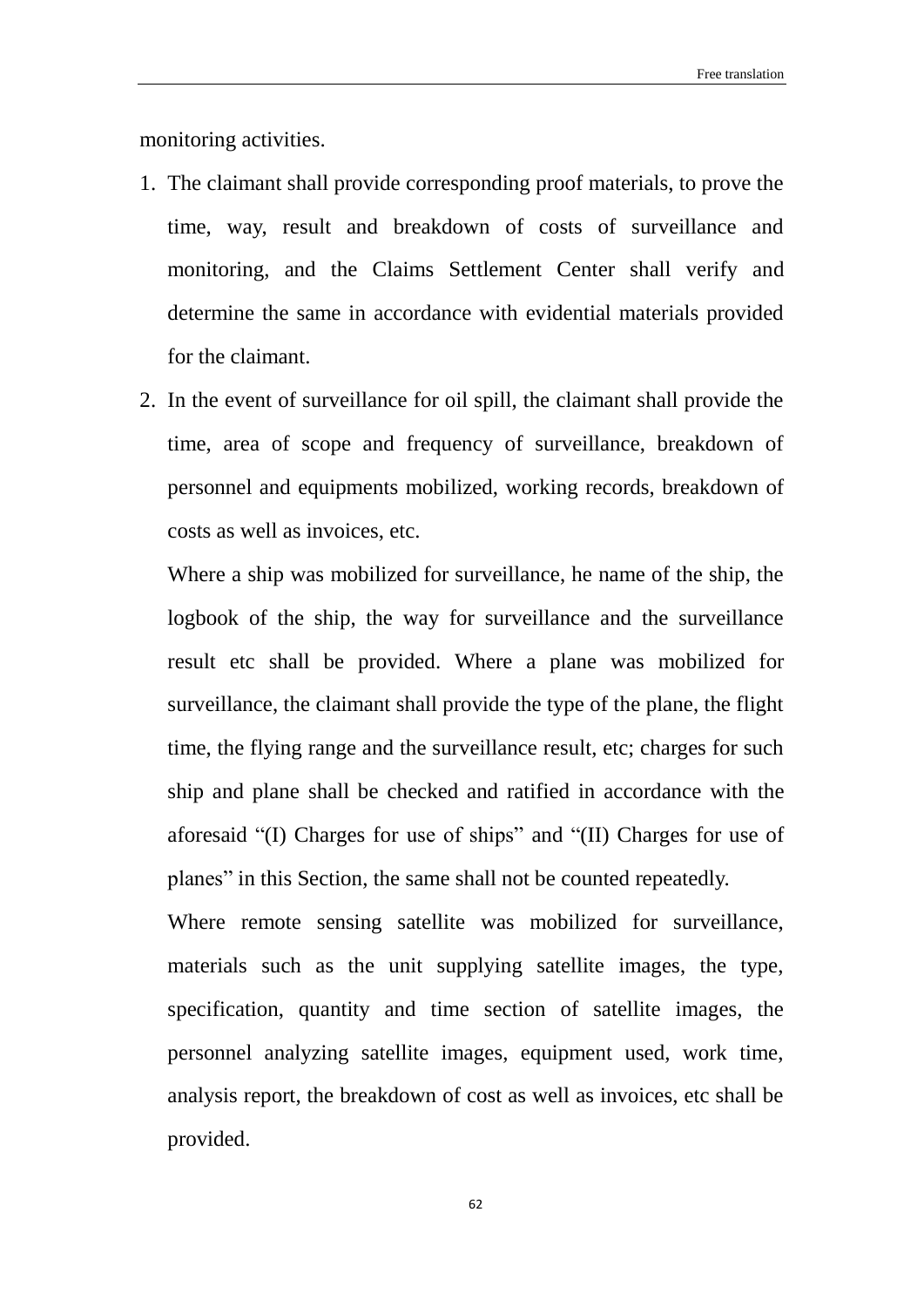Where oil spill mathematical model was used to forecast the drifting trajectory of oil spilled, materials such the quantity of simulating, the report of forecasting result as well as the breakdown of costs and invoices, etc shall be provided.

3. In the event of monitoring for oil spill through sampling and laboratory test on spilled oil as well as monitoring for quality of water, the claimant shall provide materials such as the type and time of monitoring, the point for monitoring, the method and frequency of monitoring, number of samples for various monitoring, monitoring report as well as breakdown of costs and invoices, etc.

# **(IX) Charges for protection of wildlife**

Charges for protection of animals and plants are costs incurred for preventive measures adopted to prevent oil pollution from impairing wildlife, or incurred for action of cleaning and salvaging wildlife that have been polluted.

- 1. The measures adopted by the claimant shall be those adopted under the organizing of or recognized by relevant governmental competent departments.
- 2. Qualification and previous achievements provided by the claimant shall be able to prove that the claimant has the qualification and ability to engage in such work.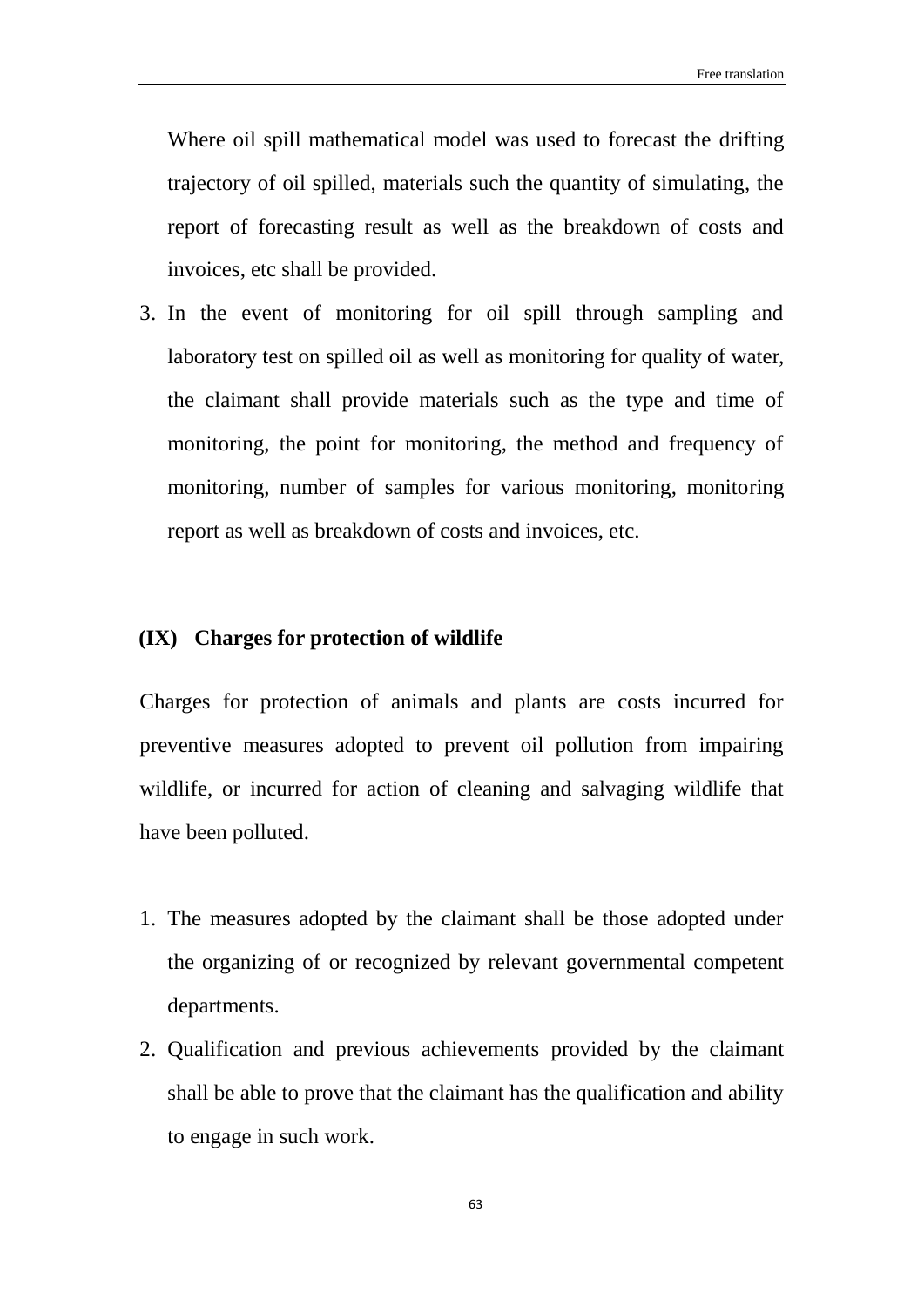- 3. Where the claimant uses oil booms or other professional equipments to prevent spilled oil from drifting to habitats of wildlife, such claimant shall provide proof materials proving that relevant actions had been actually taken. Check and ratification of specific charges shall be done with reference to (IV) "Charges for use of professional equipments" of this Section.
- 4. As to costs incurred to the claimant for cleaning polluted wildlife, the claimant shall provide relevant proof materials, including list of cleaning equipments used and the breakdown of costs of cleaning, etc.
- 5. As to Costs incurred to the claimant for capturing animals having oil pollution risk and evacuating them from the original environment for the purpose of mitigating pollution to wildlife from oil spill, such costs shall be checked and ratified in accordance with the amount actually incurred, and the claimant shall provide relevant proof materials.
- 6. In order to assess the effect of emergency response action of protecting wildlife, the claimant shall record the whole process of the emergency response action, including manpower and non-manpower resources deployed, process of decision-making in various stage of emergency response action, and shall provide written materials for the aforesaid record, or instead, the claimant may provide materials such as assessment report issued by professional institute for the content and effect of work done by the claimant .
- 7. The Claims Settlement Center will examine and verify the rationality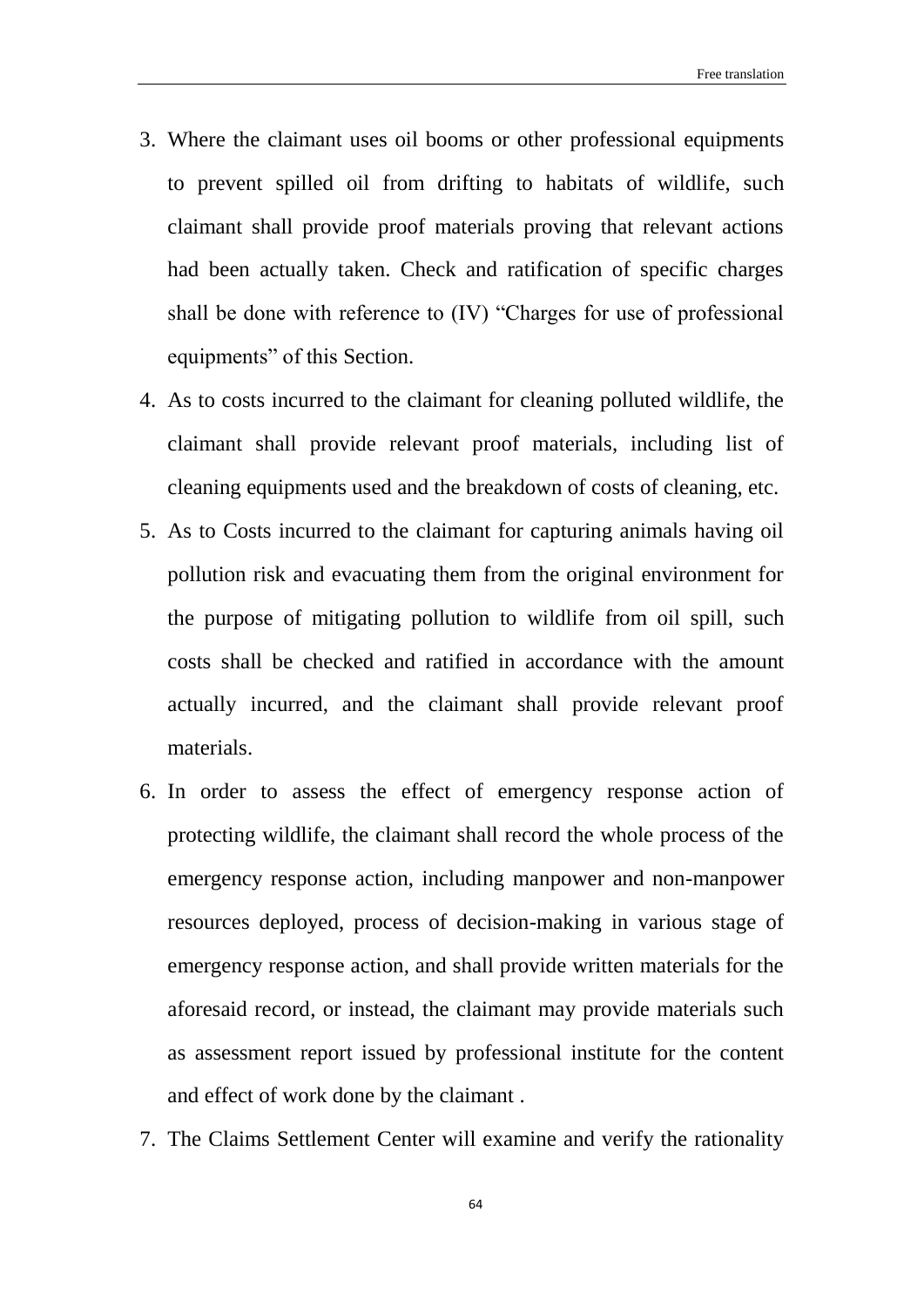of charges for protection of wildlife based on the content of work and actual effect of protection of wildlife as well as other relevant factors.

### **(X) Charges for logistic support**

Charges for logistic support are costs incurred affairs of catering, accommodations, communications, traffic, safety protection, and medical care, etc in the process of emergency response.

Charges for logistic support shall be checked and ratified by the Claims Settlement Center based on the principle of reasonable in accordance with evidential materials provided by the claimant, such as the breakdown of costs and invoices, and with reference to the local price level.

### **(XI) Charges for other directly related items**

Charges for other directly related items are other directly related costs which cannot be covered in the above Item  $(I)$  to Item  $(X)$  but incurred for preventing or mitigating vessel-caused oil pollution damages due to implementation of orders from vessel-caused pollution accident emergency commanding organization.

Charges for other directly related items shall be checked and ratified by the Claims Settlement Center based on the principle of logical and reasonable in accordance with evidential materials provided by the claimant, such as the breakdown of costs and invoices,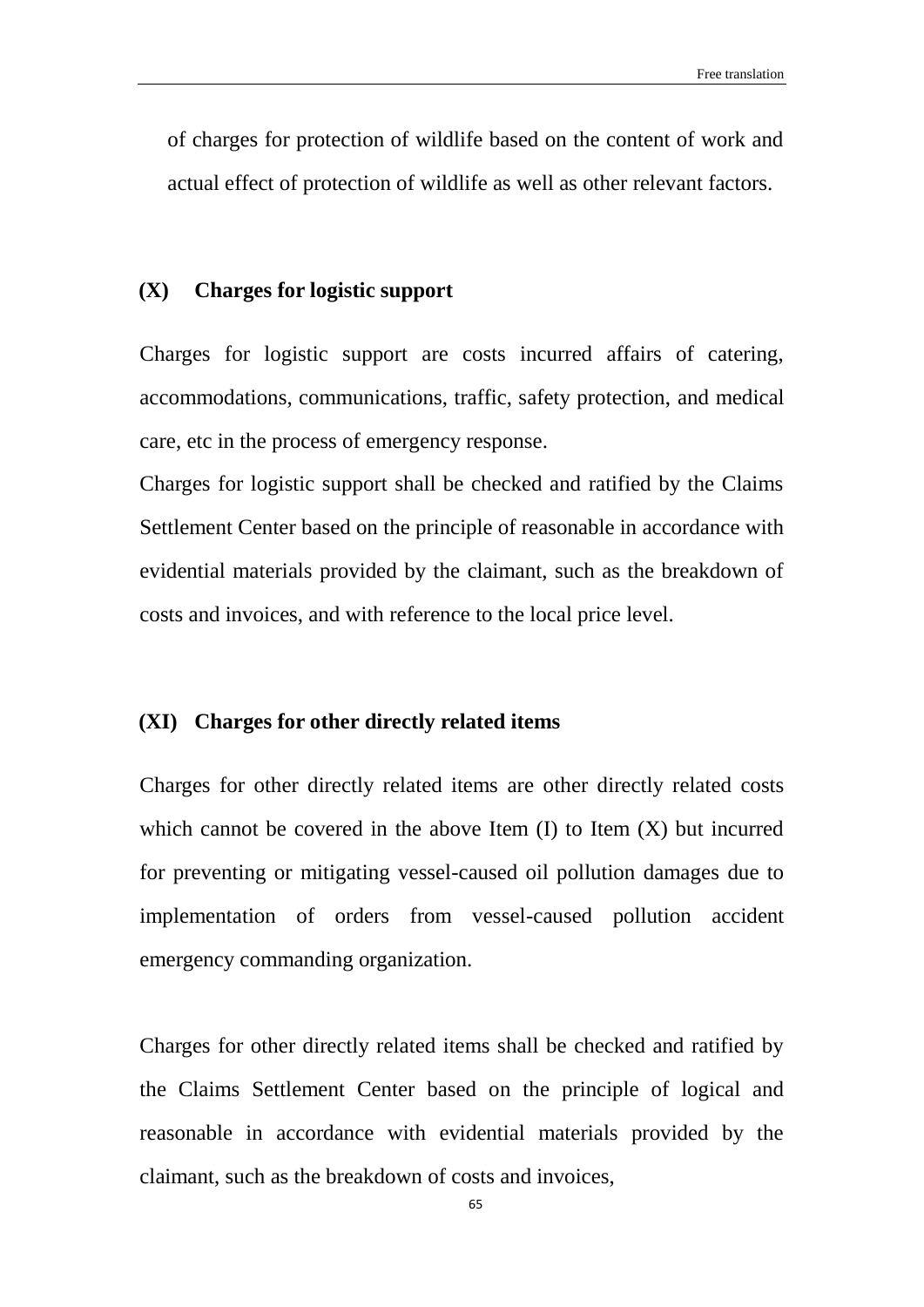# **Chapter III Sub-provisions for Claim Settlement of Costs for Controlling or Eliminating Pollution**

# I. Scope of application

These sub-provisions are applicable to claims settlement of costs for controlling or eliminating pollution.

Costs for controlling or eliminating pollution are costs incurred for reasonable measures of preventing, controlling or eliminating pollution adopted by units and individuals, beyond the order of emergency commanding organization, for the purpose of preventing or reducing damages.

II. Main content for examination and verification as well as check and ratification on costs

Main content for examination and verification as well as check and ratification on costs for controlling or eliminating pollution shall be conducted with reference to provisions in Section III "Checking and ratifying of costs for emergency response" of Chapter II "Sub-provisions for Claim Settlement of Costs for Emergency Response".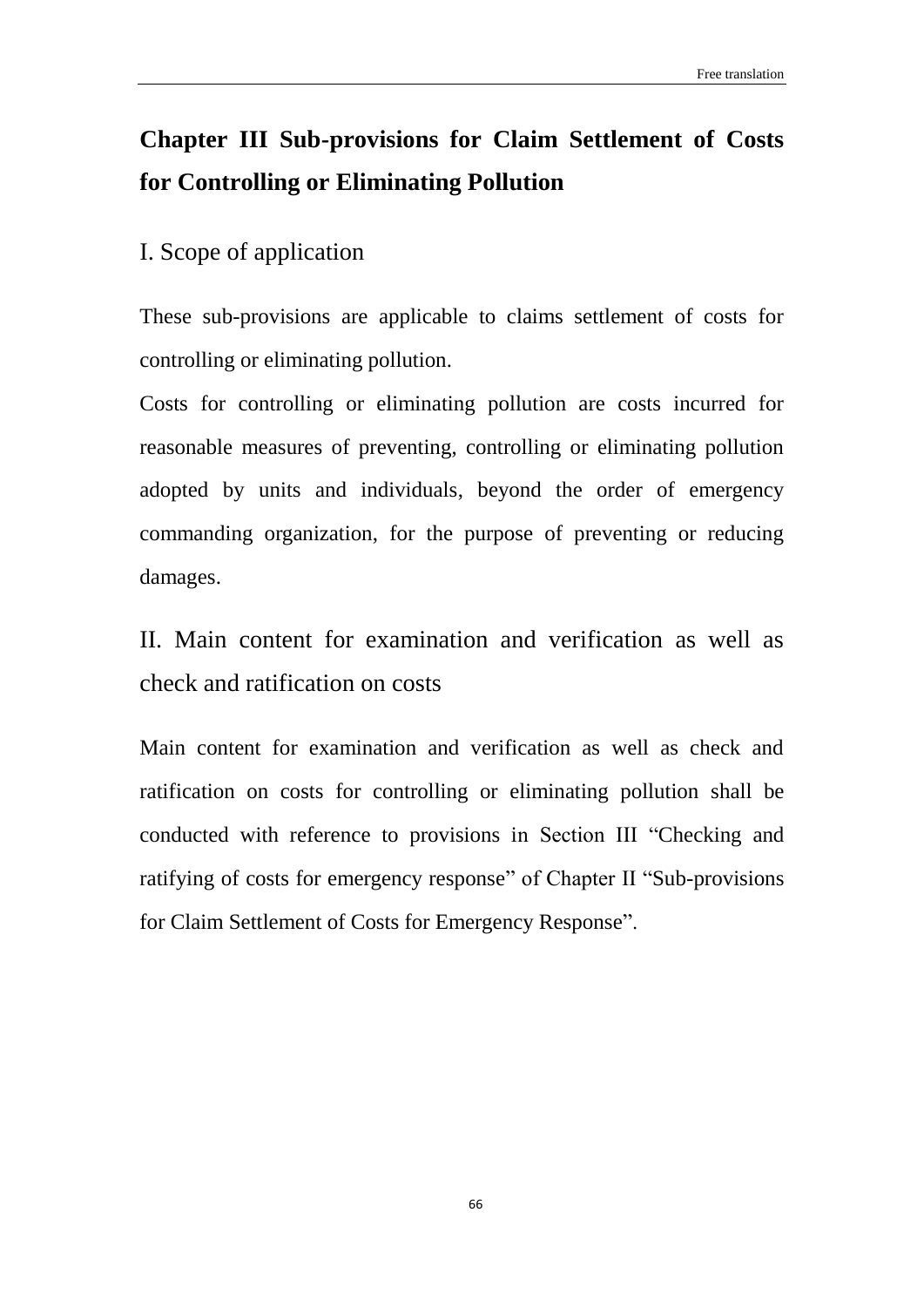# **Chapter IV Sub-provisions for Claim Settlement of Direct Economic Losses to Fishery and Tourism etc Sectors**

# I. Scope of application

These sub-provisions are applicable to claims settlement of direct economic losses to fishery and tourism etc sectors.

Direct economic loss to fishery and tourism etc sectors refer to actual loss in respect of value to property having direct causation relation with the vessel-caused oil pollution accident, sustained by units and individuals.

Direct economic losses to fishery and tourism etc sectors that the Fund compensates or recompenses mainly include: losses of properties such as facilities and equipments for living and production, reduction of actual value of properties such as aquatic products as well as direct economic losses to other sectors.

# II. **Settlement of claims for damages to properties such as facilities and equipments for living and production**

Damages to properties such as facilities and equipments for living and production are costs of cleaning, repairing or replacing properties of units and individuals engaged in fishery and tourism etc sectors, such as facilities and equipments for living and production, polluted by oils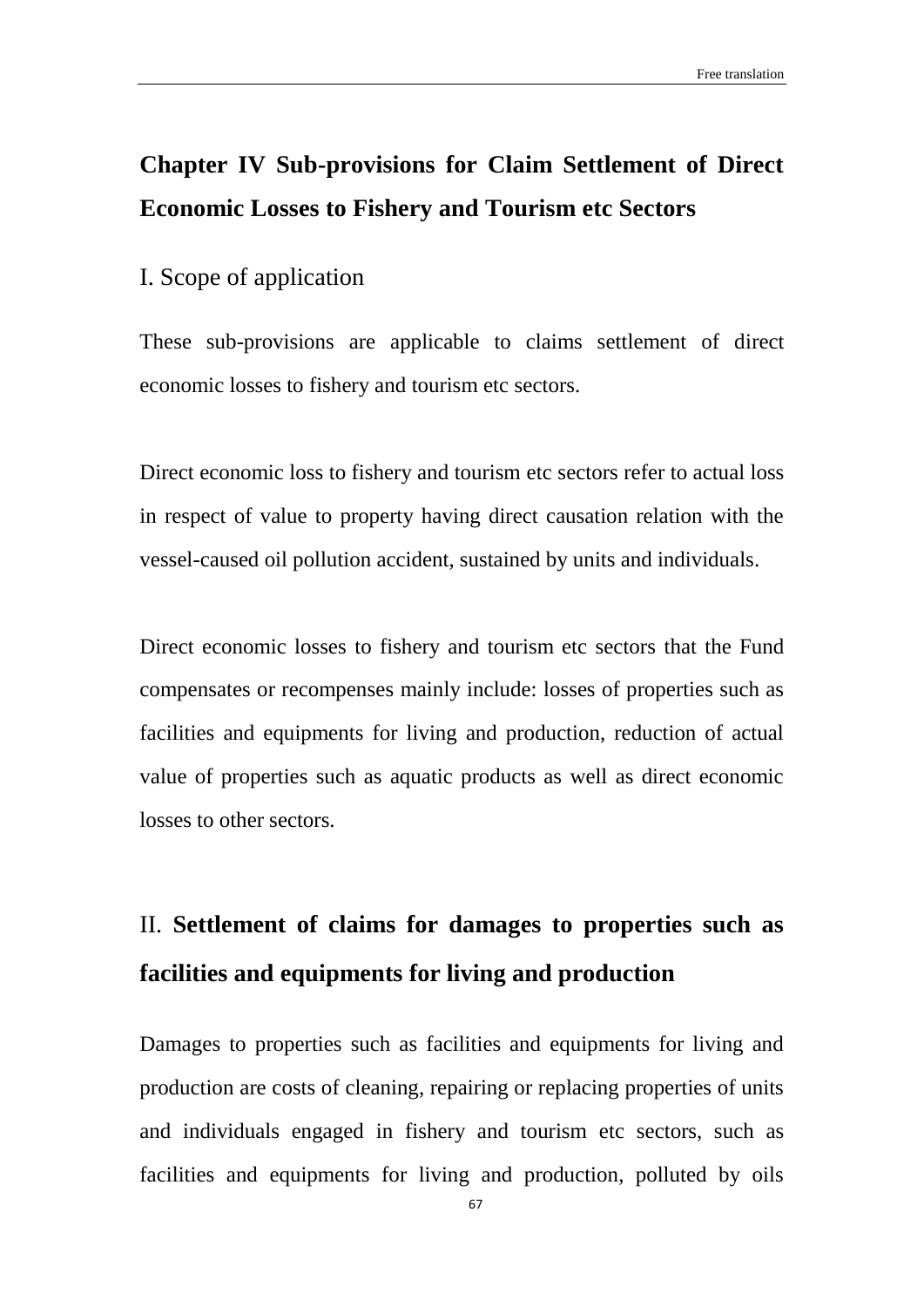leaked from vessels.

For instance, costs for reinstating polluted sceneries of bathing beaches or tourist scenic spots open to public; costs for cleaning, repairing and replacing fishing port terminals, cultivation farms, fishing boats, fishing nets and fishing gears of fishery and tourism units and individuals, contaminated by oil.

- (I) Method Main content for examination and verification
- 1. Investigate, examine and verify the value of damaged properties in accordance with information provided by the claimant, such as the ownership, names, specifications, quantity of facilities and equipments for living and production, as well as the time and place of purchase of the same, the manufacturer, price of purchase and invoices of the same.
- 2. Assess the damage extent of the properties in accordance with the process of damage to properties as well as proof materials provided by the claimant, and determine on whether or not the cleaning, repairing or replacing measure(s) taken by the claimant is(are) reasonable.
- 3. Investigate, examine and verify costs actually incurred to the claimant for the manpower and resources mobilized for cleaning and repairing properties, as well as costs to the place of repair, the repair units or individuals.
- 4. Determine, examine and verify the necessity and reasonability of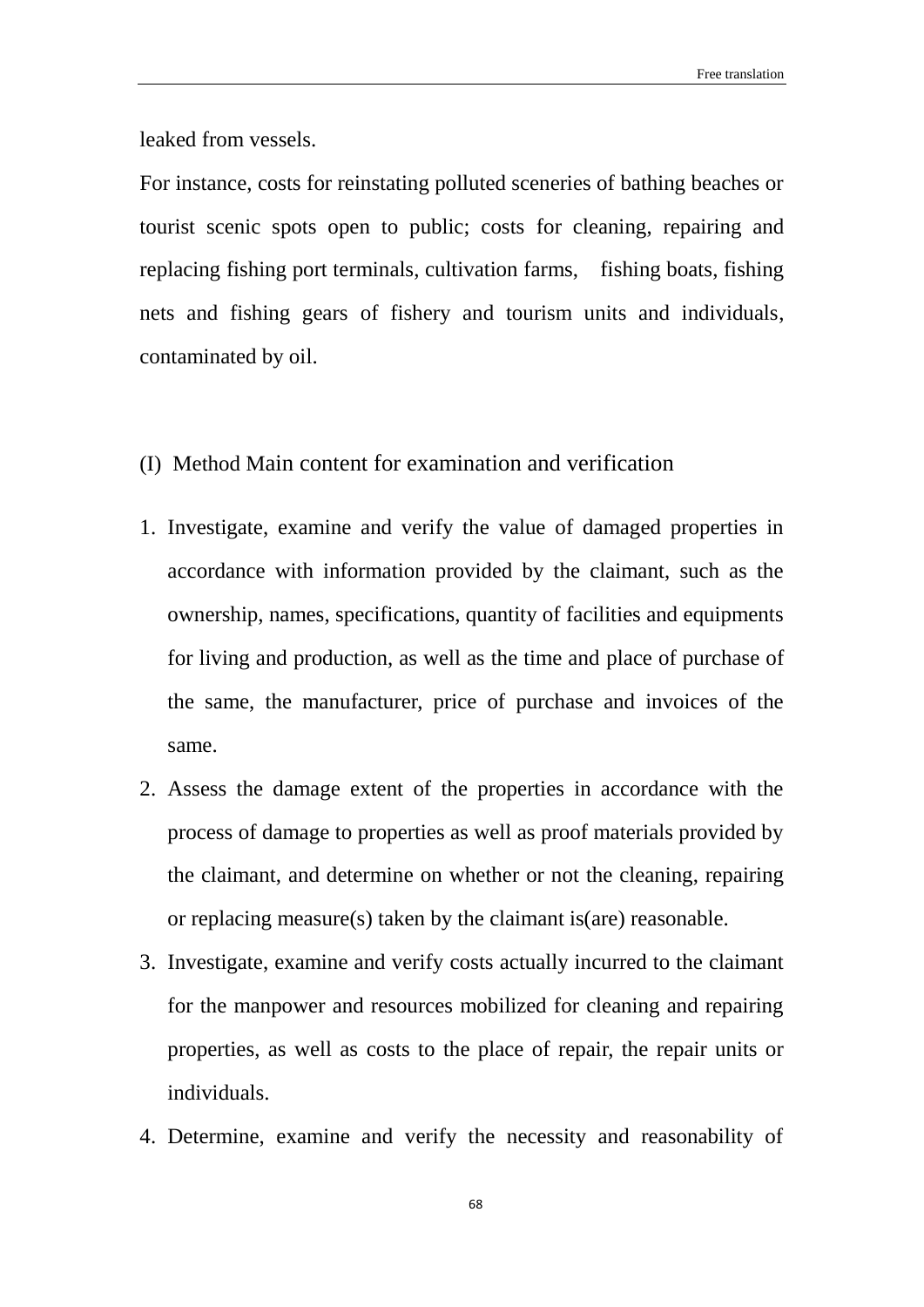adopted remedy measures claimed by the claimant to prevent or reduce damages to properties.

- 5. Examine and verify the reasonability of claimed amount of compensation or recompense.
- (II) Checking and ratifying of costs
- 1. Calculation formula for damages to properties:

(1) 
$$
E = \sum_{i=1}^{n} (C_i + F_i)
$$

Amongst which,

*E* ——damages to properties;

 $C_i$  ——cost for cleaning the *i*<sup>th</sup> kind of property;

 $F_i$  ——cost for repairing the  $i^{\text{th}}$  kind of property.

$$
(2) E = \sum_{i=1}^{n} R_i \times (1 - \sum_{i=1}^{n} Y_i / \sum_{i=1}^{n} Y_i^{\prime})
$$

Amongst which,

*E* ——damages to properties;

 $R_i$ ——cost for replacing the  $i^{\text{th}}$  kind of property;

 $Y_i$  ——the actual service life of the  $i^{\text{th}}$  kind of property;

 $Y_i$  ——the intended service life of the  $i^{\text{th}}$  kind of property.

Damages to properties shall be the result as calculated under Formula (1) or Formula (2), whichever is lower.

2. The reasonable part of costs paid for cleaning and repairing properties shall be recognized.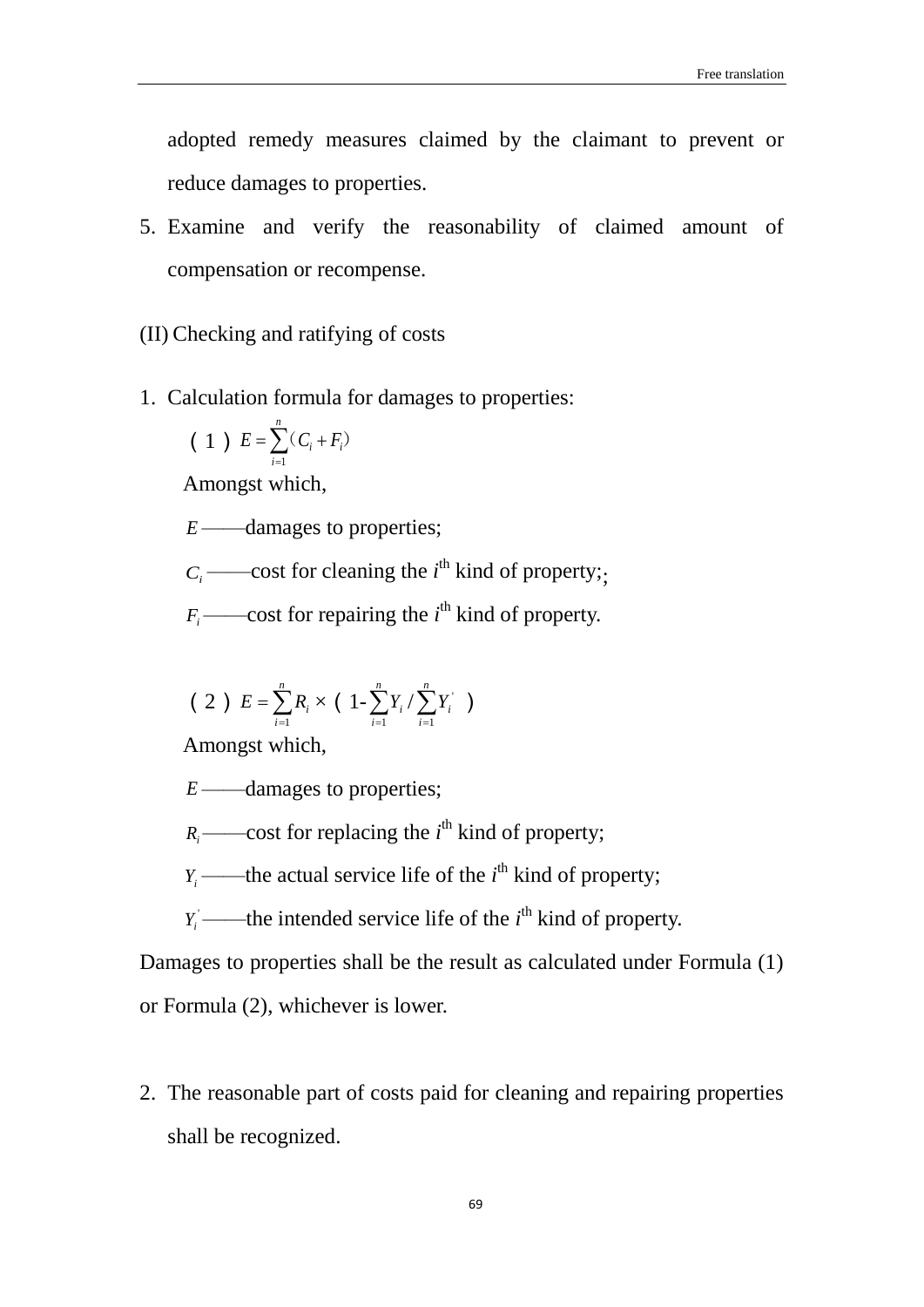- 3. Only when the property was damaged to the extent that it is impossible to clean or repair the same, or the costs of cleaning and repairing are higher than the costs of replacing, can it be checked and ratified as costs of replacing.
- 4. Verify the value of property from aspects of the use of property and the time when the same was purchased, in accordance with the purchase invoice or other proof materials, and shall deduct amortization cost. Where the claimant could not provide the original purchase invoice, the costs to be compensated may be constructed in accordance with the current market price and the time of purchase, or making an old-for-new deduction based on the proportion that the actual service life of the property accounts to the intended service life of the same.

III. Settlement of claims for actual value reduction of properties such as aquatic products

Actual value reduction of properties such as aquatic products Reduction of actual value of properties such as aquatic products is reduction of actual value of aquatic products, sustained by units and individuals engaged in aquaculture, due to death and decrease of quality of the same caused by oils leaked from vessels.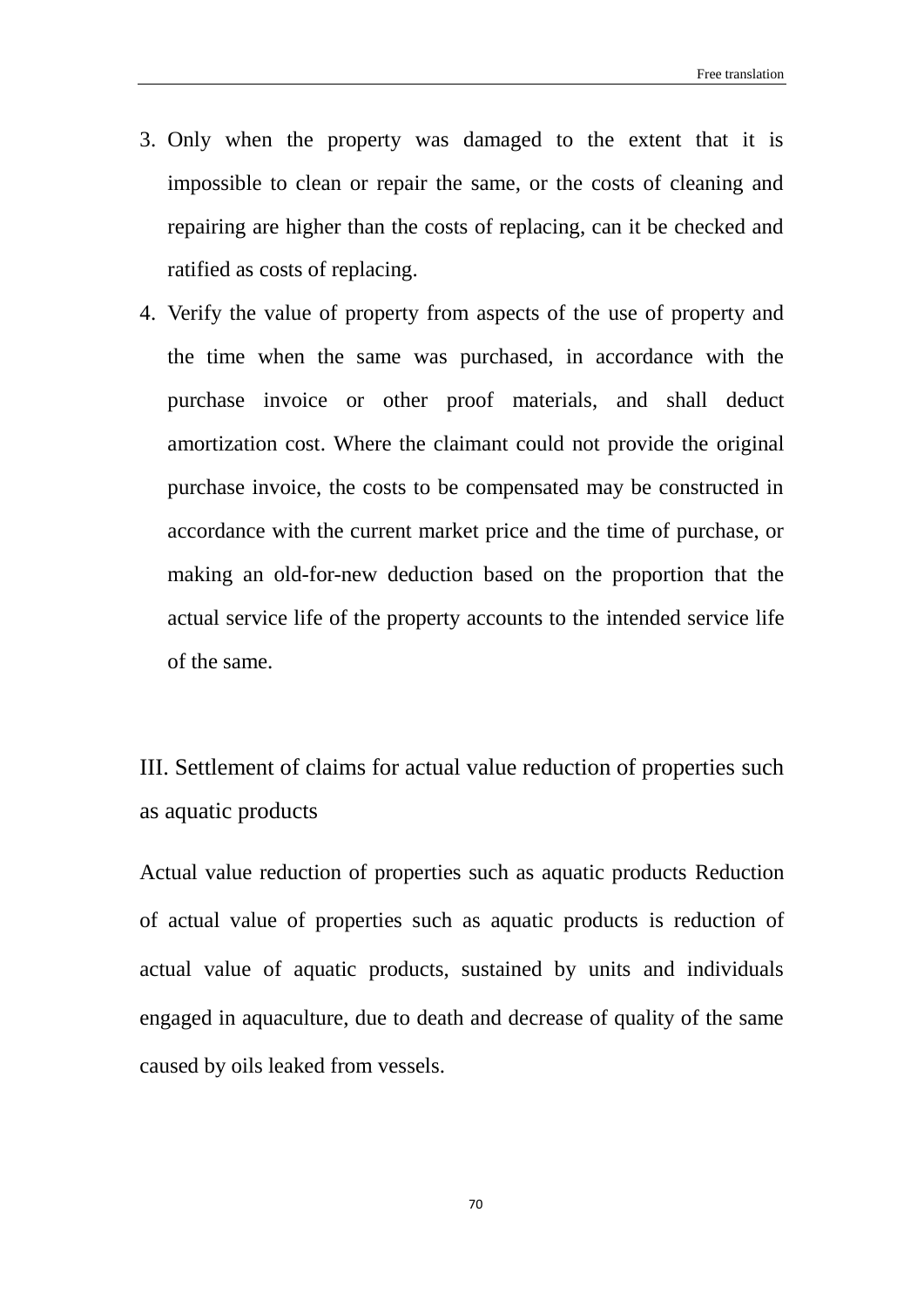#### (I) Mains content for examination and verification

1. Legality of aquaculture activities

An lawful aquaculture cultivator may apply to the Fund for compensation or recompense in respect of losses to the value of its aquatic products sustained by it due to vessel-caused oil pollution accident.

Where an aggrieved party of vessel-caused oil pollution engages in cultivation at sea without permit from relevant competent administrative authority, the Fund will no compensate or recompense for loss of reduction of actual value for its cultivated aquatic products caused by vessel-caused oil pollution accident. However, it may apply with the Fund to compensate or recompense for its reasonable costs for cleaning, repairing and replacing cultivation facilities.

2. Duration and area of affection by vessel-caused oil pollution accident Duration and area of affection by vessel-caused oil pollution accident shall be determined in accordance with surveillance and monitoring data of vessel-caused oil pollution emergency commanding organization as well as the actual situation of such vessel-caused oil pollution accident, such as the quantity of oil spilled, the type and the situation of efflorescence of oil spilled as well as the period in which the spilled oil drifted at sea and in combination with evidences provided by the claimant and situation of on-site investigation.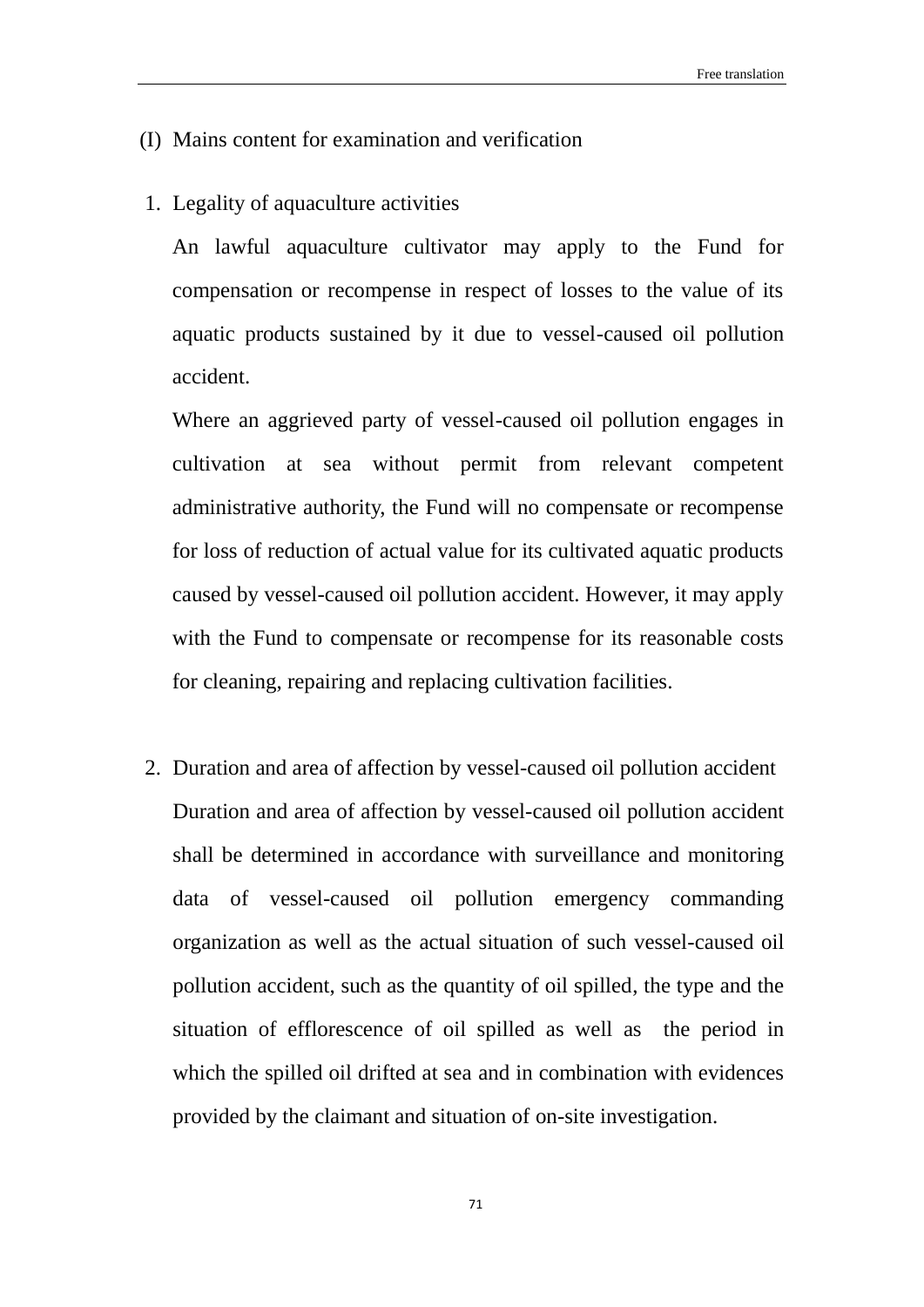3. Type of aquaculture operation

The type of aquaculture operation by the claimant shall be determined in accordance with the information as specified in proof documents, such as the certificate of right to use sea areas or the certificate of right to use waters and tidal plats for aquaculture, provided by the claimant. Mainly including:

- (1)In the event of cage culture, the claimant shall explain the place of cage culture, the cultivated species, the number of cages, the time of release of the species and the growth situation of cultivated aquatic products, etc, and shall provide corresponding photos showing the situation of polluted cages and aquatic products.
- (2)In the event of pond culture (including seeding propagation), the claimant shall explain the place of pond culture (seeding propagation), the location of water inlet, the circle time of water intake and discharge, self-purification equipments, quantity of seeds input(quantity of parents), cultivated species (propagated species), number of ponds (volume of nursery ponds), the time of release of seeds, the situation of growth of the cultivated (propagated) organisms, etc, and shall provide corresponding photos showing the situation of polluted pond culture equipments/seeding propagation equipments and aquatic products as well as other evidential materials such as the pumping records of the local pump station, etc.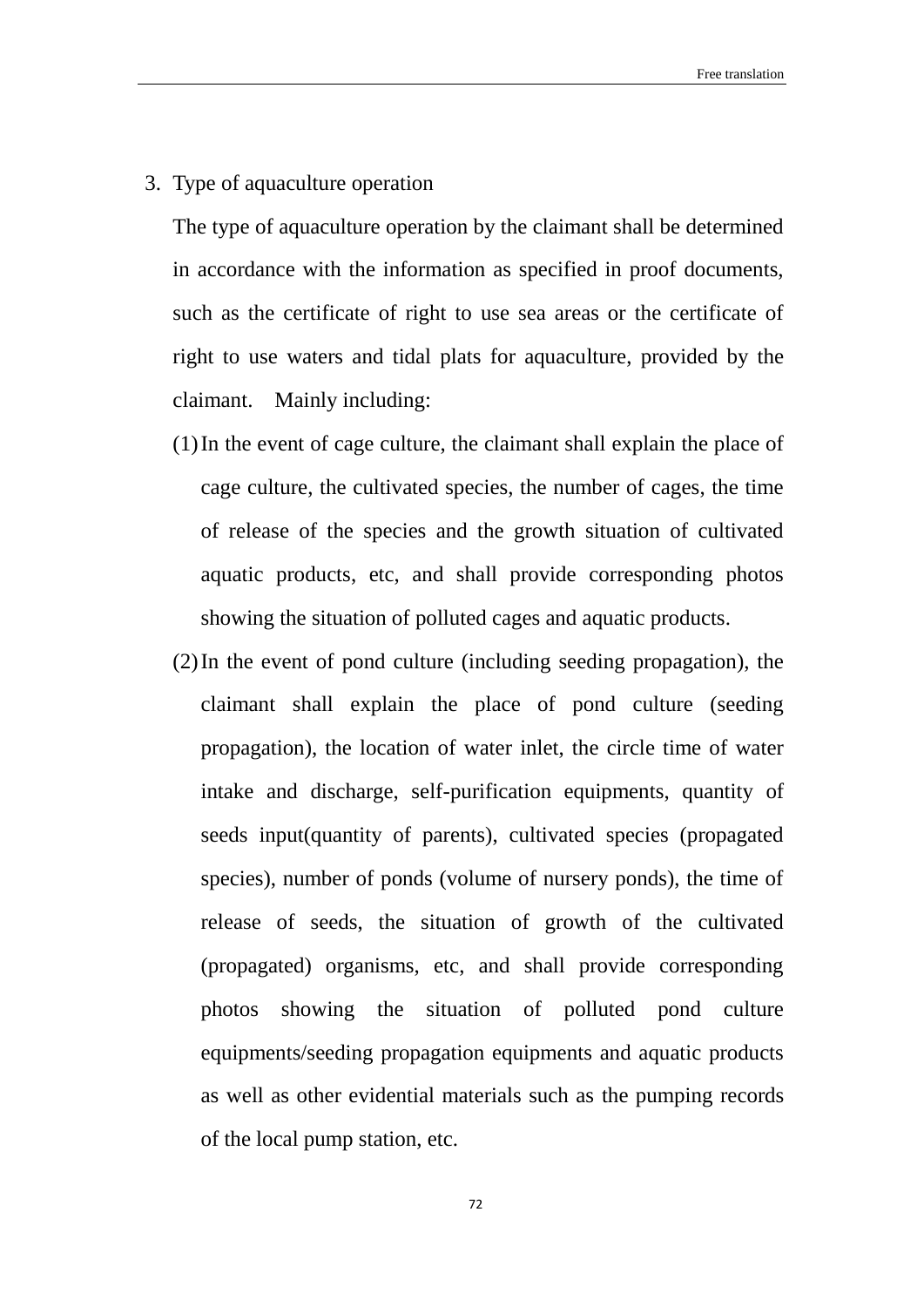- (3)In the event of tidal flat culture, the claimant shall explain the place of tidal flat culture, area of bottom sowing, bottom sown species, bottom sowing density, the situation of growth of the cultivated aquatic products, and shall provide corresponding photos showing the situation of polluted bottom sowing equipments and aquatic products.
- (4)In the event of hanging culture, the claimant shall explain the place of hanging culture, quantity of seeds input for hanging culture, the time of hanging culture, the situation of growth of hanging cultured organisms, the situation of self-purification of hanging cultured organisms, the situation of pollution to the hanging cultured organisms, change of mouthfeel of the hanging cultured organisms, and shall provide corresponding photos showing the situation of polluted hanging culture equipment and hanging cultured organisms.
- 4. Quantity of aquatic products polluted

Quantity of properties, such as aquatic products, polluted after occurrence of vessel-caused oil pollution accident, shall be checked and ratified after on-site investigations, based on evidential materials provided by the claimant and in combination with statistics data and information of the local competent government department. Where it is impossible to check and ratify actual loss, the average output per unit area shall be checked and ratified as per average output per unit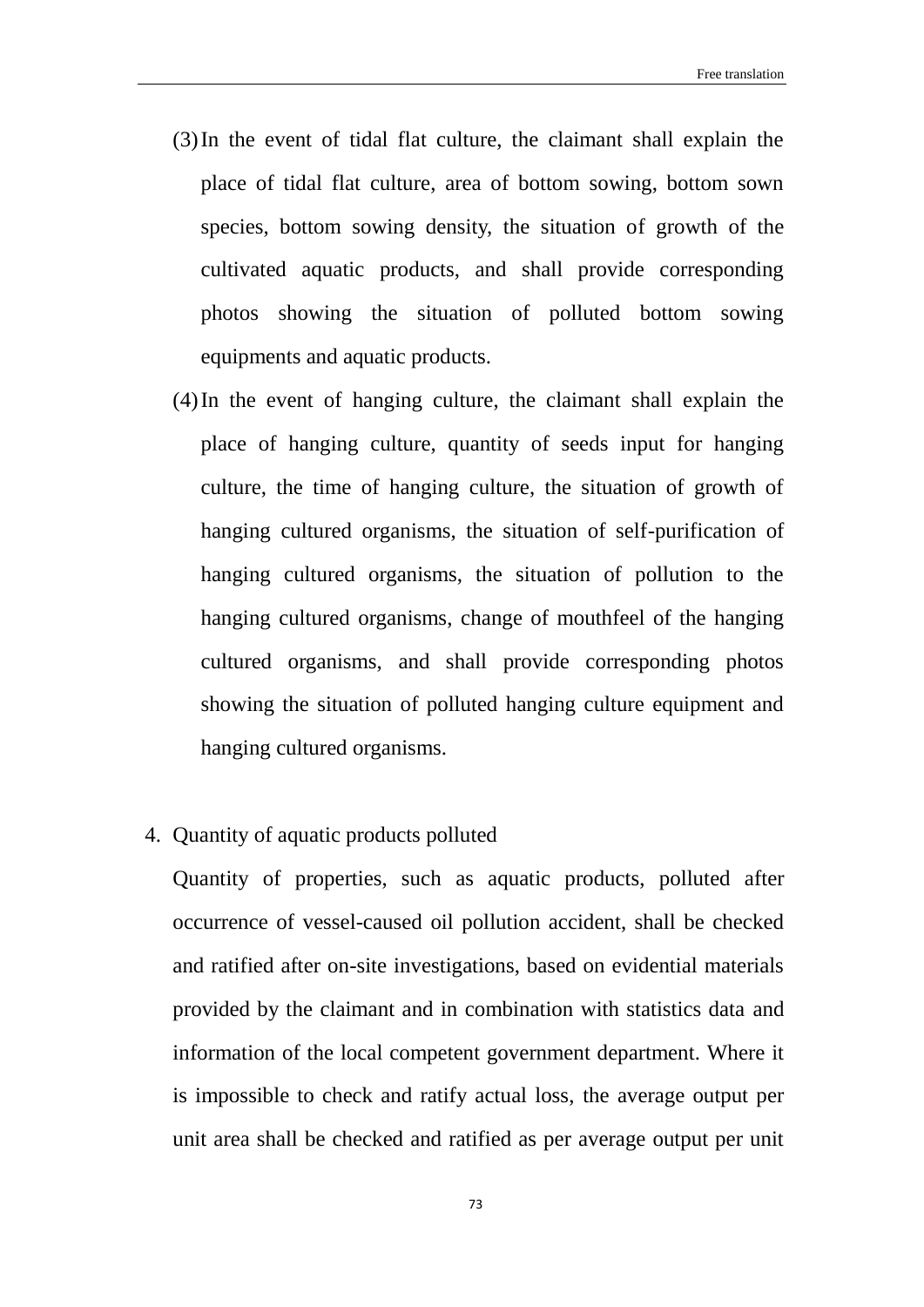area of previous three years for the aquatic products of the same species and specification in such region provided by local governmental department.

5. The normal value of aquatic products before pollution and the current value of aquatic products after pollution

Normal value of aquatic products before pollution shall be estimated in accordance with the actual specification of polluted aquatic products upon occurrence of the vessel-caused oil pollution accident, with references to the sale price of same type and specification of aquatic products provided by the local government department; where the local government department cannot provide such price, the same shall be determined with references to the local average market price.

Current value of properties such as the polluted aquatic products after occurrence of the vessel-caused oil pollution accident shall be checked and ratified in accordance with evidential materials provided by the claimant, such as the sales records.

Where the claimant entrusts a fishery pollution accident investigation and appraisal specialized technical unit to follow relevant provisions and standards to assess the cultivation loss caused by oils leaked from vessel and issue assessments report thereon, such report may serve as evidence for claim settlement by the Fund.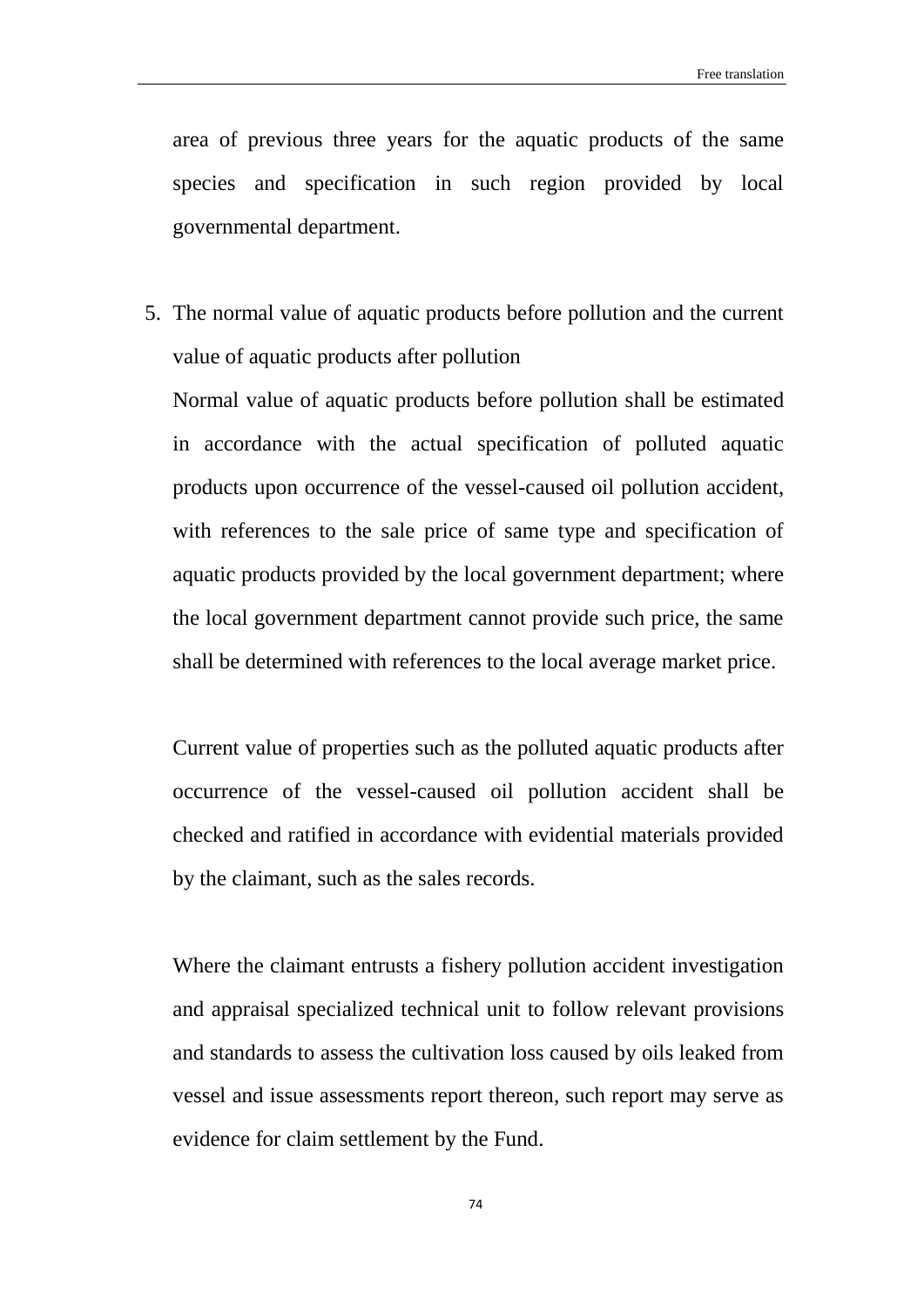#### (II) Checking and ratifying of costs

Calculation formula for the reduction of actual value of properties:

$$
D = \sum_{i=1}^{n} (d1_i - d2_i)
$$

Amongst which,

*D* ——reduction of the actual value of properties due to vessel-caused oil pollution accident;

 $d_1$ ——normal value of the  $i^{\text{th}}$  kind of property before occurrence of vessel-caused oil pollution accident;

 $d2_i$ ——current value of the  $i^{\text{th}}$  kind of property after occurrence of vessel-caused oil pollution accident.

### VI. Settlement of claims for direct economic losses to other sectors

Direct economic losses to other sectors are actual losses in respect of value to properties, having consequential direct causation relation with the vessel-caused oil pollution accident, sustained by units and individuals of other sectors not covered in the Section II "Settlement of claims for damages to properties such as facilities and equipments for living and production" and Section III "Settlement of claims for actual value reduction of properties such as aquatic products" of this Chapter.

Settlement of claims for direct economic losses to other sectors shall be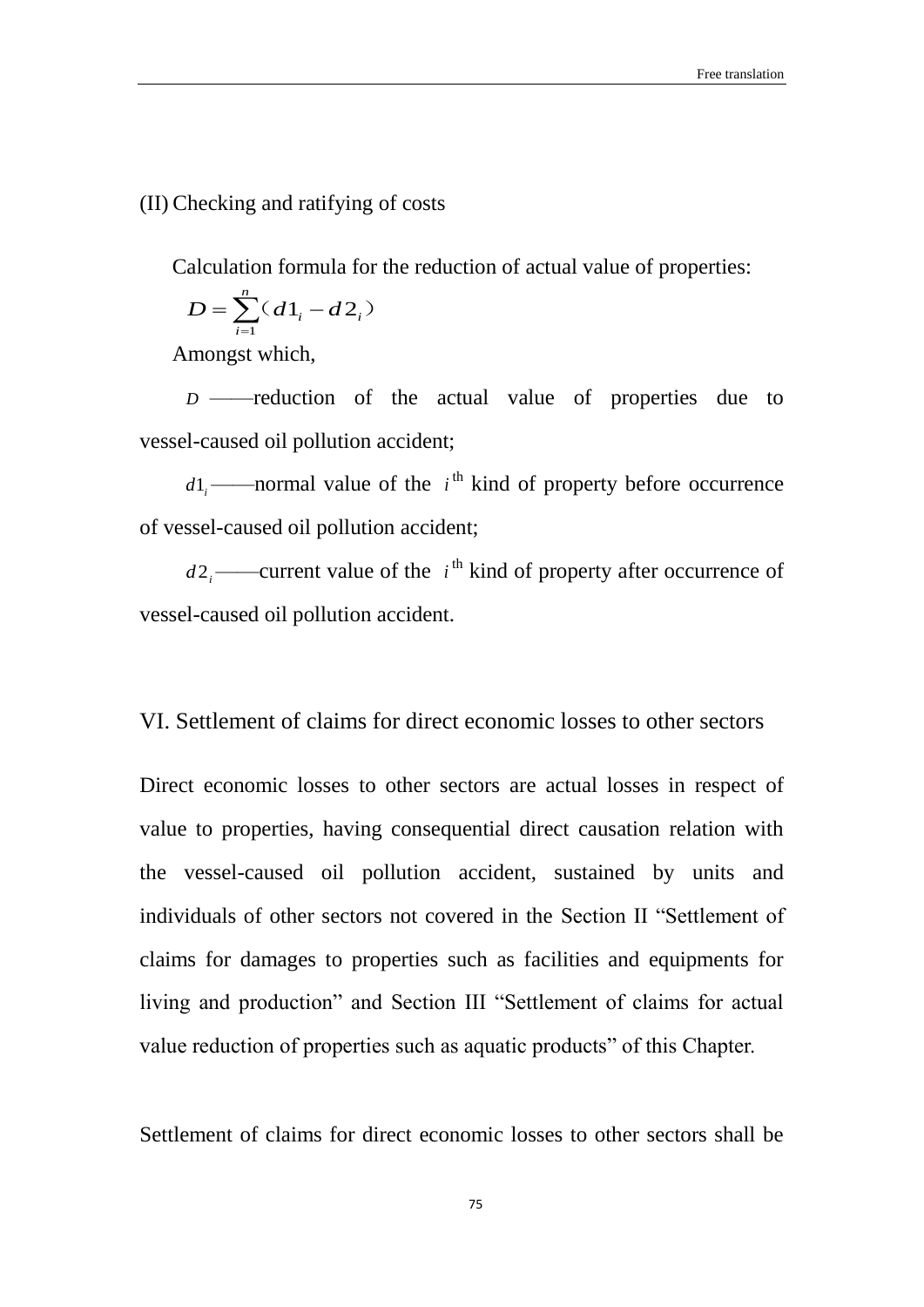checked and ratified in accordance with the actual situation of losses sustained by the claimant as well as relevant evidential materials provided by such claimant. As to the main content to be examined and verified as well as the method for check and ratification on relevant charges, reference shall be made to relevant provisions in Section II and III of this Chapter.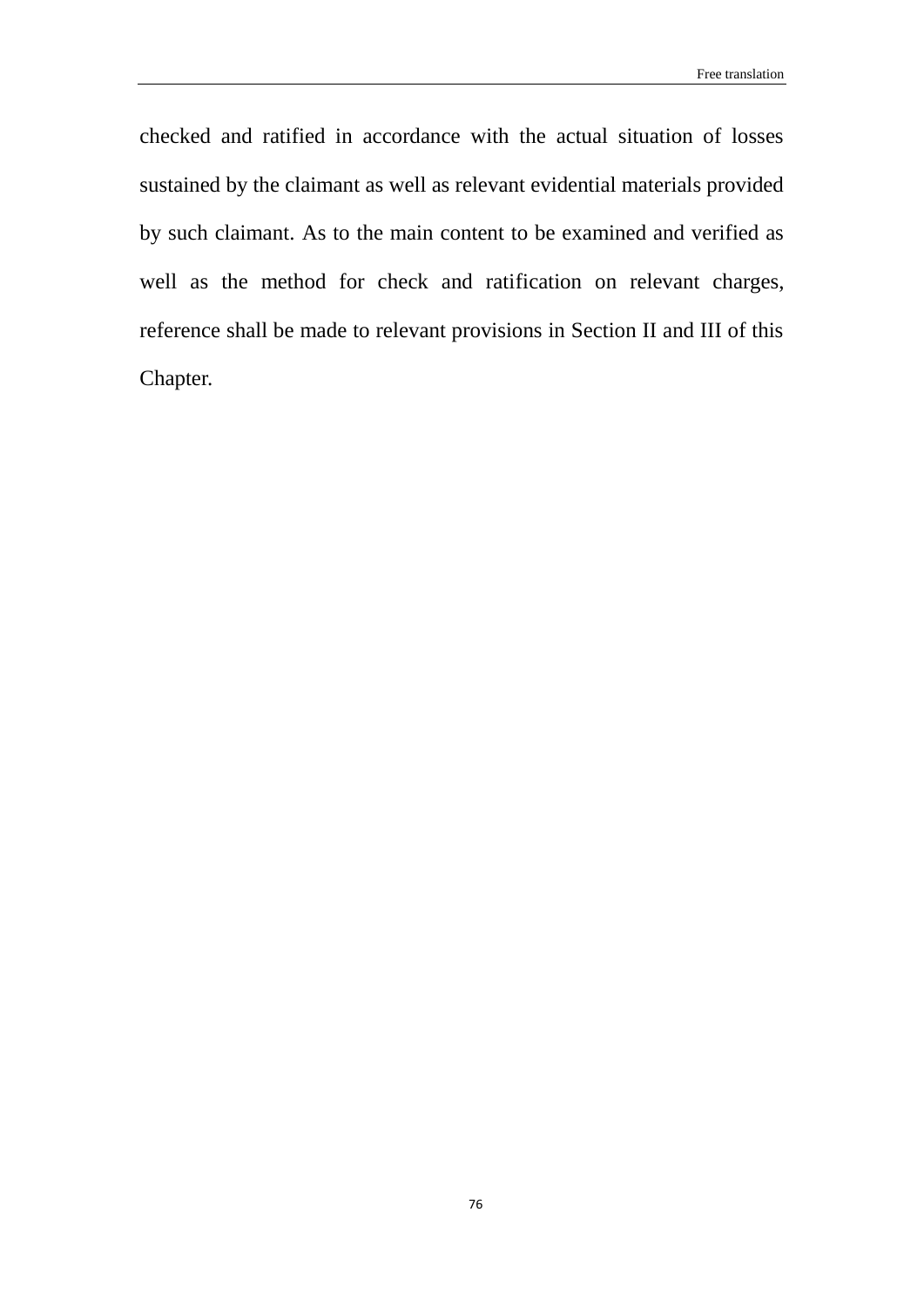# **Chapter V Sub-provisions for Claim Settlement of Costs for Marine Ecosystem and Natural Fishery Resources Reinstatement Measures**

### I. Scope of application

These sub-provisions shall be applicable to claim settlement of costs for marine ecosystem and natural fishery resources reinstatement measures. Costs for marine ecosystem and natural fishery resources reinstatement measures are reasonable costs incurred for mature and effective ecological restoration measures actually adopted by relevant competent governmental department(s) in order to accelerate the recovery progress of marine ecological environment and natural fishery resources polluted by oil spilled from the vessel and reduce or mitigate losses caused by pollution, including reasonable costs for surveillance, monitoring, assessment and research.

The above costs to be compensated or recompensed from the Fund mainly include costs for marine ecological environment reinstatement measures and costs for natural fishery resources reinstatement measures.

## II. Claim settlement of costs for marine ecological environment reinstatement measures

Costs for marine ecological environment reinstatement measures are costs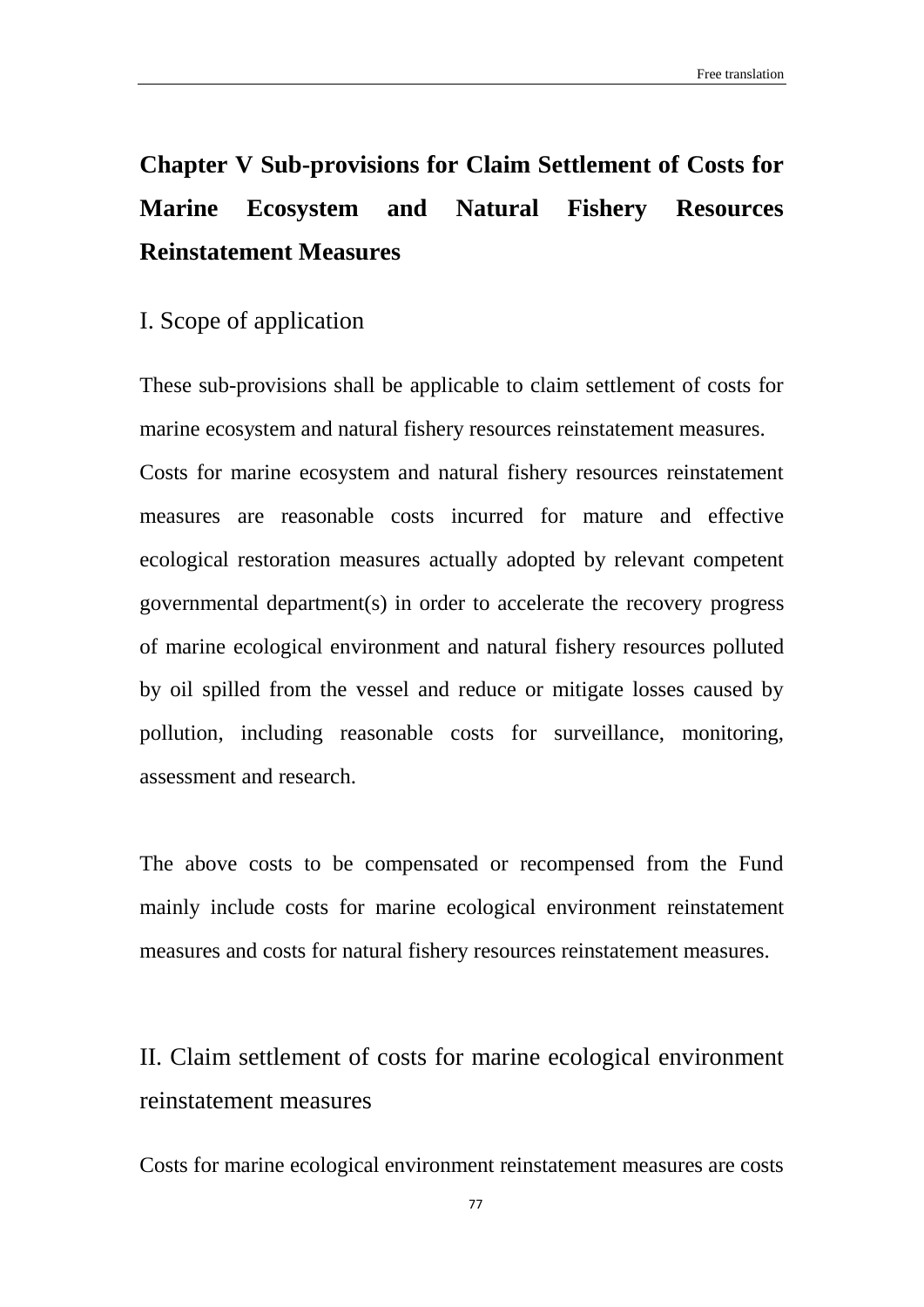incurred for mature ecological restoration measures actually undertaken to accelerate the recovery of marine ecological environment polluted by oil spilled from the vessel.

- (I) Main content for examination and verification
- 1. The ecological restoration measure undertaken by the claimant shall be one adopted under organizing of the competent government department(s).
- 2. The qualification and previous work achievements provided by the claimant shall be able to prove that the claimant possesses corresponding qualification and ability to engage in such work.
- 3. The assessment on the damages caused by oil spilled from the vessel as provided for in the "Assessment Report for Damages to Marine Ecosystem Caused by Oil Spill Pollution" presented by the claimant shall be appropriate, and the ecological restoration measure(s) proposed in such report shall be technically practicable.
- 4. The time consumed by the claimant for undertaking ecological restoration measure(s) shall be less than the time needed for natural recovery.
- 5. Unfavorable influence to the natural ecology from the ecological restoration measure(s) undertaken by the claimant shall be relatively small.
- 6. Costs for the ecological restoration measure(s) undertaken by the claimant shall be less than the ecological environment loss caused in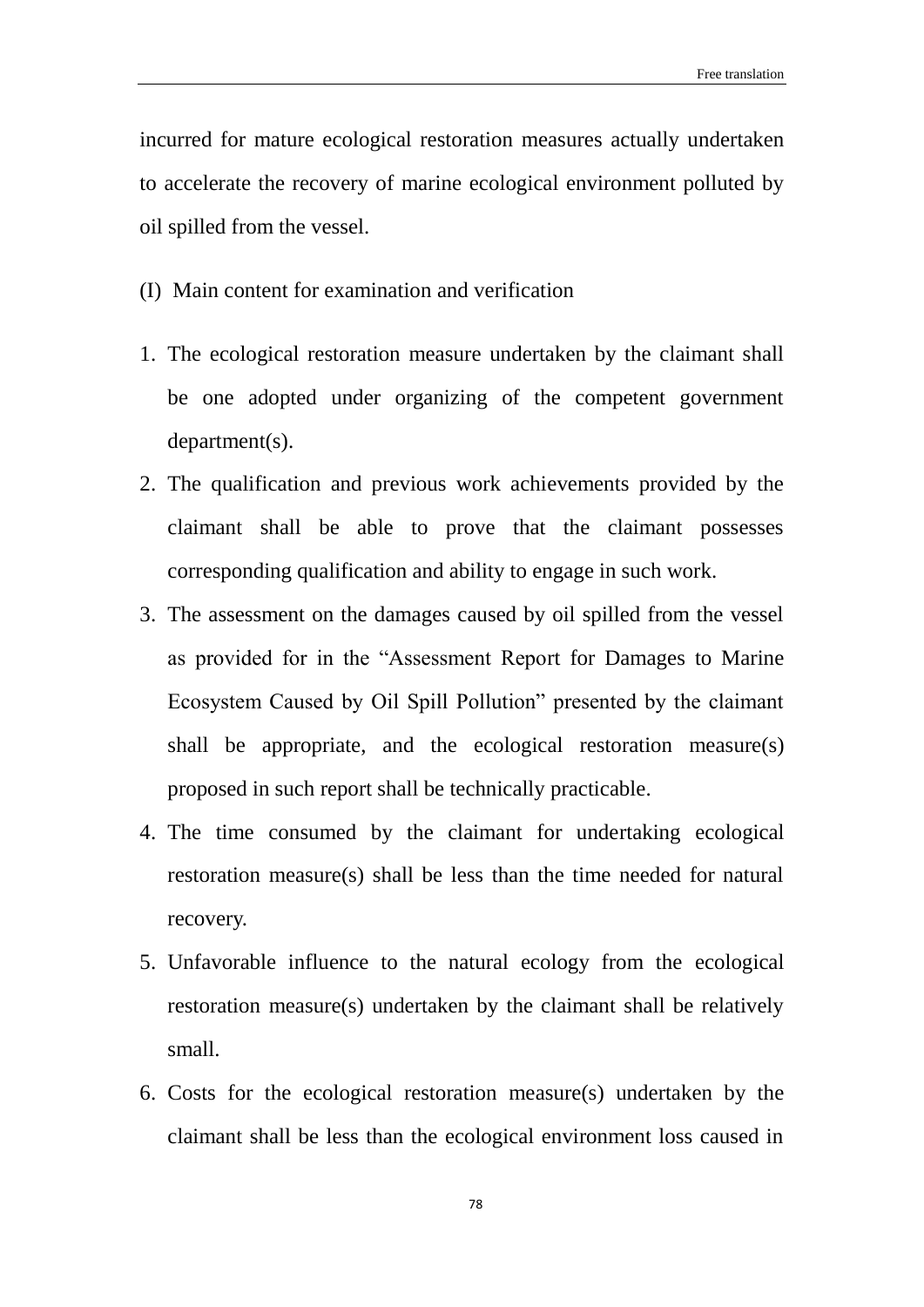the natural recovery period.

- 7. The ecological restoration measure(s) undertaken shall be effective, and there shall be evidence(s) proving that the reinstatement level of ecological environment has reached the effect as expected in the "Assessment Report for Damages to Marine Ecosystem Caused by Oil Spill Pollution".
- 8. Examine and verify the authenticity of the assessment on damages caused by oil spill pollution, the practicability of restoration measure(s), the effectiveness of the expected effect as provided for in the "Assessment Report for Damages to Marine Ecosystem Caused by Oil Spill Pollution" presented by the claimant, as well as the reasonability of costs incurred.
- 9. Conduct on-site inspection, assessing the effectiveness of the ecological restoration measure(s). If necessary, it may entrust qualified assessment unit to conduct subsequent assessment for the ecological restoration effect.
- (II) Checking and ratifying of costs
- 1. Costs for marine ecological environment reinstatement measures mainly include costs actually incurred for adoption of mature ecological restoration measures as well as reasonable costs for surveillance, monitoring, assessment and research.
- 2. In the event that marine ecological environment restoration measure(s)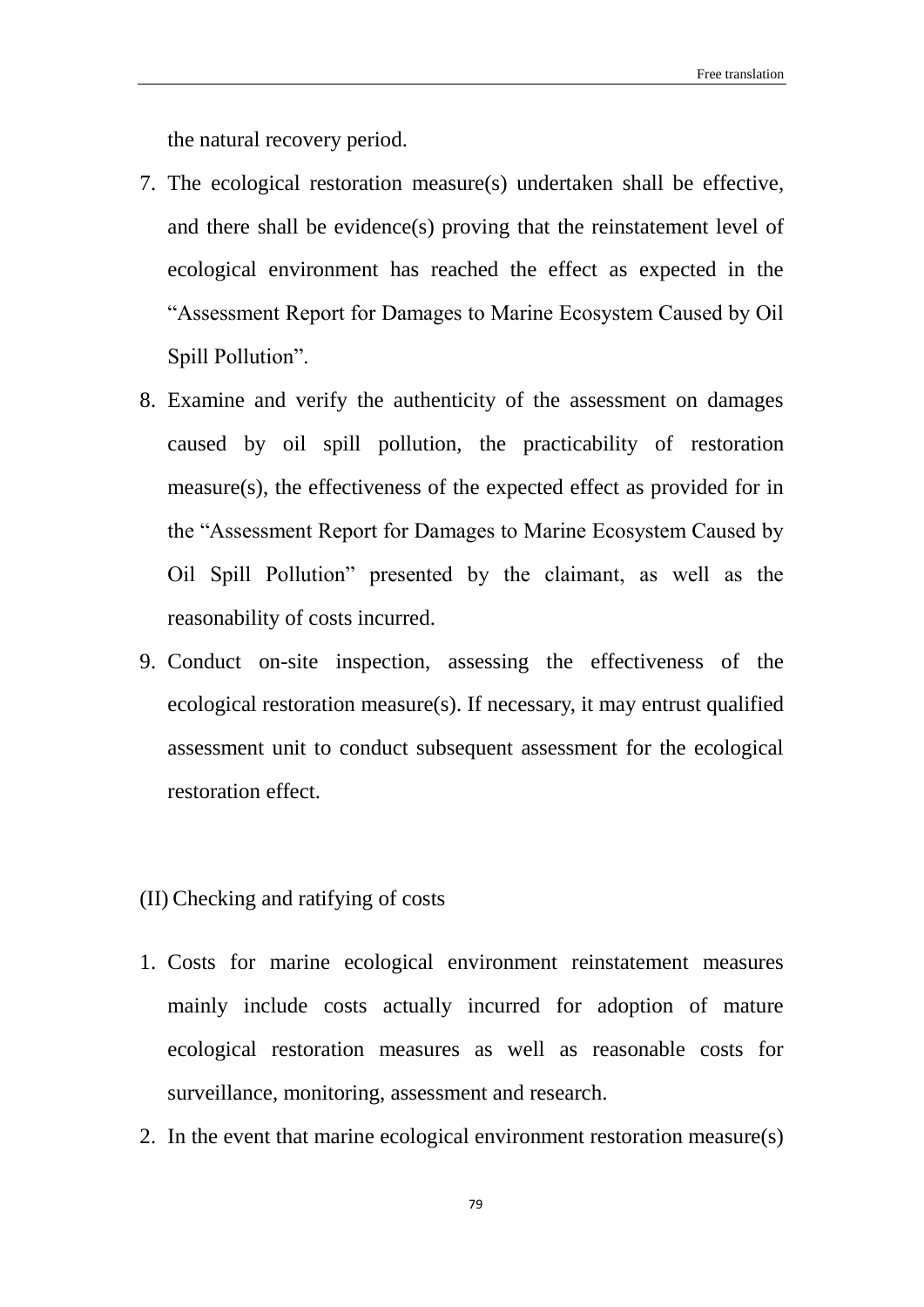and natural fishery resources reinstatement measures(s) are implemented repeatedly, no repeated calculation shall be made.

3. The Claims Settlement Center shall examine and verify the rationality of costs for marine ecological environment restoration measure(s) based on factors such as the implementation effect of ecological restoration measure(s).

## III. Claim settlement of costs for natural fishery resources reinstatement measure

Costs for natural fishery resources reinstatement measure are reasonably costs incurred for adoption of measures such as propagation and release as well as habitat restoration to reinstate natural fishery resources.

(I) Main content for examination and verification

- 1. The restoration measure(s) adopted by the claimant shall be measure(s) adopted under the organizing of relevant governmental competent department(s).
- 2. The unit undertaking fishery pollution accident investigation and authentication shall have the condition, capability and experiences for carrying out fishery pollution accident investigation and authentication, and shall provide corresponding proof for its capability.
- 3. Geographic location of natural fishery resources restoration measure(s) shall be consistent with the place where damages occurred.
- 4. Where the measure of propagation and release is adopted, the species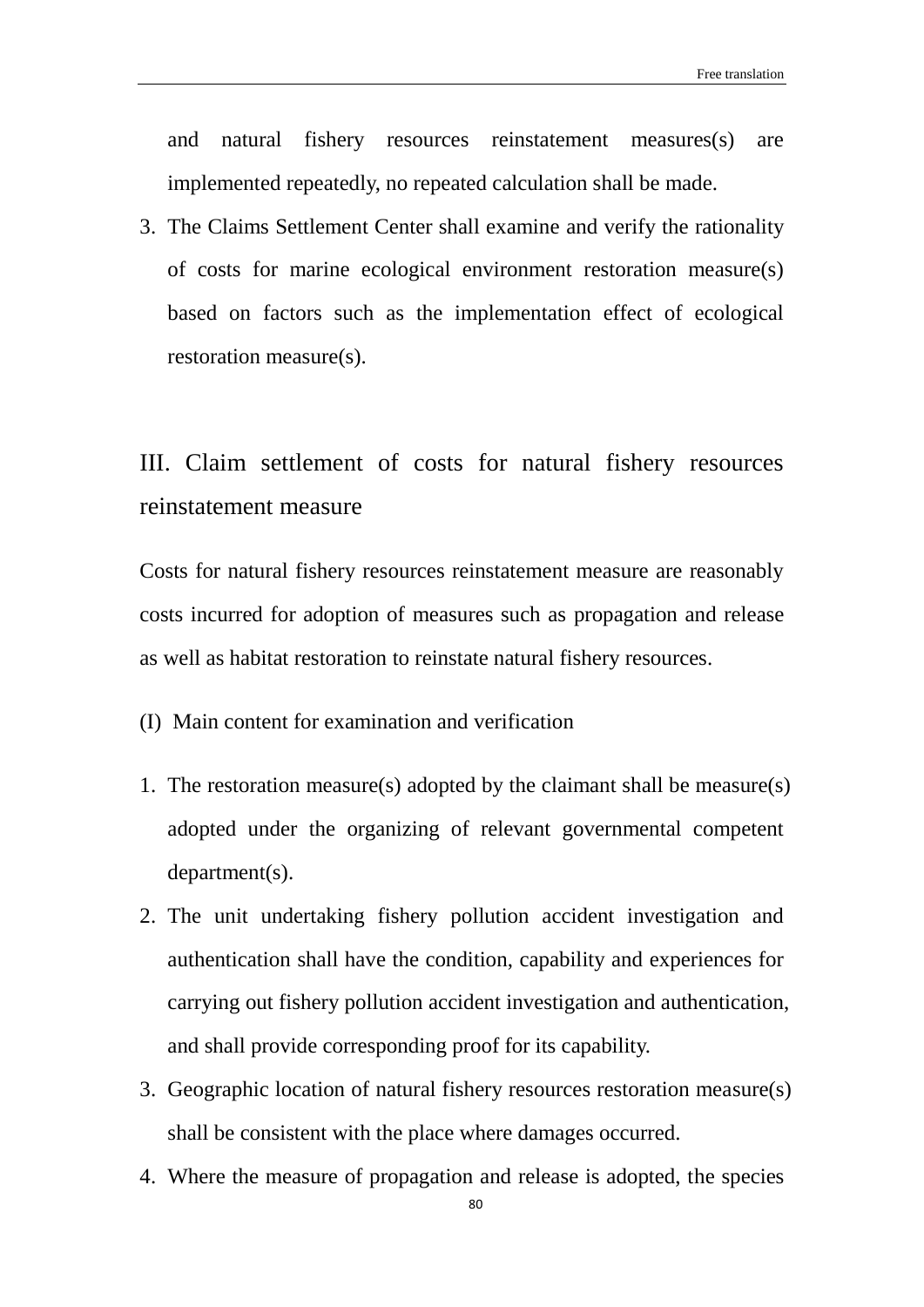for propagation and release shall be consistent with the species that sustained pollution damages, and shall be limited to economic species only. If it is unable for artificially breeding and seeding of the species sustaining oil pollution damage, the species for propagation and release shall be close to the species sustaining oil pollution damage in respect of environment reinstatement function.

- 5. Natural fishery resources restoration measure(s) shall conform to relevant provisions of the agricultural administration department of the State in respect of measures such as propagation and release of aquatic organism and habitats restoration.
- 6. Natural fishery resources restoration measure(s) did not cause adverse consequence to other natural resources or economic resources.
- 7. Investment in natural fishery resources restoration measure(s) shall match the extent of damages, and costs for natural fishery resources restoration measure(s) shall be less than the damages caused to fishery resources within the natural recovery period.
- 8. Examine and verify the authenticity of the assessment on damages caused by oil spill pollution, the practicability of natural fishery resources restoration measure(s), the effectiveness of the expected effect as provided for in the "Assessment Report for Damages to Marine Ecosystem Caused by Oil Spill Pollution" presented by the claimant, as well as the reasonability of costs incurred.
- 9. Conduct on-site research, assessing the effectiveness of the natural fishery resources restoration measure(s). When necessary, entrust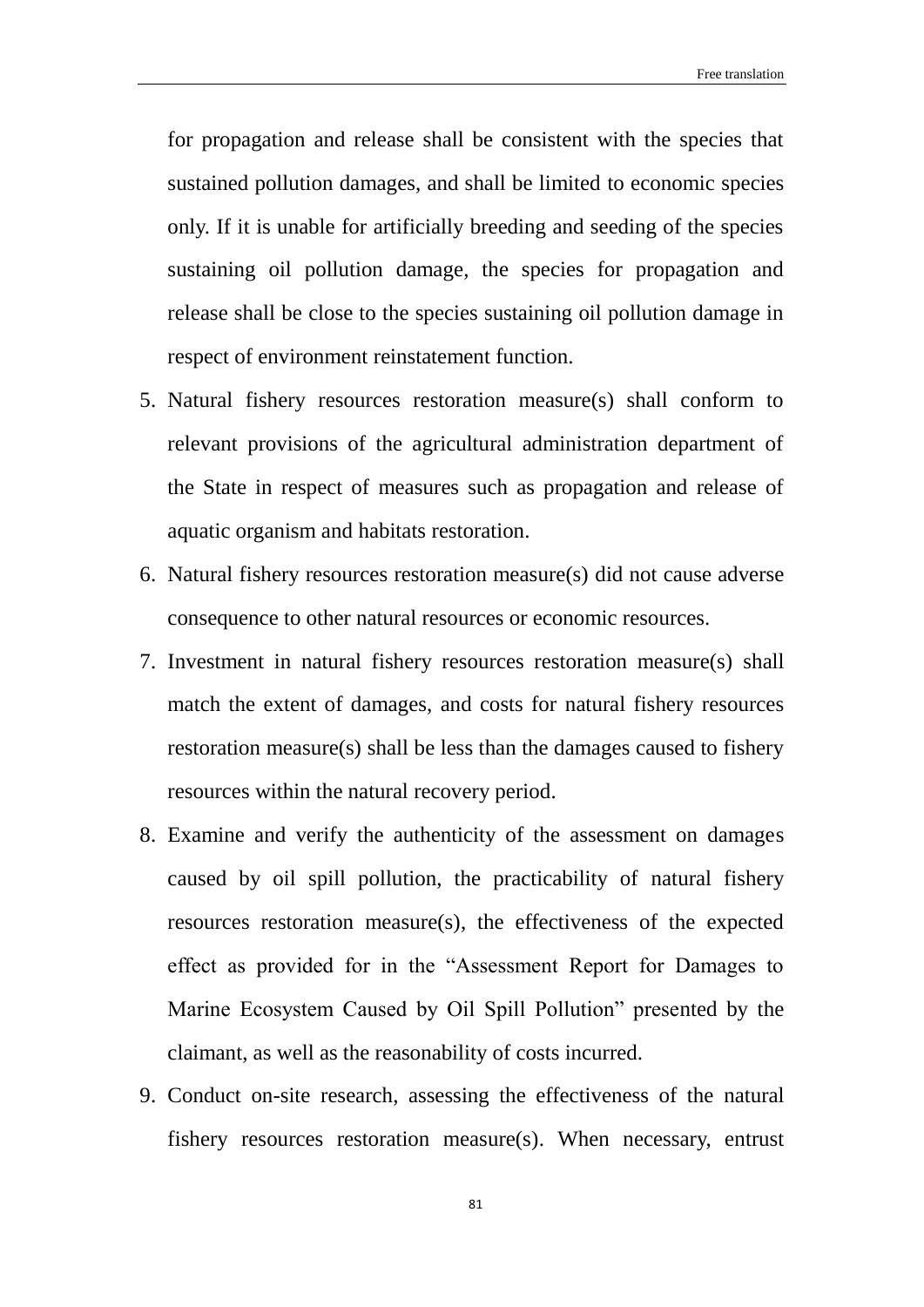fishery resources research unit to conduct subsequent assessment for the effect of natural fishery resources restoration measure(s).

- (II) Checking and ratifying of costs
- 1. Costs for natural fishery resources restoration measure(s) mainly include costs incurred for various natural fishery resources restoration measures adopted actually, as well as reasonable costs for surveillance, monitoring, assessment and research.

Amongst which, where propagation and release is adopted as the natural fishery resources restoration measure, the calculation formula of costs for the same is as follows:

$$
C = \sum_{i=1}^{n} C_i = \sum_{i=1}^{n} (a_i \times t_i \times b_i + d_i)
$$

Amongst which,

*C* ——costs for propagation and release;

 $C_i$  ——costs for propagation and release of the  $i^{\text{th}}$  species;

 $a_i$ ——quantity of loss of the  $i^{\text{th}}$  species resources;

 $t_i$ ——rate of release of the  $i$ <sup>th</sup> species (means the proportion that grow-up rate of juvenile fishes, larval fishes and spawns accounts to the grow up rate of seeds);

 $b_i$  ——unit price of the seeds of the  $i^{\text{th}}$  species;

 $d_i$  ——costs for release of the  $i^{\text{th}}$  species (including labor costs, transportation fees and management fees, etc);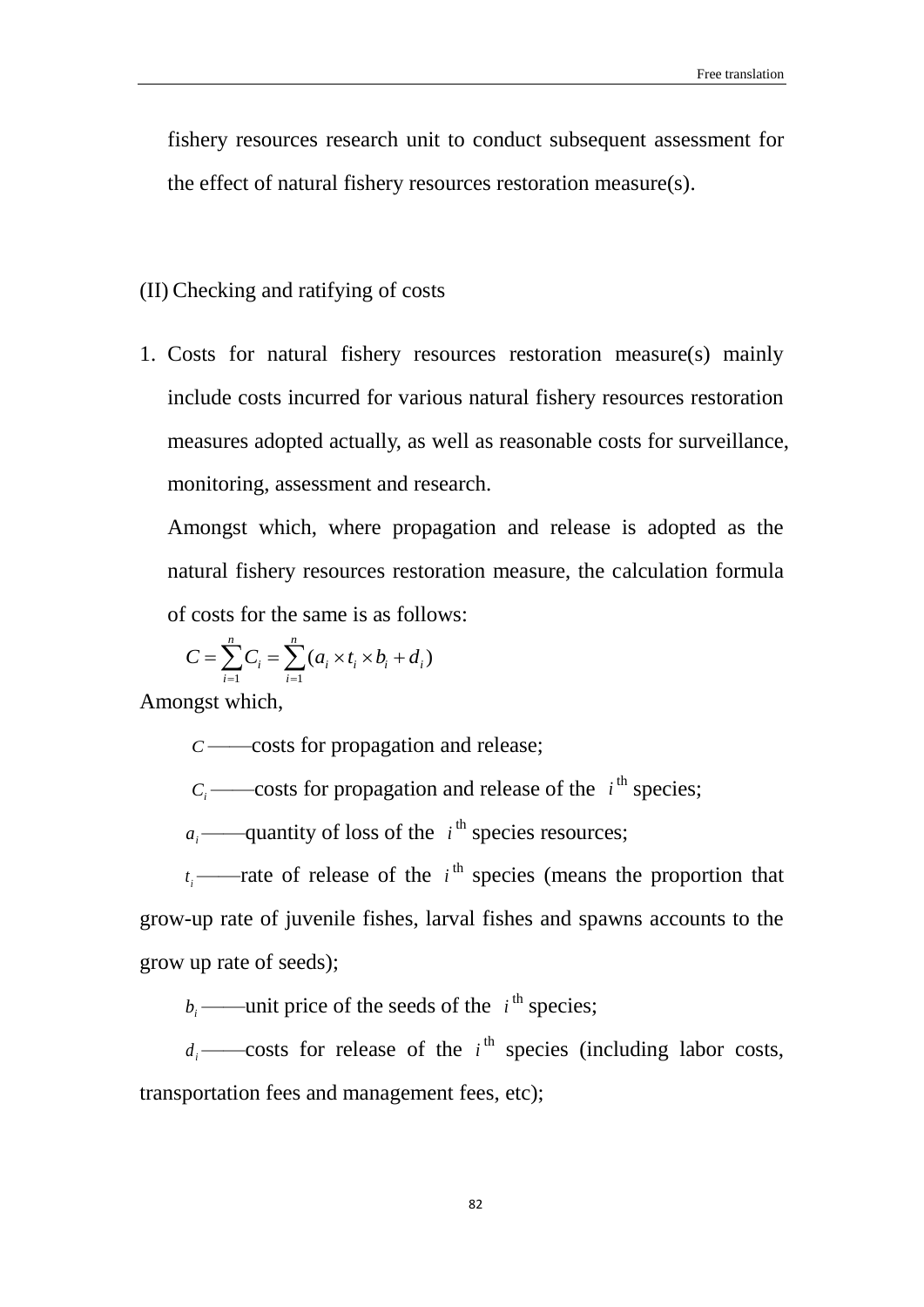- 2. The purchase price of species propagated and released shall be reasonable, and shall not be higher than market price of qualified production units. Costs and expenses incurred for undertaking restorative measures (such as cost for ships and costs for personnel, etc) shall not be higher than market price and the standards of the unit that enforced such restorative measures.
- 3. Rationality of costs for natural fishery resources restoration measures(s) shall be examined and verified in accordance with relevant factors such as implementation effect of such natural fishery resources restoration measures(s).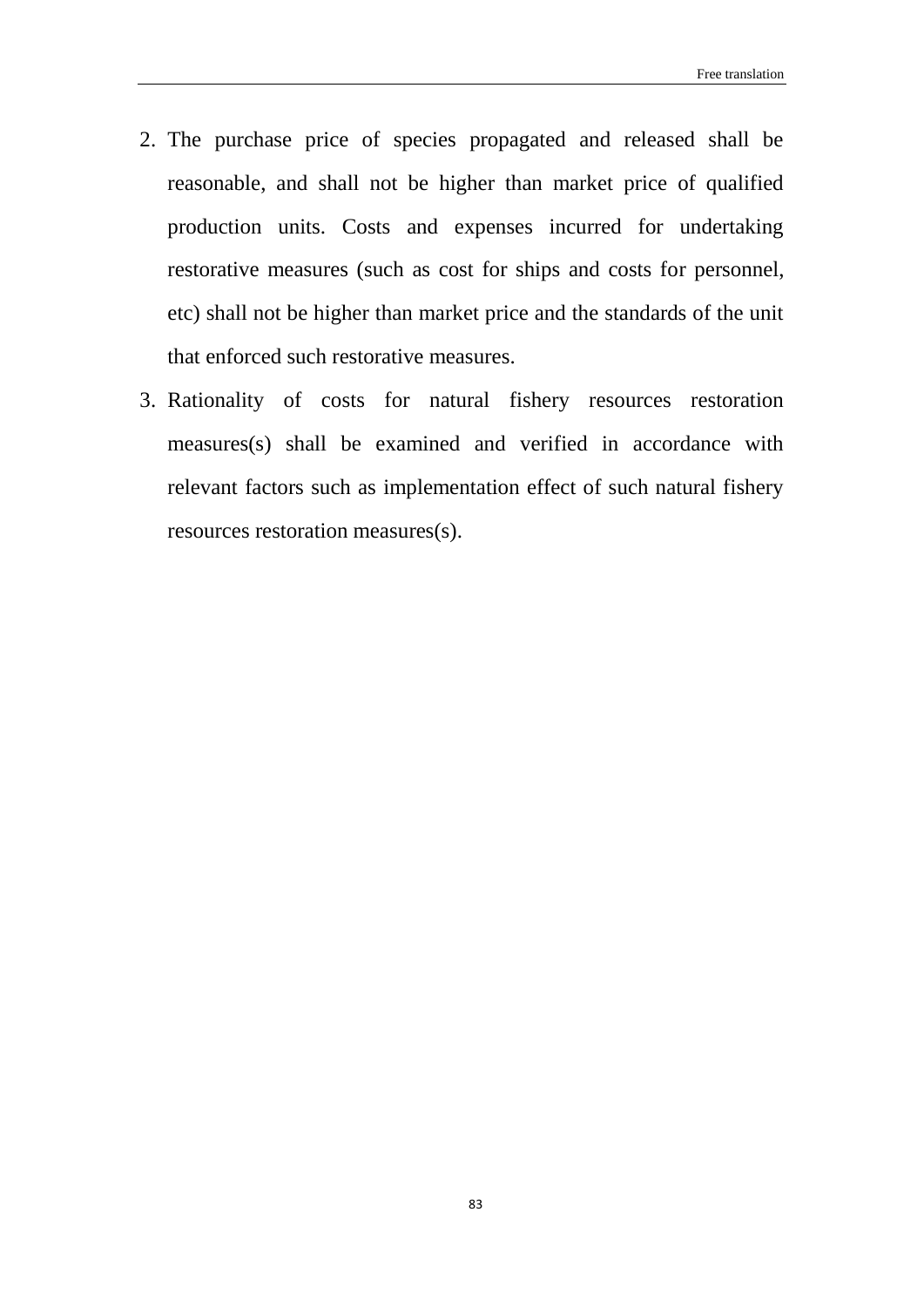### **Appendixes of the Vessel-caused Oil Pollution Compensation Fund Claims Settlement Guidelines**

Appendix 1: Notice of Acceptance/Dismissal of Vessel-caused Oil Pollution Compensation Fund for Claim Application

Appendix 2: Notice of Supplementation of Vessel-caused Oil Pollution Compensation Fund for Claim Application

Appendix 3: Vessel-caused Oil Pollution Compensation Fund Claim Registration Announcement

Appendix 4: Vessel-caused Oil Pollution Compensation Fund Notice of Claim Settlement Decision

Appendix 5: Service Receipt of the Vessel-caused Oil Pollution Compensation Fund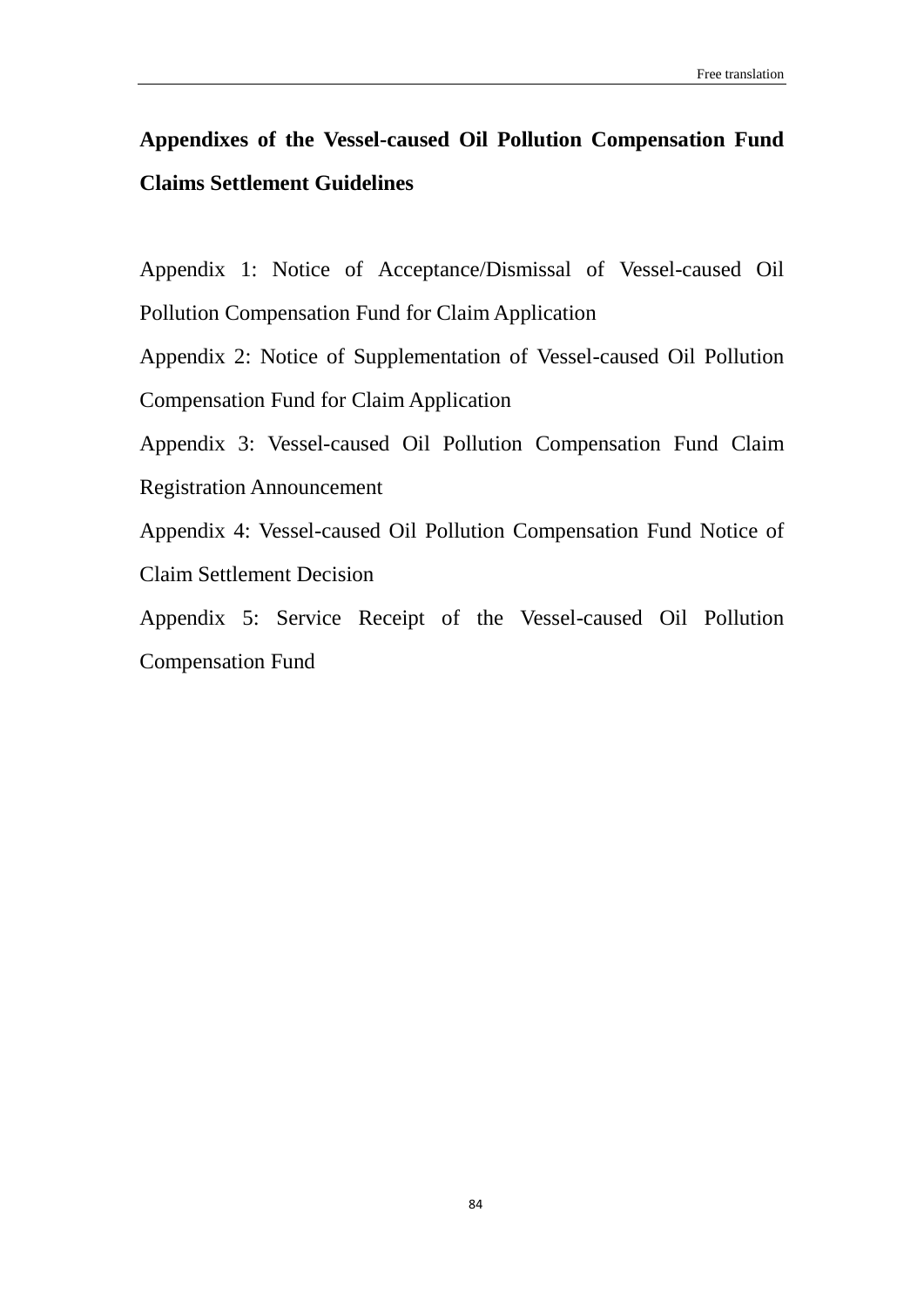Appendix 1

### **Notice of Acceptance/Dismissal of Vessel-caused Oil Pollution Compensation Fund for Claim Application**

(20 ) XX No.X

 $\overline{a}$ 

XXXX(name of the claimant),

Upon examination on the vessel-caused oil pollution compensation fund claim application submitted by you on (date), it is hereby decided as follows:

- $\square$  Meets the conditions for acceptance, and the application materials are complete. This Center will organize relevant personnel to conduct investigation and verification on the claimed items. You shall cooperate actively with this Center to carry out investigation and verification on the claim.
- $\square$  Meets the conditions for acceptance, but the application materials are incomplete. This Center will issue Notice of Supplementation separately, and you shall supplement application materials within specified period.
- □ Does not meet the conditions for acceptance. Reasons are:

Any other materials relating to this Application shall be served(posted) to  $\overline{M}$ this Center and noted with case number. As to other matters relating to claim application, please contact this Center. Tel: ××××××.

China Vessel-caused Oil Pollution Compensation Claims Settlement Center (Seal)

(Date)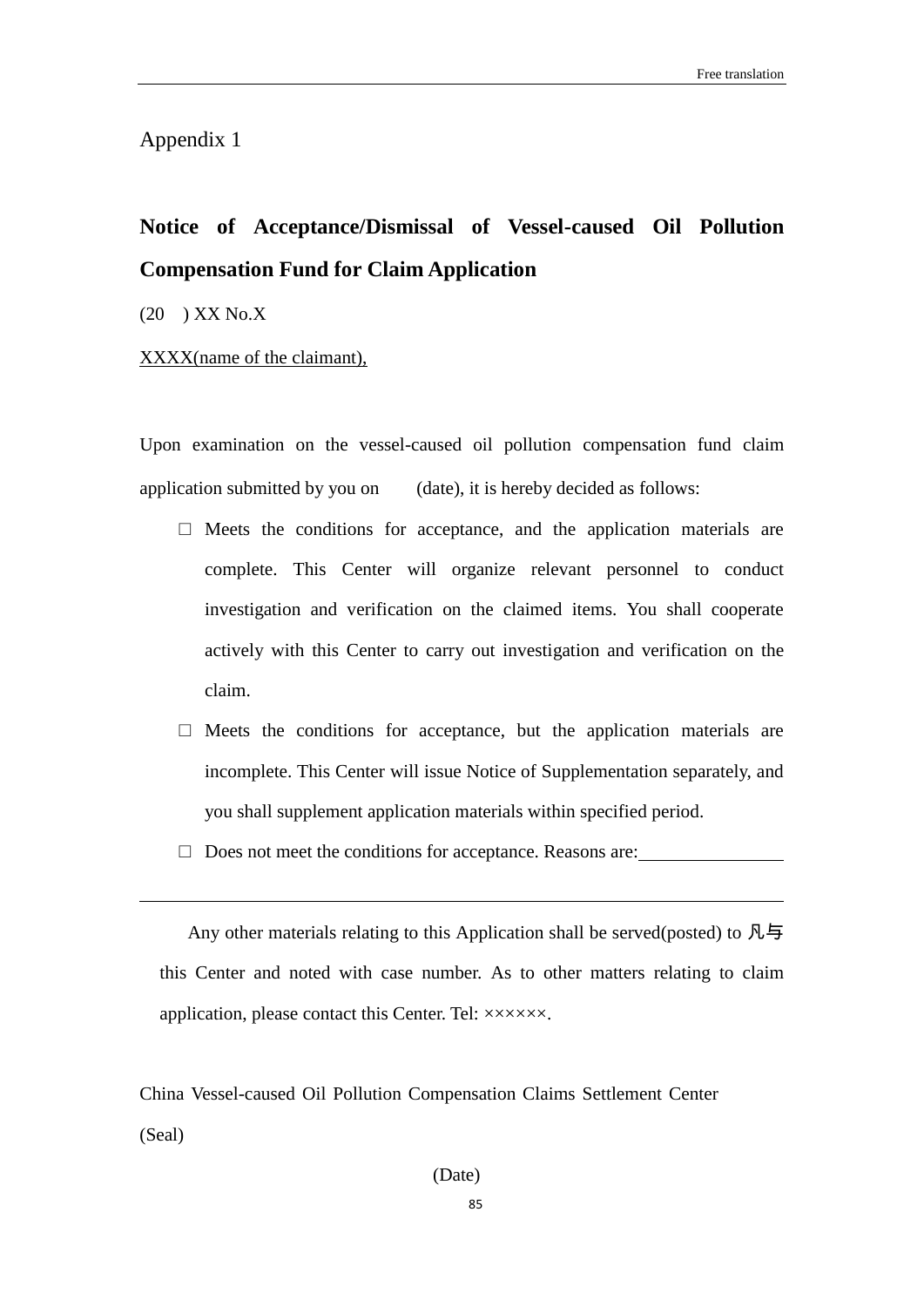Appendix 2

## **Notice of Supplementation of Vessel-caused Oil Pollution Compensation Fund for Claim Application**

(20 ) XX No.X

 $\overline{a}$ 

 $\overline{a}$ 

 $\overline{a}$ 

#### XXXX(name of the claimant),

Upon examination by this Center, the vessel-caused oil pollution compensation fund claim application submitted by you on (date) meets the conditions for acceptance, but the application materials are incomplete. The following materials shall be supplemented:

Please supplement the above materials within \_\_\_\_\_\_ days. Failing to supplement the above materials as required within the specified period will be deemed as having waived the right to claim against the Vessel-cause Oil Pollution Compensation Fund.

China Vessel-caused Oil Pollution Compensation Claims Settlement Center (Seal)

(Date)

Appendix 3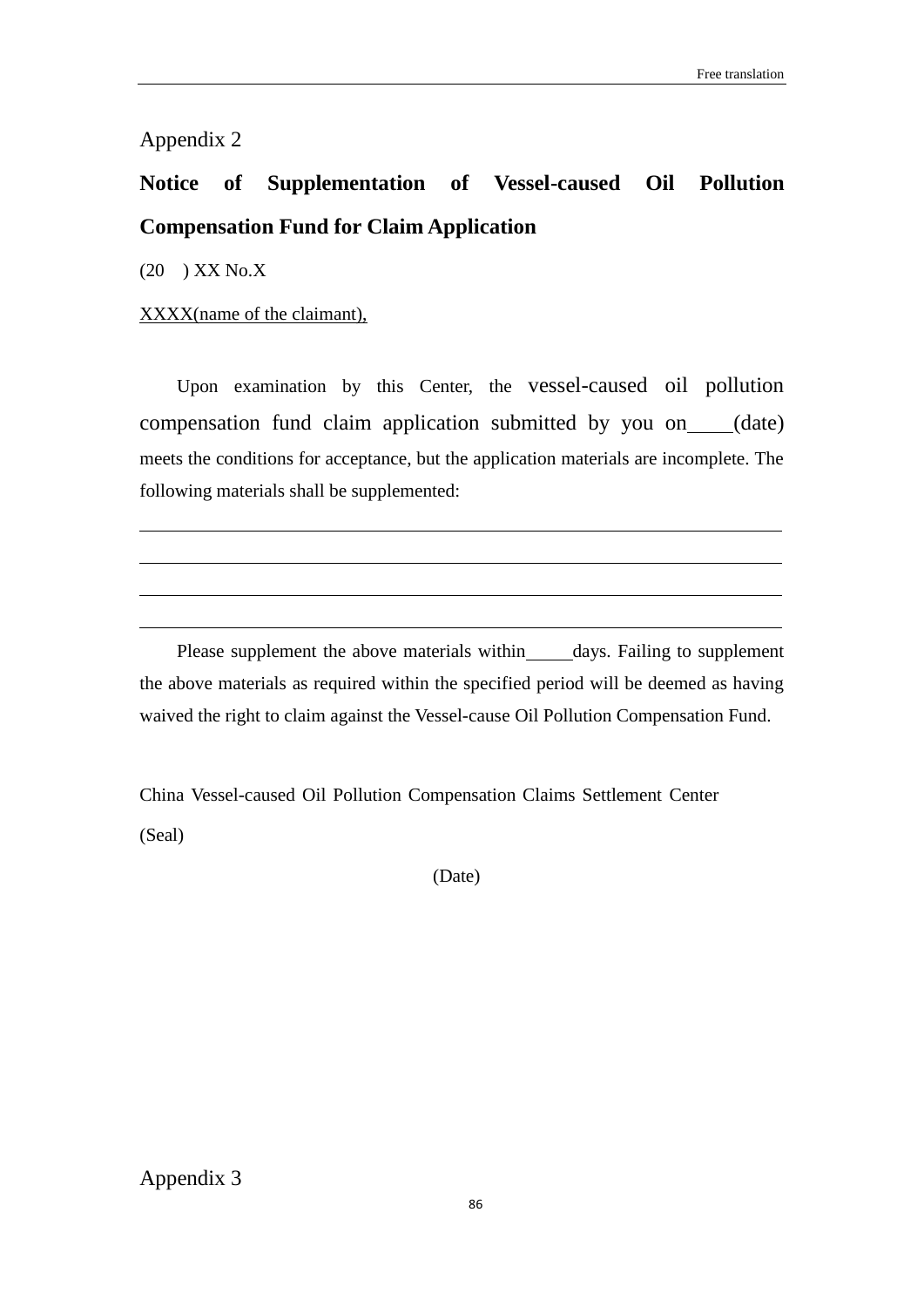# **Vessel-caused Oil Pollution Compensation Fund**

#### **Claim Registration Announcement**

(Overview of the vessel-caused oil pollution accident: including time, place and scope of pollution, etc). Pursuant to the Administrative Measures for the Collection and Use of Vessel-caused Oil Pollution Compensation Fund, this Center accepted the claim application (lodged by the first claimant) in respect of (the vessel-caused oil pollution accident). It is hereby announced relevant matters as follows:

- I. Any aggrieved party of the above vessel-caused oil pollution accident shall, within days from the day when this Announcement is published, handle claim application registration with this Center, and shall submit written application in accordance with requirements in the Vessel-caused Oil Pollution Compensation Fund Claims Manual.
- II. An aggrieved party of the oil pollution failing to handle claim application registration with this Center within the specified period might undertake the adverse consequence of claim.
- III. As to any other matter relating to this Announcement, please contact this Center. Tel:  $\times\times\times\times\times\times$ .

It is hereby announced.

China Vessel-caused Oil Pollution Compensation Claims Settlement Center (Seal)

(Date)

### **This Announcement is published on (journal) dated .** Appendix 4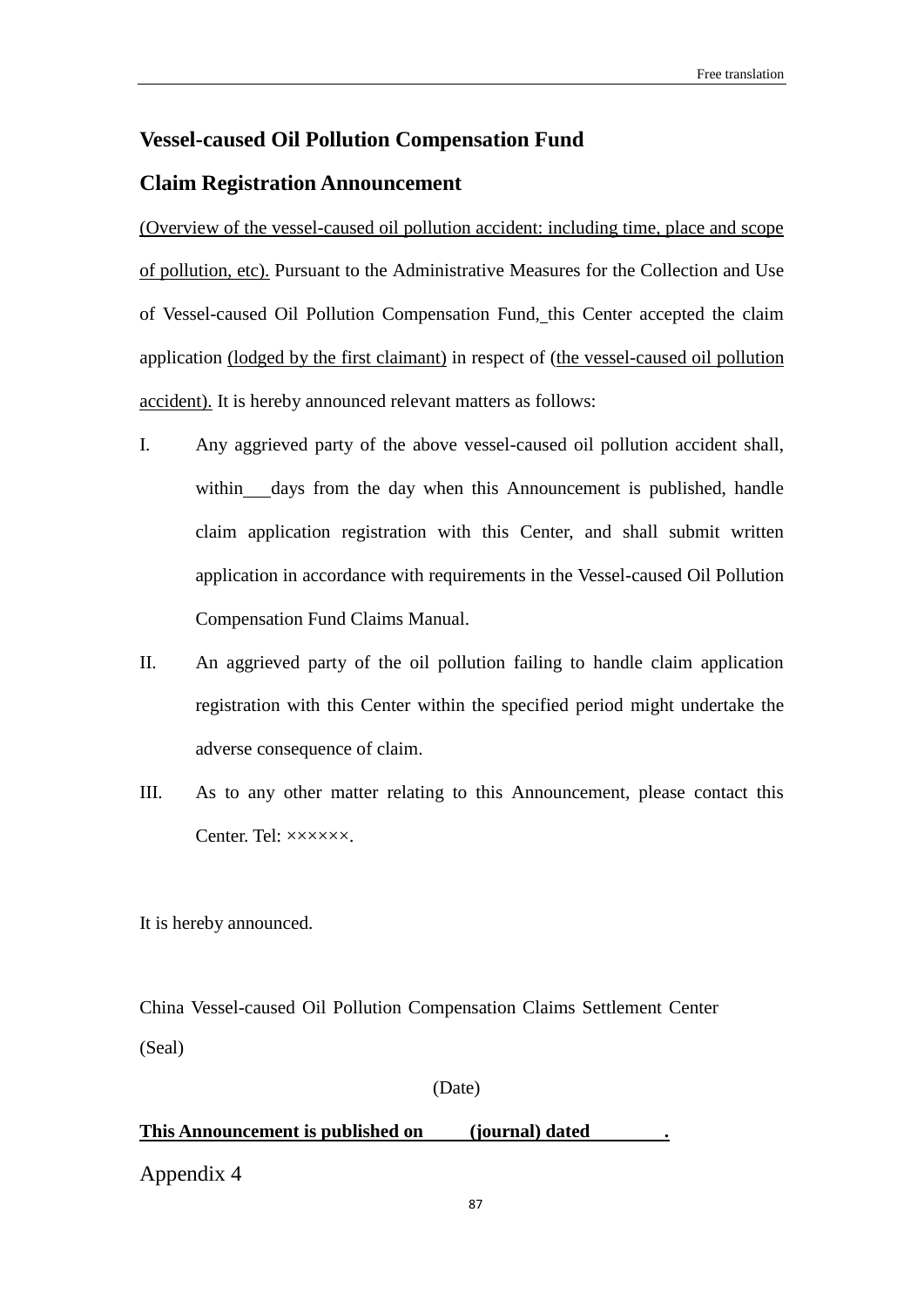### **Vessel-caused Oil Pollution Compensation Fund Notice of Claim Settlement Decision**

(20 ) XX No.X

 $\overline{a}$ 

 $\overline{a}$ 

 $\overline{a}$ 

 $\overline{a}$ 

#### XXXX(name of the claimant),

You lodged claim application on (date) against the Vessel-caused Oil Pollution Compensation Fund in respect of oil pollution damages caused by vessel-caused oil pollution accident in which the polluting vessel can be / cannot be identified. The claimed amount is (various items claimed by the claimant, corresponding amount for such items, total claimed amount).

Pursuant to provisions in the Administrative Measures for the Collection and Use of Vessel-caused Oil Pollution Compensation Fund, the Detailed Rules on Implementation of the Administrative Measures for the Collection and Use of Vessel-caused Oil Pollution Compensation Fund as well as the Vessel-caused Oil Pollution Compensation Fund Claims Manual and the Vessel-caused Oil Pollution Compensation Fund Claims Settlement Guidelines, upon investigation, verification and assessment by this Center, and after deliberation at the meeting of the Management Committee of the Vessel-caused Oil Pollution Compensation Fund, it is hereby decided as follows:

□ Amount of compensation or recompense is (corresponding amount of compensation or recompense for various claimed items verified), (amounts of compensations or recompense and reasons thereon×××××××)

□ No compensation/recompense shall be made. (Reasons××××××××××)

If the claimant raises objection to the above decision, it may, within 10 days from receipt of this Notice of Decision, apply with this Center for review once and submit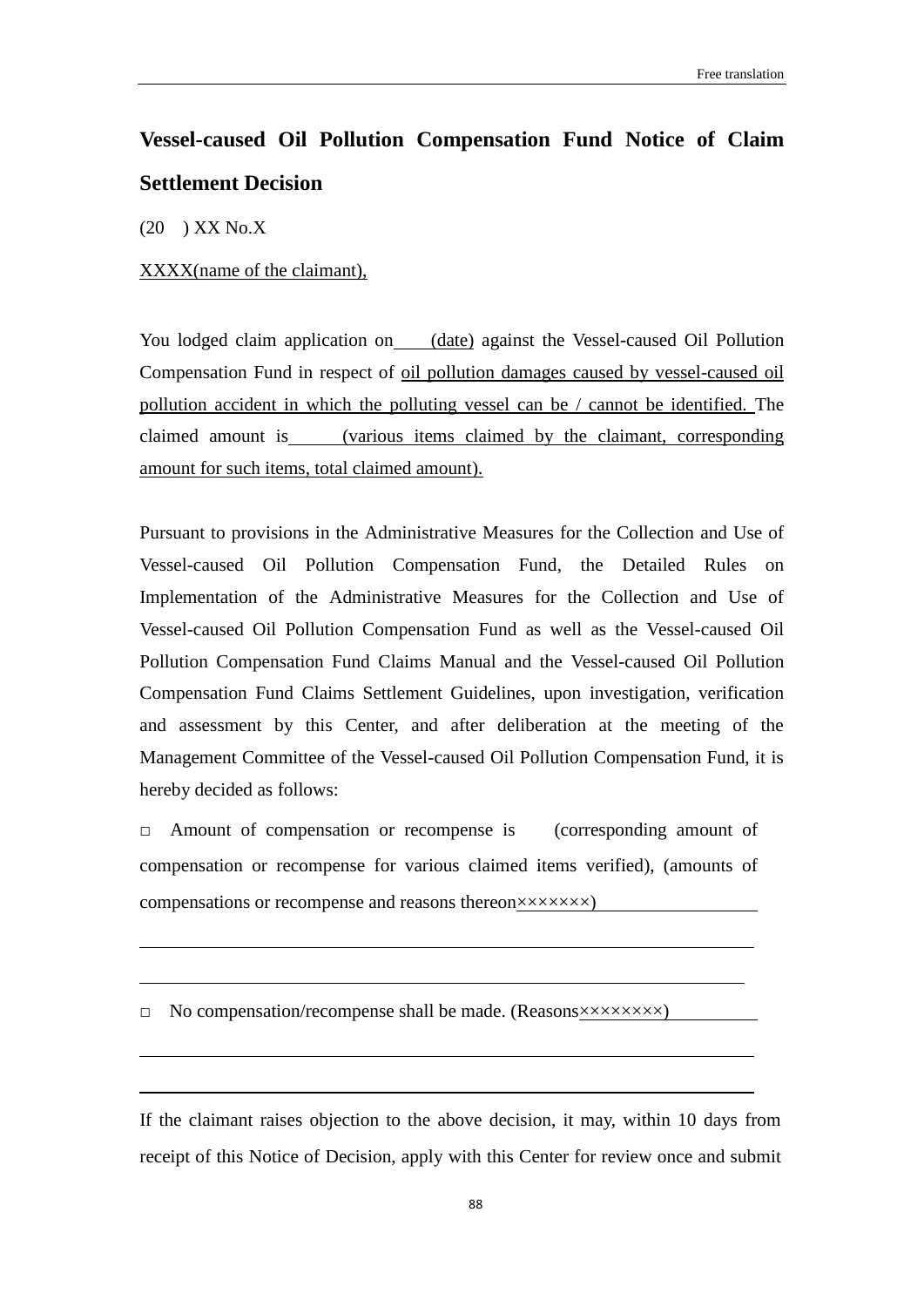relevant supplementary proof materials; this Center will not accept application of review submitted after expiration of such 10 days.

As to any other matter relating to this Announcement, please contact this Center.

Tel: xxxxxxxxxxx

China Vessel-caused Oil Pollution Compensation Claims Settlement Center

(Seal)

(Date)